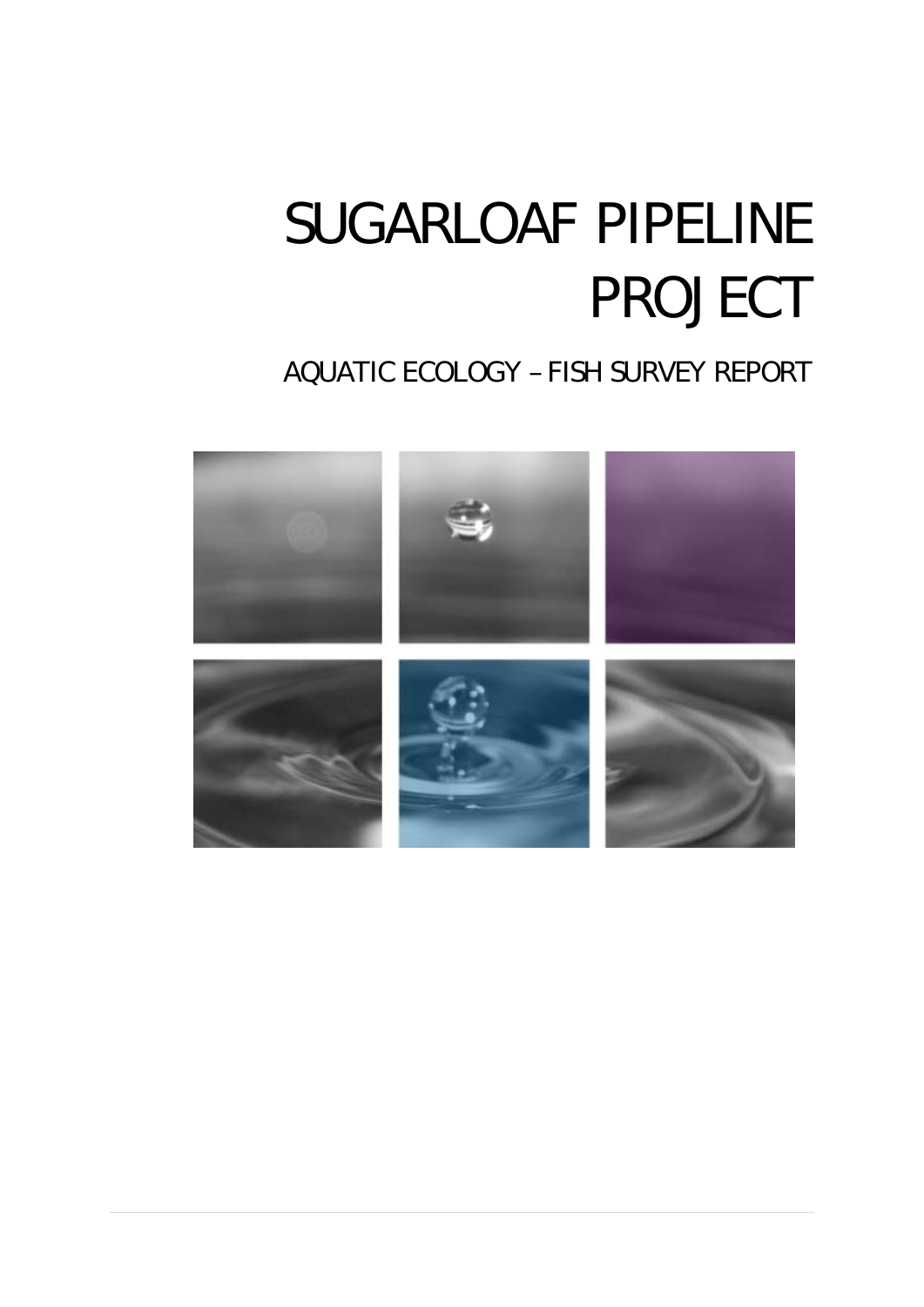# Document History and Status

| <b>Revision</b> | Date issued | <b>Reviewed by</b> | <b>Approved by</b> | Date approved | <b>Revision type</b>  |
|-----------------|-------------|--------------------|--------------------|---------------|-----------------------|
| Final           | 10 Nov 2011 | S Treadwell        | <b>Bruce Lade</b>  | 10 Nov 2011   | Practice review       |
| Final A         | 17 Nov 2011 | S Treadwell        | <b>Bruce Lade</b>  | 22 Nov 2011   | Minor client comments |
|                 |             |                    |                    |               |                       |
|                 |             |                    |                    |               |                       |
|                 |             |                    |                    |               |                       |
|                 |             |                    |                    |               |                       |
|                 |             |                    |                    |               |                       |
|                 |             |                    |                    |               |                       |
|                 |             |                    |                    |               |                       |

# **Distribution of Copies**

| <b>Revision</b> | Copy no | Quantity       | <b>Issued to</b>             |
|-----------------|---------|----------------|------------------------------|
| Final           |         | Electronic PDF | R Bennet MWC, S Singline SPA |
| Final A         |         | Electronic PDF | R Bennet MWC, S Singline SPA |
|                 |         |                |                              |
|                 |         |                |                              |
|                 |         |                |                              |
|                 |         |                |                              |
|                 |         |                |                              |
|                 |         |                |                              |
|                 |         |                |                              |

| Printed:              | 22 November 2011                            |
|-----------------------|---------------------------------------------|
| Last saved:           | 17 November 2011 04:56 PM                   |
| File name:            | Aquatic Ecology Fish Survey Report          |
| Author:               | Rebecca Sheldon, Dion Iervasi, Simon Lukies |
| Project manager:      | Alliance Leadership Team                    |
| Name of organisation: | Sugarloaf Pipeline Alliance                 |
| Name of project:      | <b>Sugarloaf Pipeline Project</b>           |
| Name of document:     | Aquatic Ecology Fish Survey Report          |
| Document version:     | Final A                                     |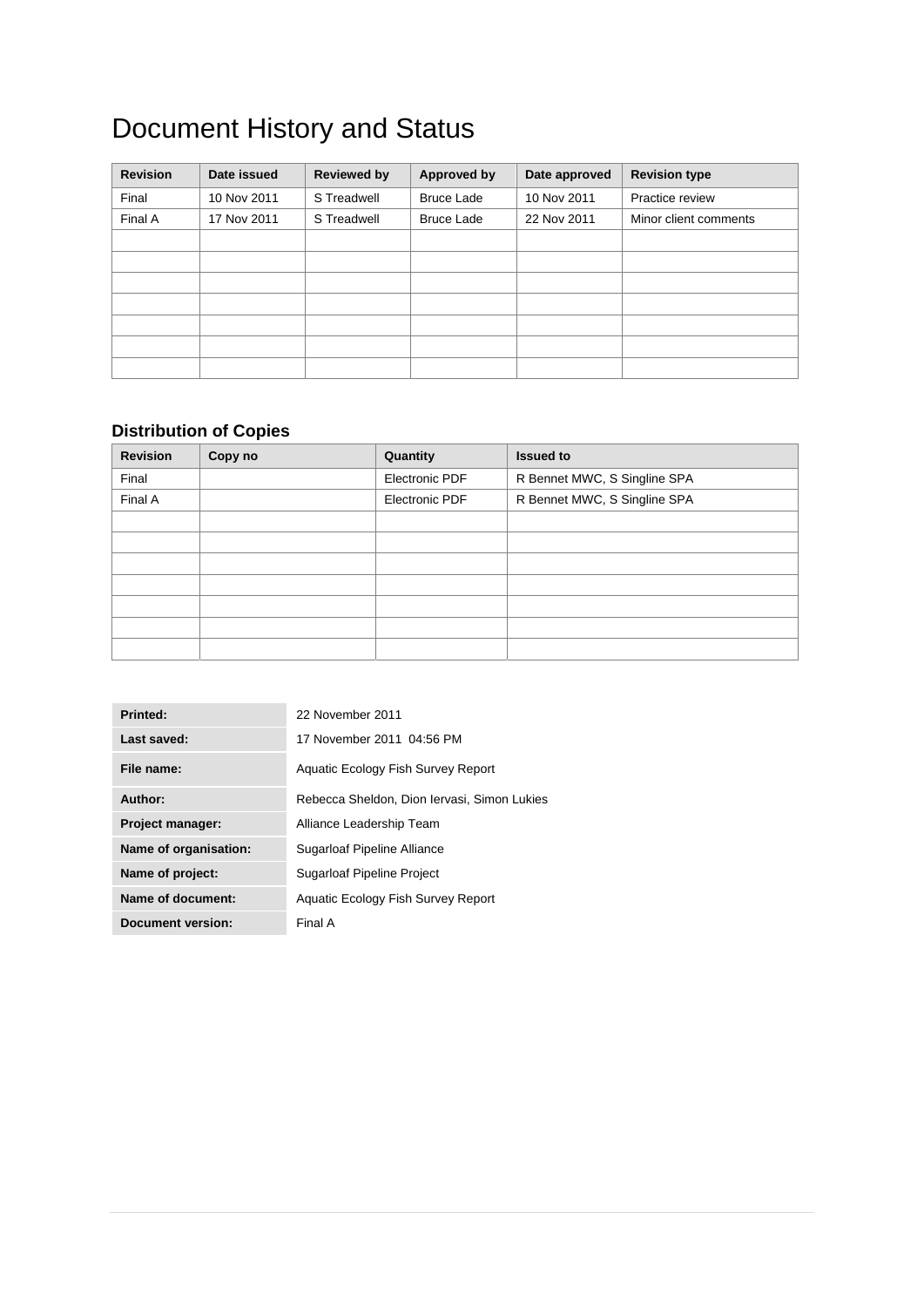# **Contents**

|    |                      | <b>Acknowledgements</b>                                       | iii.                    |
|----|----------------------|---------------------------------------------------------------|-------------------------|
|    | <b>Abbreviations</b> |                                                               | iv                      |
|    | <b>Limitations</b>   |                                                               | V                       |
| 1. |                      | <b>Introduction</b>                                           | 1                       |
|    | 1.1                  | <b>The Sugarloaf Pipeline Project</b>                         | 1                       |
|    | 1.2                  | <b>Purpose and Scope of the Study</b>                         | 1                       |
|    | 1.3                  | <b>Study Area</b>                                             | 1                       |
|    |                      |                                                               |                         |
| 2. |                      | <b>Yea River Methods</b>                                      | 3                       |
|    | 2.1                  | <b>Methods</b>                                                | 3                       |
|    | 2.1.1                | <b>Fish Sampling Procedures</b>                               | 3                       |
|    | 2.2                  | <b>Macroinvertebrates</b>                                     | 5                       |
|    | 2.2.1                | Inconsistent Sampling Regime                                  | 5                       |
| 3. |                      | <b>Yea River Results</b>                                      | $\overline{7}$          |
|    | 3.1                  | <b>Yea River Crossing at Yea</b>                              | $\overline{\mathbf{7}}$ |
|    | 3.1.1                | Summary                                                       | $\overline{7}$          |
|    | 3.1.2                | Yea River - upstream Yea Crossing at Yea                      | $\overline{7}$          |
|    | 3.1.3                | Yea River- Downstream of Yea Crossing at Yea                  | 8                       |
|    | 3.1.4                | Yea River-Yea Wetlands                                        | 9                       |
|    | 3.1.5                | Yea River-Webster's Road                                      | 11                      |
|    | 3.2                  | <b>Devlins Bridge Crossing</b>                                | 12                      |
|    | 3.2.1                | Summary                                                       | 12                      |
|    | 3.2.2                | Yea River- Upstream of Devlins Bridge                         | 12 <sup>°</sup>         |
|    | 3.2.3                | Yea River- Downstream of Devlins Bridge                       | 14                      |
|    | 3.2.4                | Yea River- Property 59 Glendaloch (downstream Devlins Bridge) | 15                      |
|    | 3.2.5                | Yea River - Murrindindi Road                                  | 17                      |
|    | 3.3                  | <b>Castella Road Crossing</b>                                 | 18                      |
|    | 3.3.1                | Summary                                                       | 18                      |
|    | 3.3.2                | Yea River Upstream Castella Road                              | 18                      |
|    | 3.3.3                | Yea River- Opposite Northern Portal                           | 20                      |
|    | 3.3.4                | Yea River- Upstream of Gordon's Road Bridge                   | 21                      |
|    | 3.3.5                | Yea River- Kinglake/ Glenburn Road                            | 22                      |
|    | 3.4                  | <b>Additional Sites</b>                                       | 23                      |
|    | 3.4.1                | Yea River-Property 34 (downstream Devlins Bridge)             | 23                      |
|    | 3.4.2<br>3.4.3       | Kalatha Creek<br>Katy's Creek                                 | 24<br>25                |
|    |                      |                                                               |                         |
| 4. |                      | <b>Goulburn River</b>                                         | 27                      |
|    | 4.1                  | <b>Method</b>                                                 | 27                      |
|    | 4.1.1                | Adult fish sampling                                           | 27                      |
|    | 4.1.2                | Larval Sampling Design Rationale                              | 27                      |
|    | 4.1.3                | <b>Drift Sampling</b>                                         | 28                      |
|    | 4.1.4                | <b>Hand Trawls</b>                                            | 28                      |
|    | 4.1.5                | <b>Light Trap Sampling</b>                                    | 28                      |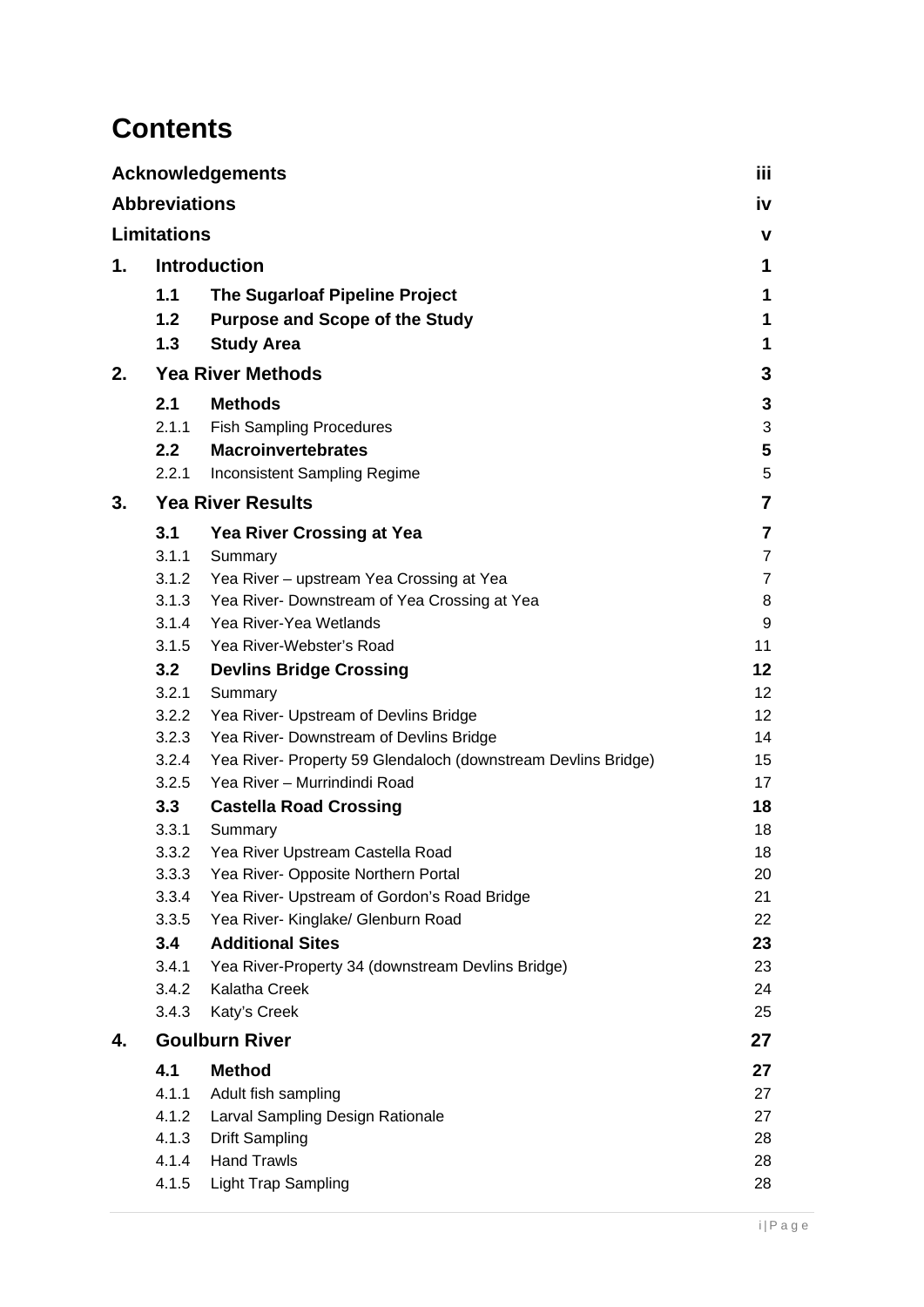|    | 4.2   | <b>Results</b>             | 28 |
|----|-------|----------------------------|----|
|    | 4.2.1 | <b>Adult Fish Sampling</b> | 28 |
|    | 4.3   | <b>Larval Sampling</b>     | 30 |
|    | 4.4   | <b>Summary</b>             | 31 |
| 5. |       | <b>Discussion</b>          | 33 |
| 6. |       | <b>References</b>          | 35 |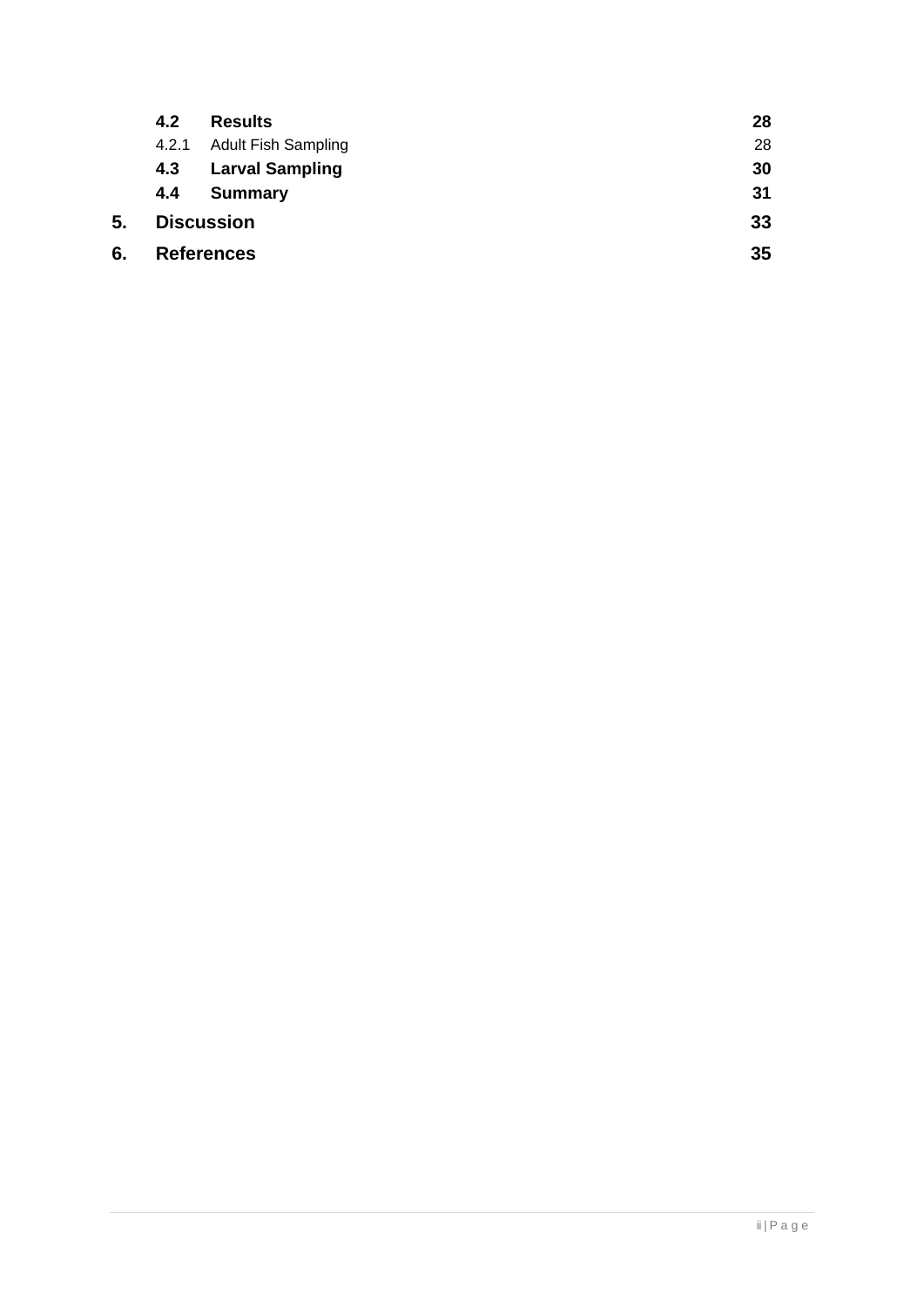# **Acknowledgements**

The authors would like to acknowledge the assistance that has been provided by a wide number of government departments and non-government organisations in procuring data and documents. These organisations and individuals have been referenced throughout this document where appropriate.

The assistance of the various members of the Sugarloaf Pipeline Alliance was invaluable and their assistance in co-ordinating access to properties for field surveys and data collection is greatly appreciated. Thanks also go to the landholders for their cooperation in allowing us to conduct field investigations in and around their properties.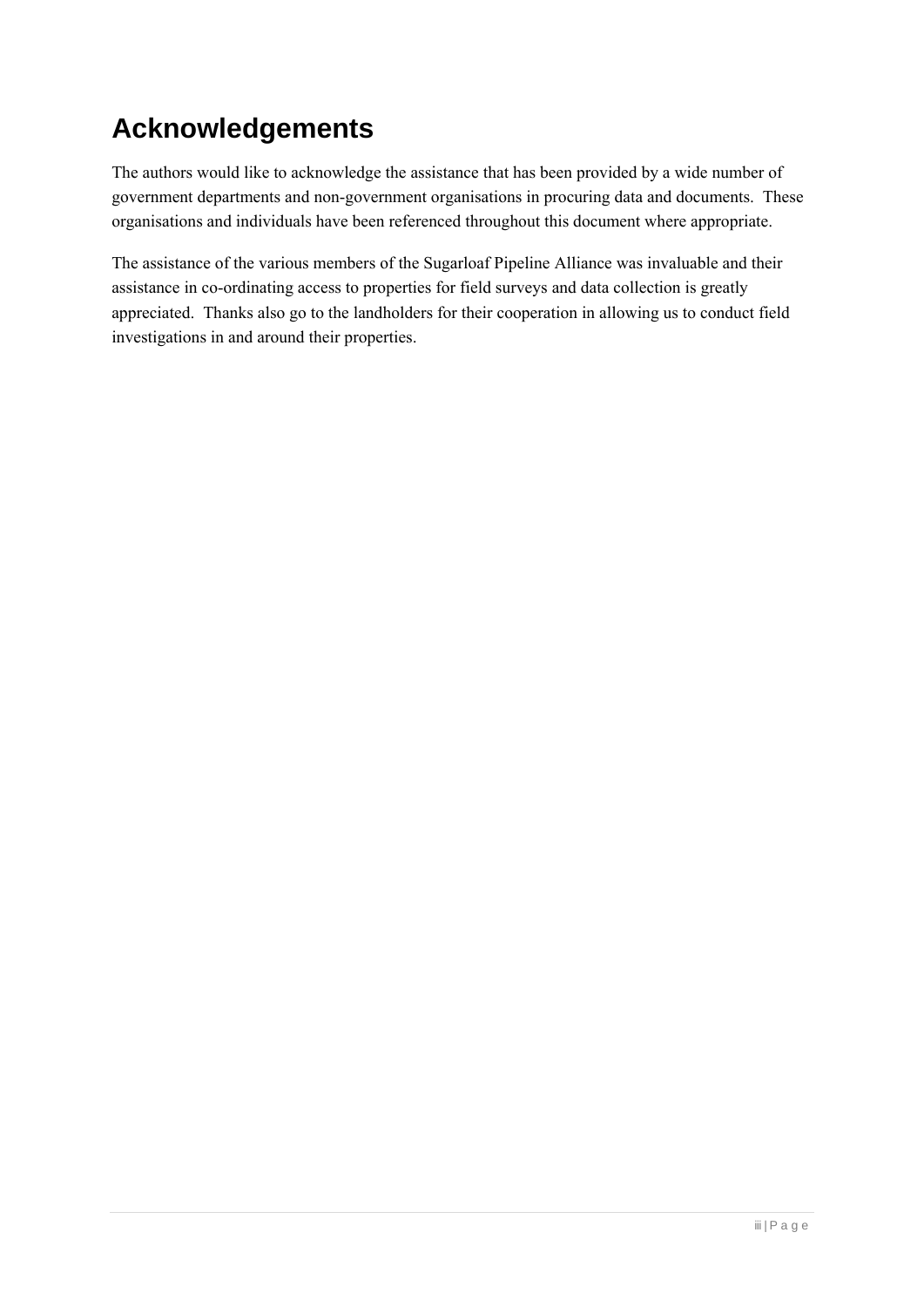# **Abbreviations**

| AUSRIVAS      | Australian River Assessment System                            |
|---------------|---------------------------------------------------------------|
| <b>CMA</b>    | <b>Catchment Management Authority</b>                         |
| <b>DSE</b>    | Department of Sustainability and Environment                  |
| <b>EES</b>    | <b>Environment Effects Statement</b>                          |
| <b>EMP</b>    | Environment Management Plan                                   |
| EPA           | <b>Environment Protection Authority</b>                       |
| <b>EPBC</b>   | Environment Protection and Biodiversity Conservation Act 1999 |
| <b>FFG</b>    | Flora and Fauna Guarantee 1988                                |
| <b>GHD</b>    | Gutheridge Haskins and Davey Pty Ltd                          |
| <b>ISC</b>    | <b>Index of Stream Condition</b>                              |
| <b>MW</b>     | Melbourne Water                                               |
| <b>RBA</b>    | Rapid BioAssessment                                           |
| <b>SEPP</b>   | <b>State Environmental Protection Policy</b>                  |
| SEPP (WoV)    | State Environment Protection Policy: Waters of Victoria       |
| <b>SIGNAL</b> | Stream Invertebrate Grade Number Average Level                |
| <b>SKM</b>    | Sinclair Knight Mertz Pty Ltd                                 |
|               |                                                               |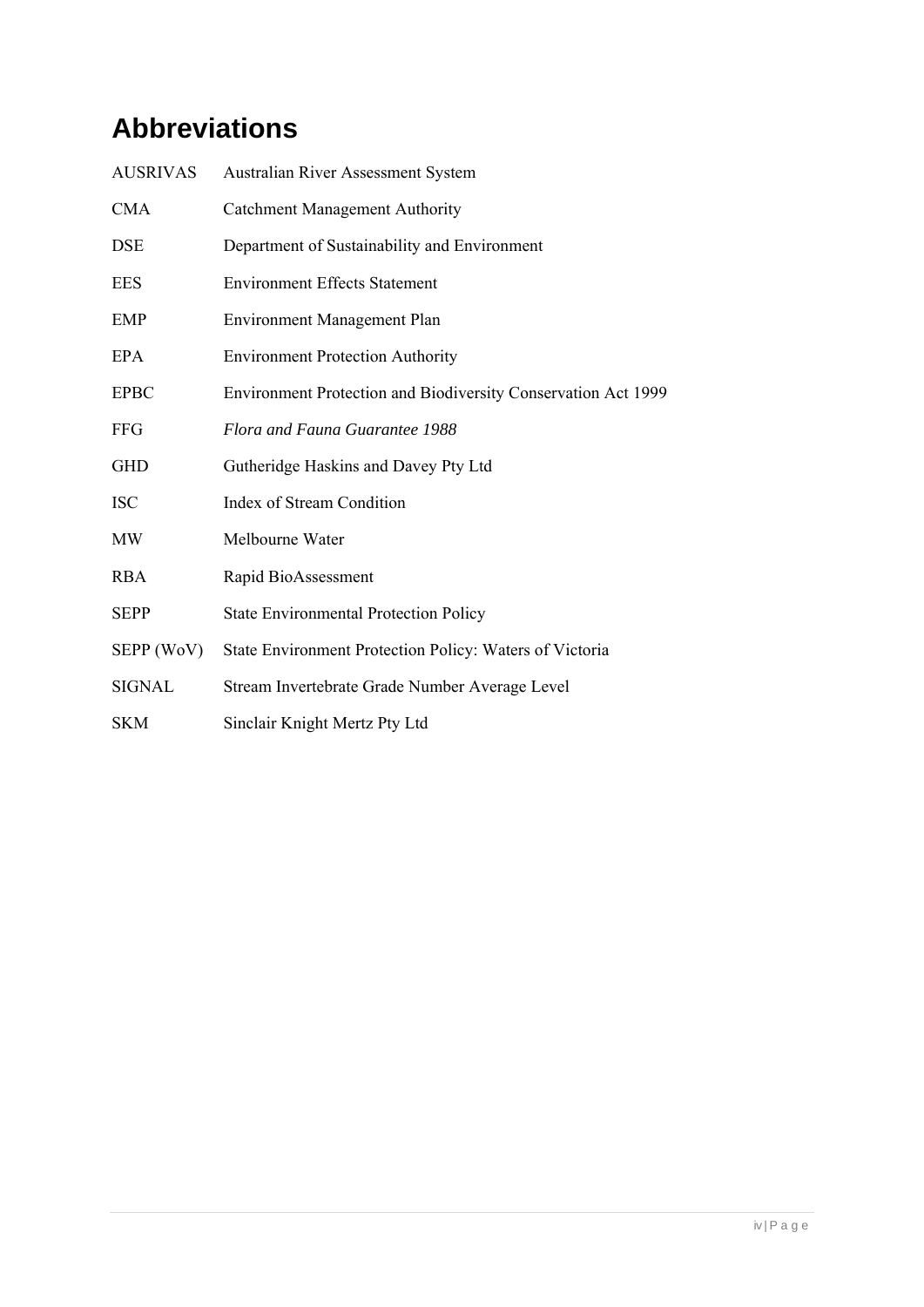# **Limitations**

The Aquatic Ecology assessment,

- Is for the use of the Sugarloaf Pipeline Alliance for the purpose of identifying the potential for impacts on aquatic ecology due to construction and maintenance of the Sugarloaf Pipeline Project.
- **Must not be used:**

1) by anyone other than the Sugarloaf Pipeline Alliance; or

- 2) for any purpose that for which it is specifically intended.
- Must not be copied without the prior written permission of the Sugarloaf Pipeline Alliance.

The Sugarloaf Pipeline Alliance has prepared this report on the basis of information provided by the sources cited in this document and Additional field investigations conducted by the Sugarloaf Pipeline Alliance.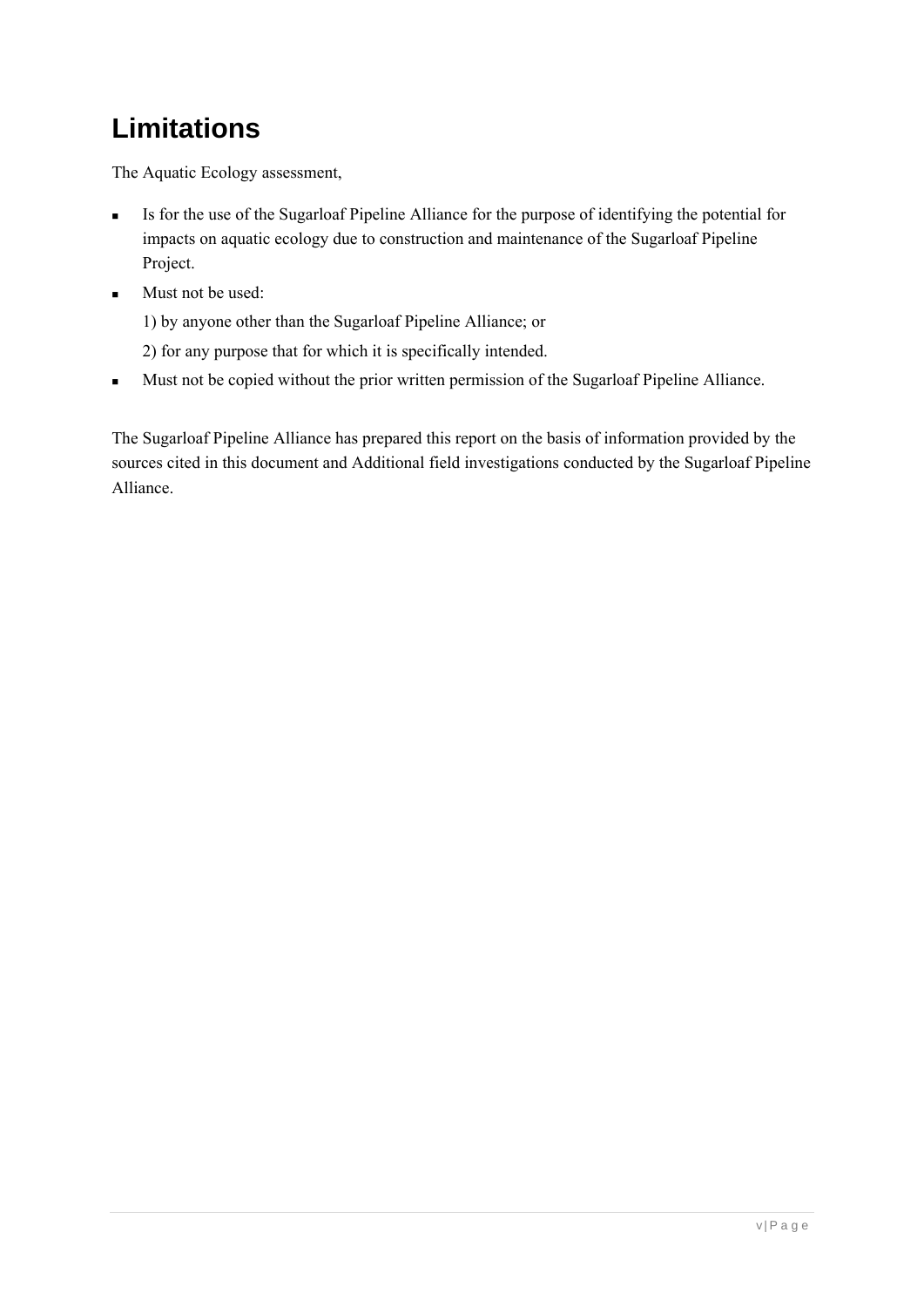# **1. Introduction**

# **1.1 The Sugarloaf Pipeline Project**

The Sugarloaf Pipeline Project aims to deliver Additional water supply to Melbourne. The Project is a key component of the Victorian Government's *Our Water, Our Future The Next Stage of the Government's Water Plan (DSE, 2007), which aims to secure Victoria's water supplies in the face of* drought, climate change and a growing population.

The pipeline will transfer a maximum of 75 GL/year of water from the Goulburn River into the Melbourne Water distribution network via Sugarloaf Reservoir in the Yarra Ranges. Water for the Sugarloaf Pipeline will be sourced from savings achieved through the Food Bowl Modernisation Project, which involves modernisation of irrigation infrastructure in the Goulburn-Murray Irrigation District.

The project involves the construction and operation of a water pipeline, approximately 70 km long, pump stations, a balancing storage and associated electrical infrastructure to deliver water to Sugarloaf Reservoir. The planning, design and construction phases of the Sugarloaf Pipeline Project will be undertaken by the Sugarloaf Pipeline Alliance, an alliance comprised of Melbourne Water Corporation, GHD Pty Ltd, SKM Pty Ltd, and John Holland Group.

# **1.2 Purpose and Scope of the Study**

This report addresses the aquatic ecology monitoring components of the project, specifically, wetlands, instream habitat, water quality and fish within the waterways that could potentially be impacted by the construction of the Sugarloaf Pipeline.

The monitoring program is designed to meet obligations under:

- Appendix A, Table 1 of Minister for Planning's written advice, which requires reporting of compliance with an approved species specific mitigation plans for threatened fauna.
- Condition 4 of the Environmental Protection and Biodiversity Conservation (EPBC) Approval conditions, which states.

"To protect the EPBC listed aquatic fauna species that are known to occur or could potentially occur in the action area, in particular the Macquarie Perch (*Macquaria australasica*), Trout Cod (*Maccullochella macquariensis*) and Murray Cod (*Maccullochella peelii*), the person taking the action must implement the Mitigation Plan for EPBC Act and FFG Act Listed Aquatic Fauna Species July 2008."

 Attachment 9, mitigation plan for EPBC Act and FFG Act listed aquatic species (SPA 2008), which outlines a monitoring program (this report) to meet the requirements of the above obligations.

# **1.3 Study Area**

### *Yea River and tributaries*

The Yea River flows from its headwaters in the hills near Toolangi in Central Victoria, to the Goulburn River, near the town of Yea. The major tributary is the Murrindindi River, which flows into the Yea River, upstream of Langs Road, South of Yea. The catchment is steep and forested in the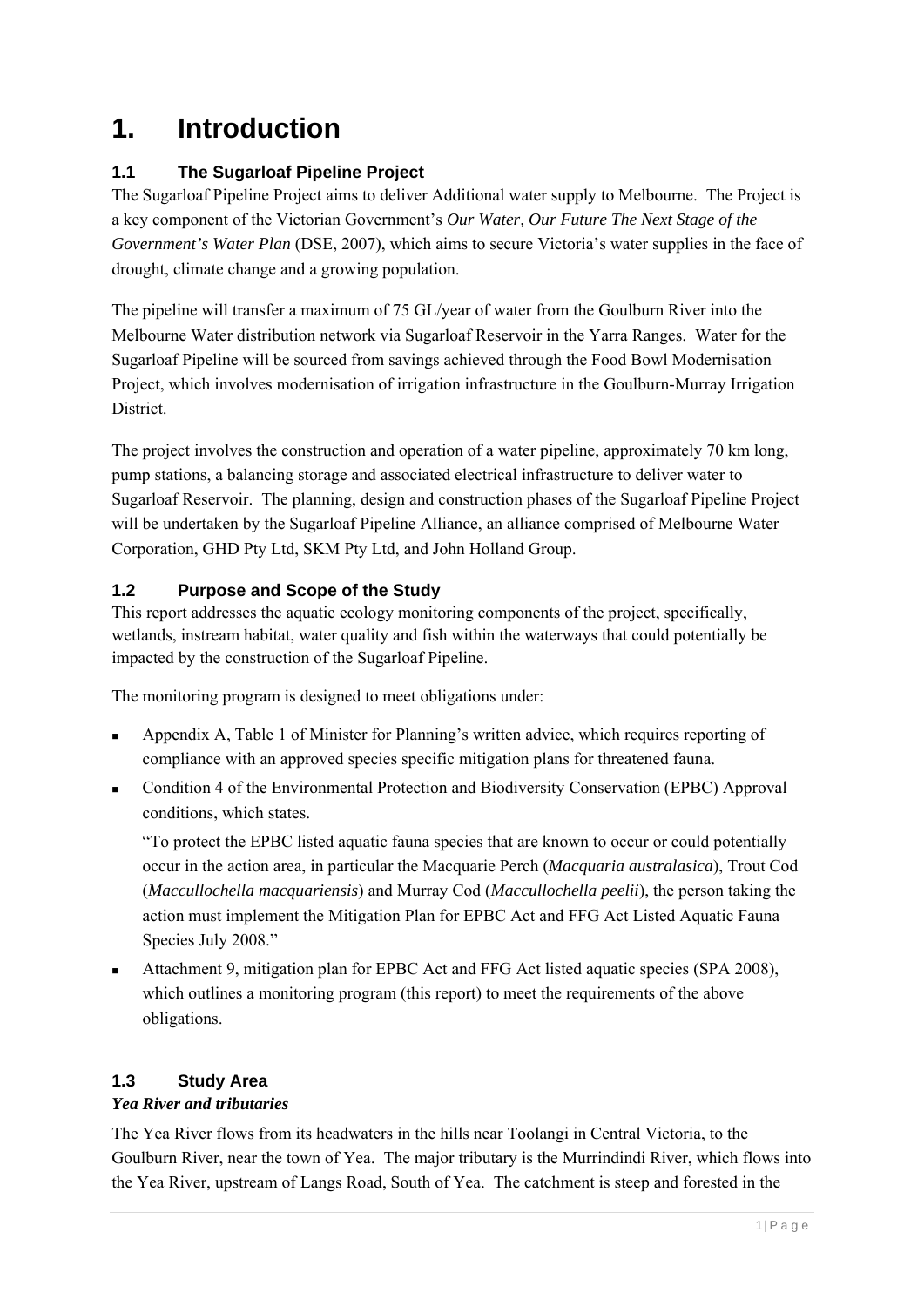headwater reaches, confined in the middle reaches, and extensively cleared for agriculture in the lower reaches.

In the upper reaches, the Yea River and tributaries such as Kalatha and Katy Creeks, flow through forested hills with native vegetation and includes the North Eastern section of Kinglake National Park and Toolangi State Forest. The main land use in the lower reaches is grazing, primarily sheep and cattle. Rural development of the mid to lower reaches of the catchment has resulted in degraded water quality compared to the upper forested reaches. The Yea River and its tributaries are within the Goulburn Catchment and fall within the legislation of the State Environment Protection Policy (Waters of Victoria) (SEPP (WoV)) (SEPP, 2003) as Cleared Hills and Coastal Plains.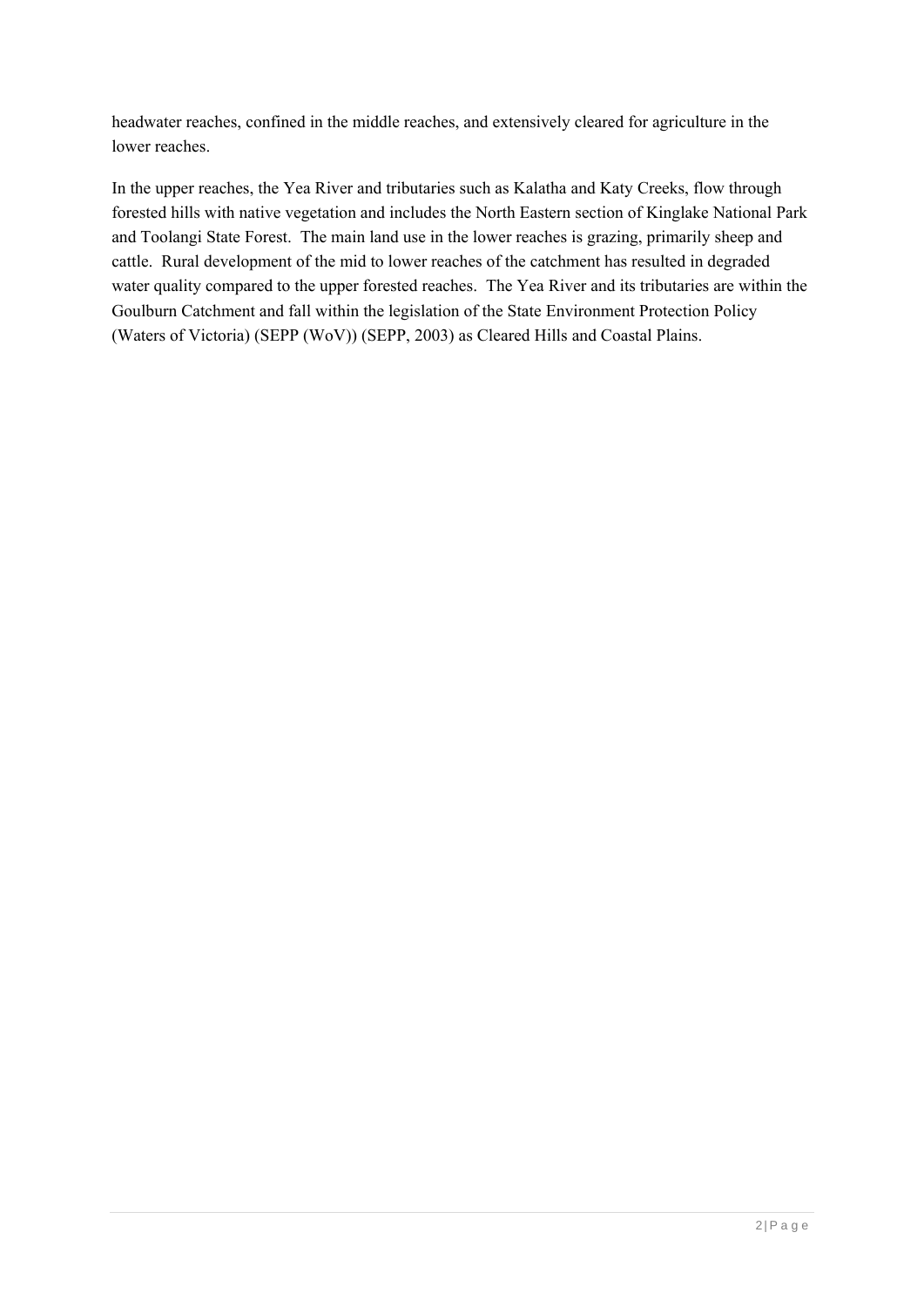# **2. Yea River Methods**

A detailed fish survey, water quality data assessment, and in stream habitat assessment were undertaken in the Yea River as part of the field investigations for this project. Sites were selected based on the final pipeline route and were determined based on the crossing of the pipeline with the waterways.

# **2.1 Methods**

# **2.1.1 Fish Sampling Procedures**

All surveys were undertaken under Victorian Fisheries Permit RP11732. All fish species were identified, counted, measured and weighed in the field and returned to the water at the point of release. No noxious fish species were returned to the water. Noxious fish species were euthanized using AQUI-S solution as per requirements set under the Victorian Fisheries Permit.

The following methods were employed to ensure a rigorous and accurate assessment of community assemblages.

#### **2.1.1.1 Passive Sampling Techniques Fyke Nets and Bait Traps**

Single wing fyke nets, dual wing fyke nets and bait traps were deployed as a method of passive sampling for this project. All nets were set to ensure a diversity of structural habitat available to fish was sampled in each waterway (open water, amongst or against vegetation and woody material). The variety of these passive sampling methodologies was designed to increase the probability of sampling a wider range of species and size classes. A description of each of the net/trap types employed is provided below:

- Single wing fyke (large mesh) nets have a central wing (8m x 1.2m) attached to the first supporting hoop (diameter  $= 0.65$ m) with a stretched mesh size of 20 mm.
- Single wing fyke (small mesh) nets have a central wing  $(8m \times 1.2m)$  attached to the first supporting hoop (diameter  $= 0.65$ m) with a stretched mesh size of 5 mm.
- Dual wing fyke nets have 2 wings (each  $2.5$ m x  $1.2$ m) attached to the first supporting (diameter = 0.64m) with a stretched mesh size of 20mm.
- Bait traps that have a funnelled opening at each end  $(0.22m \times 0.22m \times 0.4m)$ , with 2mm stretched mesh) and are set baited in the littoral zone close to emergent vegetation, submerged macrophytes and woody debris.

The fyke nets were set with the cod-end on one bank with the wing attached to the opposite bank. Nets were set in series so that they funnelled fish moving both upstream and downstream.

The cod-end of each fyke was always suspended out of the water to avoid the mortality of captured air breathing vertebrates.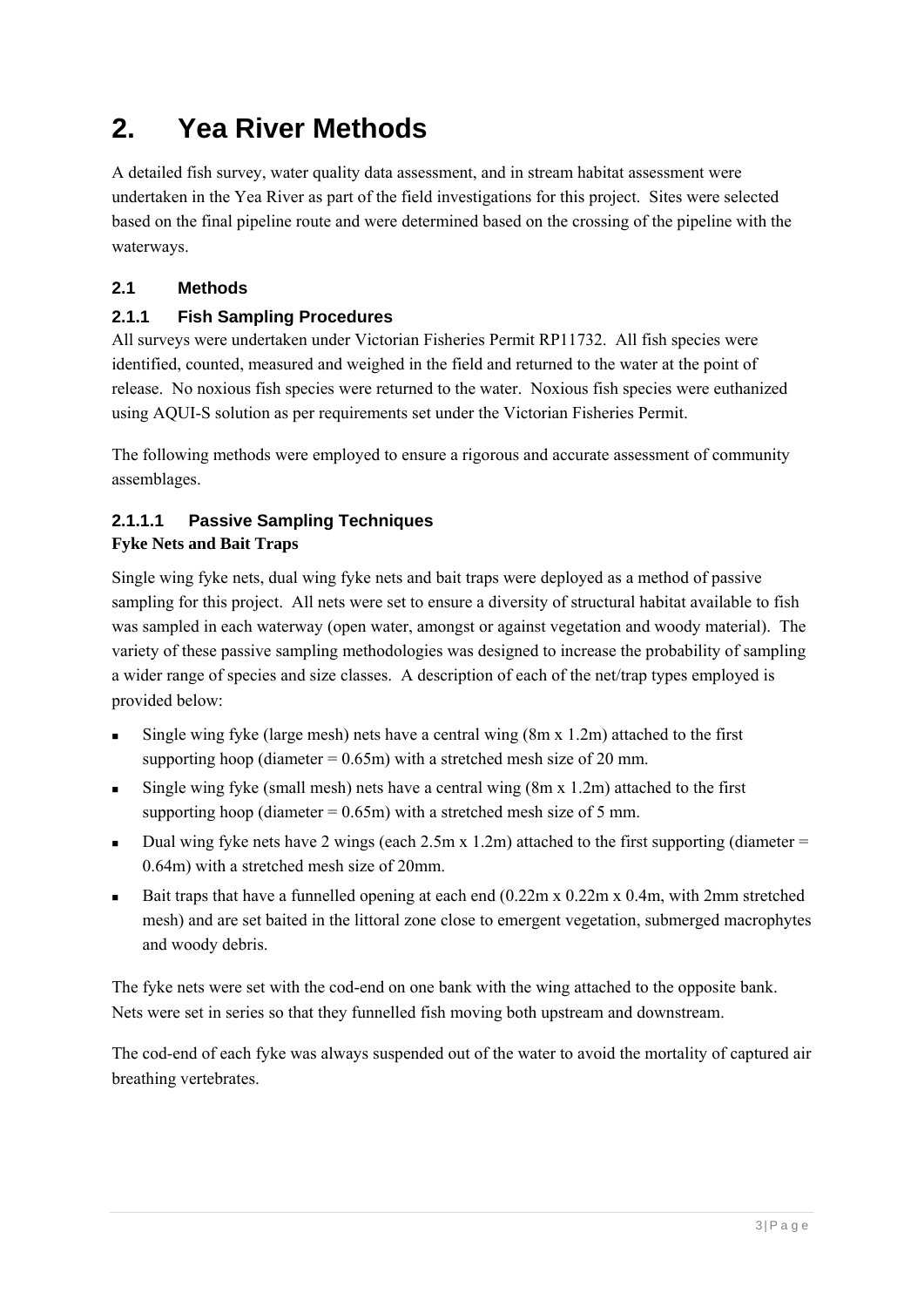# **2.1.1.2 Active Sampling Techniques Backpack Electrofishing**

All electrofishing activities were undertaken using a NIWA Electric Fishing Machine (EFM300).

Backpack electrofishing enables a two-person crew to operate in shallow, wadable pools and riffles (to a maximum depth of operator hip height). Electricity is provided from batteries and is transferred into the water, as a pulsed DC waveform, via a back-pack unit which is carried by the operator, with portable electrodes. Immobilised fish are dip-netted from the water by an assistant, and placed in a bucket of water for recovery.

The purpose of electrofishing is to apply a suitable electrical field to a given body of freshwater in order to attract and induce a temporary state of narcosis in fish within the immediate area. This enables aquatic ecologist's to carry out tasks such as detailed population studies, live capture and tagging. The most effective output for fish capture is within a voltage range adjustable from 100V to 600V DC.

All electrofishing was undertaken at an electrical frequency of 100 hertz and pulse width of 4 milliseconds. The voltage used while electrofishing ranged between 100V to 600V DC.

At each site, one electrofishing transect was conducted. Each transect was standardised to 850 seconds. All electrofishing was halted within 50m of any animals standing in, or about to enter the water. While undertaking electrofishing, all care was taken to avoid shocking non-target species including platypus, birds, snakes and other aquatic animals. All stunned specimens were immediately dip netted and transferred to a holding tank for recovery.

All noxious species were euthanized with AQUI-S Aquatic aesthetic. AQUI-S is a commercially based aquatic aesthetic originally developed by the New Zealand Institute for Crop & Food Research for the aquaculture market. The active constituent of AQUI-S is 540g/L Isoeugenol (2-Methoxy-4 – propenylphenol) and is a colourless liquid that needs to be diluted into water at a ratio of 1:10.

The sites surveyed are presented below in a table encompassing the entire list of sites visited and the years that they were surveyed Table 2-1. The 2007-08 survey met the requirements for preconstruction survey, the 2008-09 survey met the requirements for survey during construction and the 2009-10 and 2010-11 surveys met the requirements for two years of post construction survey as specified in the approved threatened species monitoring and mitigation plan (SPA 2008).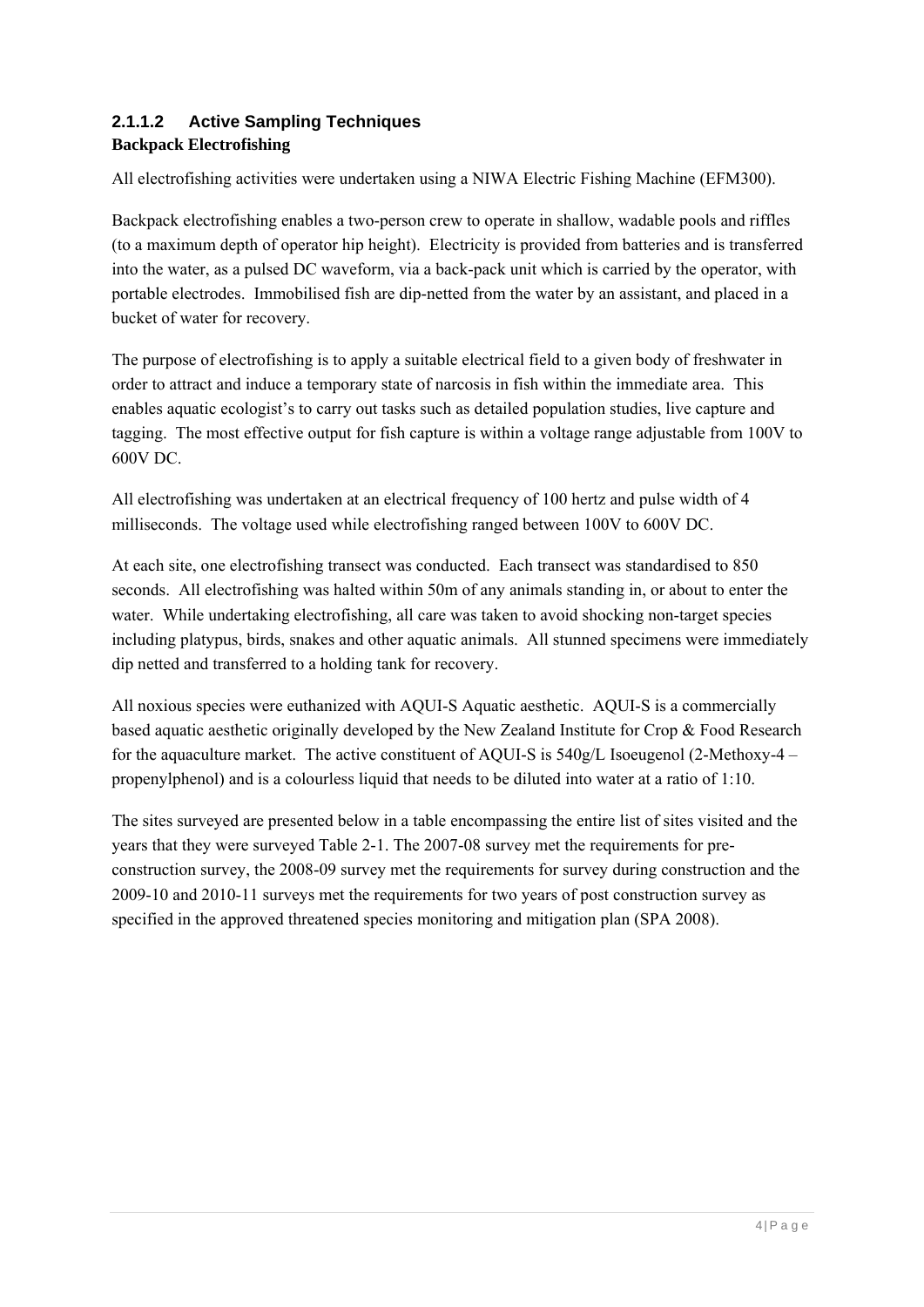#### **Table 2-1 Summary of fish survey sites**

| <b>Site Name</b>                     | <b>GPS</b>  | <b>Date Surveyed</b> |                          |                   |                 |
|--------------------------------------|-------------|----------------------|--------------------------|-------------------|-----------------|
|                                      |             | 2007-08              | 2008-09                  | 2009-10           | 2010-11         |
|                                      |             | Pre-                 | <b>During</b>            | Post-             | Post-           |
|                                      |             | construction         | construction             | construction      | construction    |
|                                      |             |                      |                          | $yr_1$            | yr <sub>2</sub> |
| Yea River Crossing at Yea            |             |                      |                          |                   |                 |
| Yea River - U/S Yea Crossing at Yea  | E 55361043; | $\Box$               | X                        | X                 | $\ast$          |
|                                      | N 5880035   |                      |                          |                   |                 |
| Yea River- Downstream of Yea         | E 55361124; |                      | X                        | X                 | $\ast$          |
| crossing at Yea                      | N 5879988   |                      |                          |                   |                 |
| Yea Wetlands                         | E 55360559; | X                    | X                        | X                 | X               |
|                                      | N 5880788   |                      |                          |                   |                 |
| Yea River- Webster Road              | E 55359472; | $\Box$               | X                        | X                 | $\ast$          |
|                                      | N 5880494   |                      |                          |                   |                 |
| <b>Devlins Bridge Crossing</b>       |             |                      |                          |                   |                 |
| Yea River - U/S Devlins Bridge       | E 55364841; | X                    | X                        | X                 | $\ast$          |
|                                      | N 5861554   |                      |                          |                   |                 |
| Yea River - D/S Devlins Bridge       | E 55364961; | $\blacksquare$       | $\overline{\phantom{a}}$ | X                 | $\ast$          |
|                                      | N 5861598   |                      |                          |                   |                 |
| Yea River - Property 59              | E 55364797; | $\sim$               | X                        | X                 | *               |
| Glendaloch                           | N 5866996   |                      |                          |                   |                 |
| Yea River - Murrindindi Road         | E 55361066; |                      | X                        | X                 | $\ast$          |
|                                      | N 5847065   |                      |                          |                   |                 |
| <b>Castella Road Crossing</b>        |             |                      |                          |                   |                 |
| Yea River - U/S Castella Road        | E 55361066; | X                    | X                        | X                 | X               |
|                                      | N 5847065   |                      |                          |                   |                 |
| Yea River - Opposite Northern        | E 55360205; | ×.                   | X                        | X                 | X               |
| Portal                               | N 5851207   |                      |                          |                   |                 |
| Yea River- U/S Gordon's Road         | E 55359707; | $\mathbf{r}$         | X                        | X                 | X               |
| <b>Bridge</b>                        | N 5848832   |                      |                          |                   |                 |
| Yea River- Kinglake/ Glenburn        | E 55360327; | $\sim$               | X                        | X                 | X               |
| Road                                 | N 5852723   |                      |                          |                   |                 |
| <b>Additional Sites</b>              |             |                      |                          |                   |                 |
| Yea River - Property 34              | E 55397250; |                      | X                        |                   |                 |
|                                      | N 4159360   |                      |                          |                   |                 |
| Kalatha Creek                        | E 55363464; | X                    | X                        | X                 | X               |
|                                      | N 5859299   |                      |                          |                   |                 |
| Katy's Creek                         | E           | $\blacksquare$       | $\overline{\phantom{a}}$ | X                 | X               |
|                                      | 550362482;  |                      |                          |                   |                 |
|                                      | N 5858339   |                      |                          |                   |                 |
| * Water levels too high for sampling |             | X= Sampled           |                          | - = Access Issues |                 |

### **2.2 Macroinvertebrates**

Macroinvertebrate sampling was completed from 2007-08 through to 2009-10. Macroinvertebrate sampling was not possible during the 2010-11 survey because series of high flow events restricted access during the designated survey period of spring and/or autumn.

# **2.2.1 Inconsistent Sampling Regime**

Since 2007 a number of catchment scale events have interrupted the sampling regime for this project and are likely to have influenced the data.

In 2009-2010 bushfires completely destroyed the upper Yea River catchment, resulting in a large amount of ash being deposited into the River and its tributaries.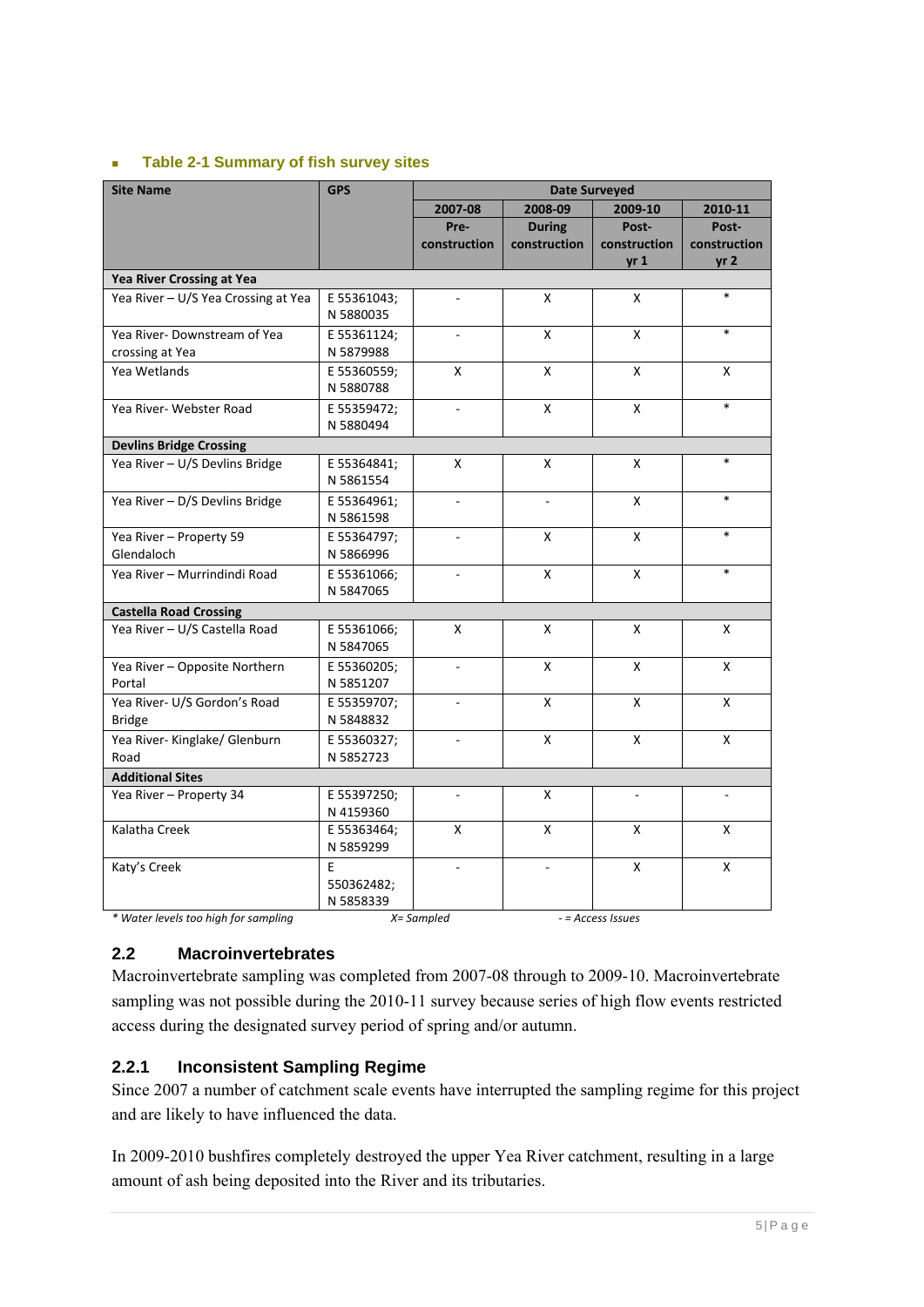In 2010-2011 an unusually wet summer significantly impacted on the sampling effort. Attempts were made to conduct surveys in November 2011, January and February 2011 however due to the high river flows the sampling was postponed. Sampling was finally completed in June 2011 in spite of the high flows and poor sampling conditions where possible. Due to the conditions some sites were not surveyed and at many sites the deployment of fyke nets and bait traps was not possible.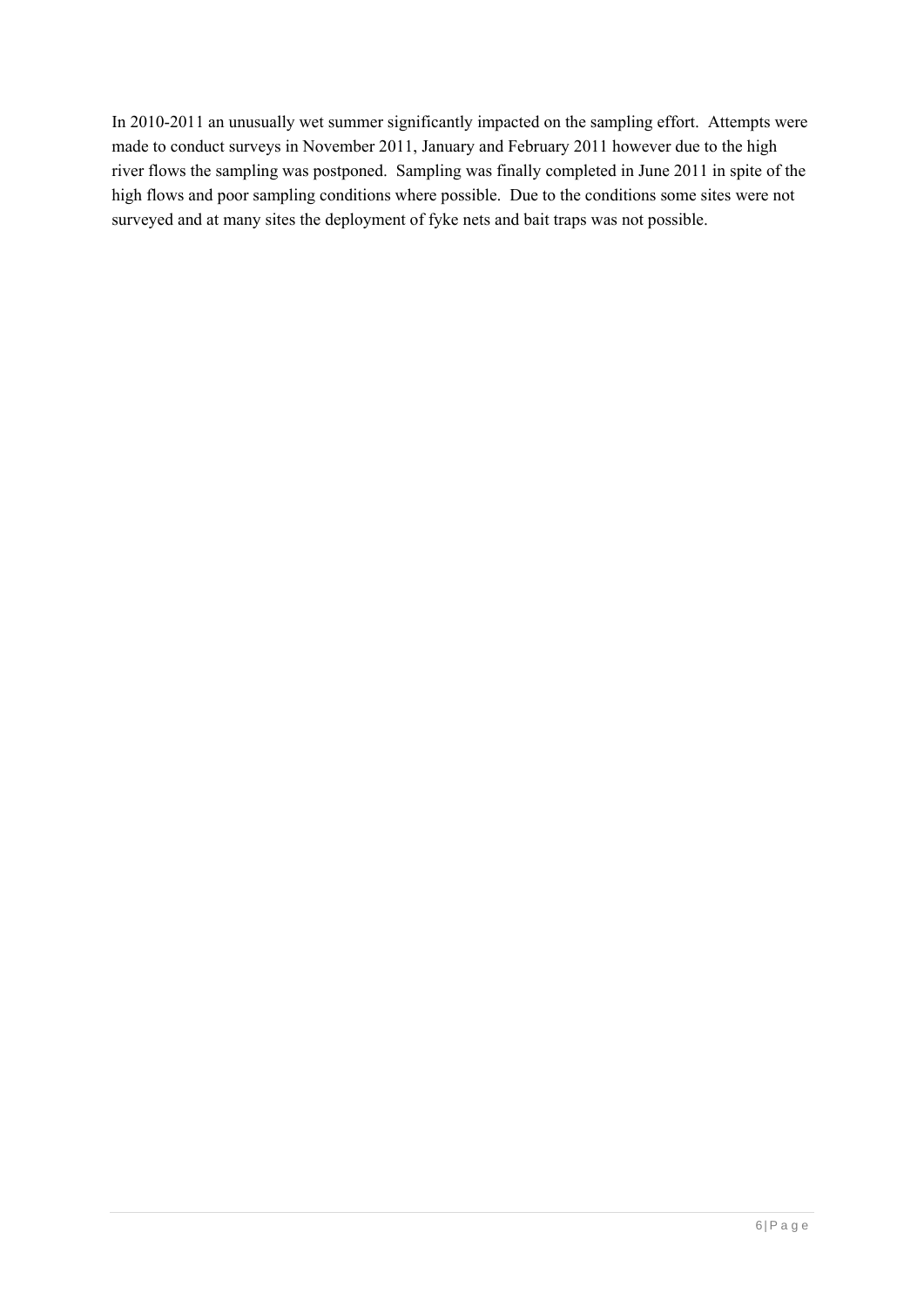# **3. Yea River Results**

The results for surveys in the Yea River are presented below in the form of tables which encompass all the results collected for each site throughout the pre and post pipeline construction monitoring period.

# **3.1 Yea River Crossing at Yea**

# **3.1.1 Summary**

Water quality trends appear to be consistent across sampling periods for sites above and below the Yea River pipeline crossing. EC, turbidity and temperature increased in 2009-10 at the sites immediately upstream and downstream of the crossing in the first year post construction (2009-10) but then were shown to decrease in the 2010-11 sampling period, two years port construction, to levels consistent with that pre construction.

 There was no marked difference in fish population results between upstream and downstream sites. Mountain Galaxias were only found at Yea Wetlands and Webster's Road. Southern Pygmy perch were only found upstream of the crossing and Murray Jollytails were found both upstream and downstream. Brown Trout and Mosquito Fish were found at most sites. A Platypus was recorded in the Yea Wetlands in 2009-10 and Murray Spiny Crayfish were observed at the same site across all sampling periods. Macroinvertebrate sampling was only undertaken at the Yea Wetlands. The number of both individuals and taxa decreased across sampling periods for edge habitat however SIGNAL scores indicated that the habitat was in good condition.



# **3.1.2 Yea River – upstream Yea Crossing at Yea**

Fish and water quality sampling were undertaken at this site for the 2008-09 and 2009-10 sampling periods. EC, turbidity and temperature increased during 2009-10, however this was likely related to the time of sampling (i.e. late spring). Three introduced species of fish were recorded post construction and Southern Pygmy Perch was recorded pre construction. Murray Jollytail was recorded during both sampling periods (Table 3-1).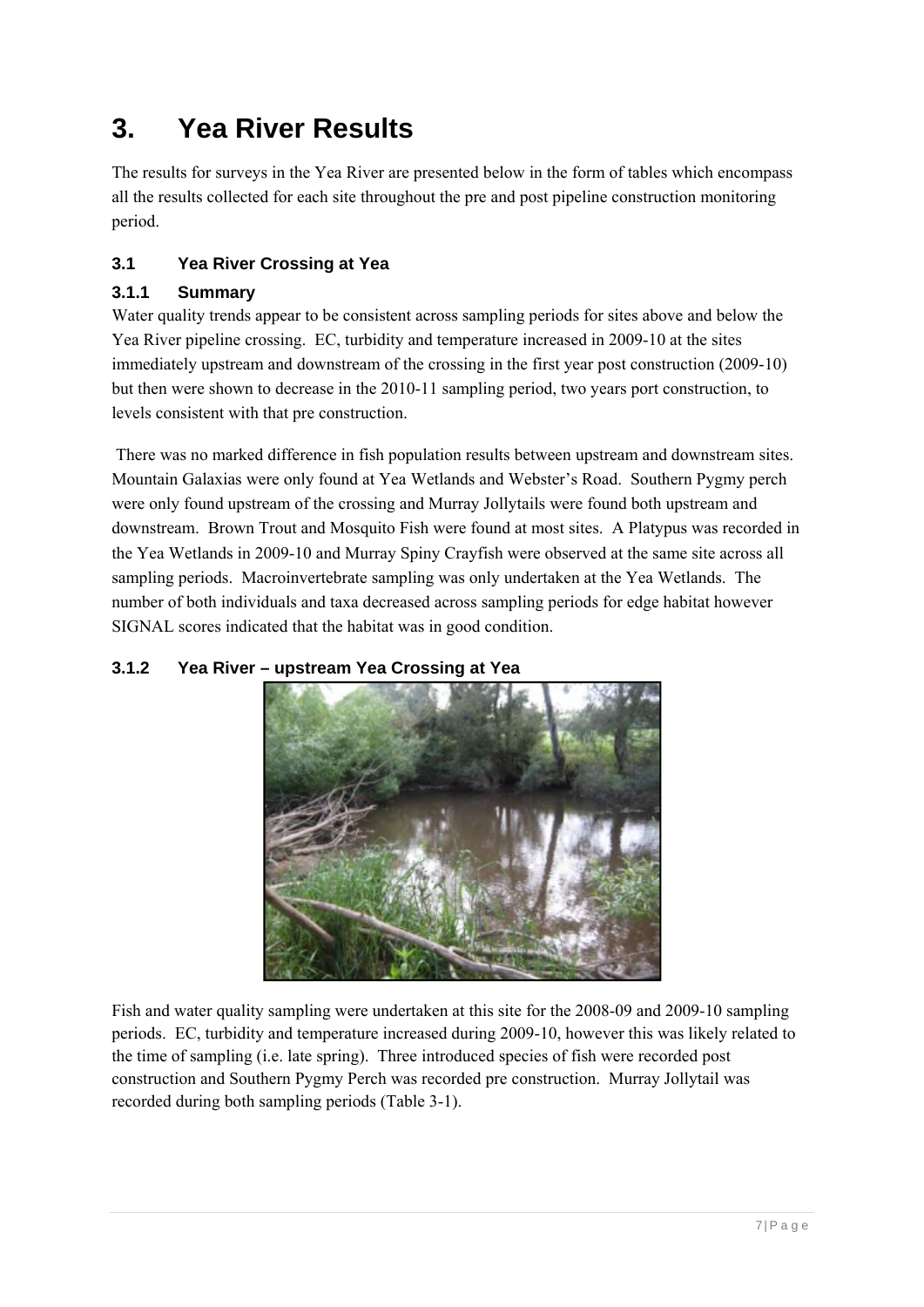| <b>Parameter</b>                                       | Site Name: Yea River upstream of GVW pump site GPS E<br>55361043; N 5880035 |                                          |                                           |                                                    |  |  |  |
|--------------------------------------------------------|-----------------------------------------------------------------------------|------------------------------------------|-------------------------------------------|----------------------------------------------------|--|--|--|
| Year                                                   | 2007-08<br>Pre-<br>construction                                             | 2008-09<br><b>During</b><br>construction | 2009-10<br>Post<br>construction<br>$yr_1$ | 2010-11<br>Post<br>construction<br>yr <sub>2</sub> |  |  |  |
| Date of sample collection                              |                                                                             | 13/5/09                                  | 3/11/09                                   | 21/6/11                                            |  |  |  |
| <b>Electrofishing Time</b>                             |                                                                             | 8 x 150                                  | $8 \times 150$                            | <b>NA</b>                                          |  |  |  |
| <b>No Fyke Nets</b>                                    |                                                                             | 4                                        | 4                                         | <b>NA</b>                                          |  |  |  |
| <b>No Bait Traps</b>                                   |                                                                             | 10                                       | 10                                        | <b>NA</b>                                          |  |  |  |
| <b>Water Quality</b>                                   |                                                                             |                                          |                                           |                                                    |  |  |  |
| DO (mg/l)                                              |                                                                             | 8.47                                     | 7.09                                      | 9.36                                               |  |  |  |
| рH                                                     |                                                                             | 6.85                                     | 6.32                                      | 7.68                                               |  |  |  |
| $EC$ ( $\mu s/cm$ )                                    |                                                                             | 67                                       | 180                                       | 79.2                                               |  |  |  |
| <b>Turbidity (NTU)</b>                                 |                                                                             | 12                                       | 41                                        | 20.7                                               |  |  |  |
| Temperature (°C)                                       |                                                                             | 12.5                                     | 19.6                                      | 10.3                                               |  |  |  |
|                                                        | <b>Fish Species and Number</b>                                              |                                          |                                           |                                                    |  |  |  |
| Southern Pygmy Perch (Nannoperca<br><i>australis</i> ) |                                                                             | $\mathbf{1}$                             |                                           |                                                    |  |  |  |
| <b>Brown Trout</b> (Salmo trutta)                      |                                                                             |                                          | $\mathbf{1}$                              |                                                    |  |  |  |
| Mosquito Fish (Gambusia holbrooki)                     |                                                                             |                                          | $\mathbf{1}$                              |                                                    |  |  |  |
| Murray Jollytail (Galaxias rostratus)                  |                                                                             | $\mathbf{1}$                             | $\mathbf{1}$                              |                                                    |  |  |  |
| Redfin Perch (Perca fluviatilis)                       |                                                                             |                                          | $\mathbf{1}$                              |                                                    |  |  |  |

#### **Table 3-1 Aquatic ecology sampling results for Yea River – upstream Yea Crossing at Yea**

#### **3.1.3 Yea River- Downstream of Yea Crossing at Yea**



Fish and water quality sampling were undertaken at this site for the 2008-09 and 2009-10 sampling periods. EC increased during 2009-10 and pH slightly decreased, while in 2010 -2011 the EC decreased. The salinity fluctuations were likely due to the timing of the 2009-10 sampling event (i.e. late spring) and the 2011 period where flows were high. All other water quality parameters remained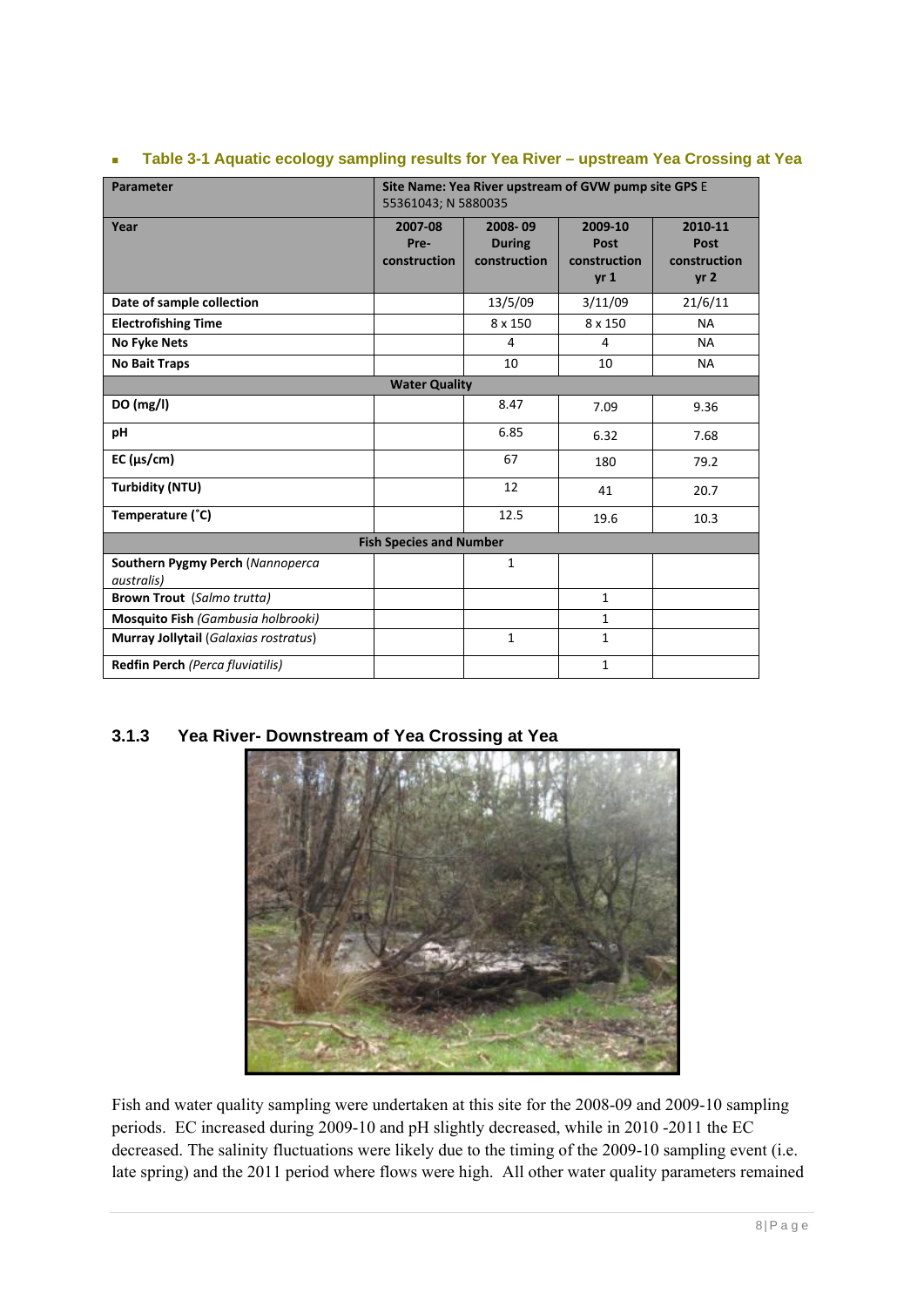consistent across sampling events. Three introduced fish species were recorded at this site in low numbers (Table 3-2).

| <b>Parameter</b>                  | Site Name: Downstream of Yea Crossing at Yea GPS |                |                 |                 |  |  |
|-----------------------------------|--------------------------------------------------|----------------|-----------------|-----------------|--|--|
|                                   | E 55361124; N 5879988                            |                |                 |                 |  |  |
| Year                              | 2007-08                                          | 2008-09        | 2009-10         | 2010-11         |  |  |
|                                   | Pre-                                             | <b>During</b>  | Post            | Post            |  |  |
|                                   | construction                                     | construction   | construction yr | construction    |  |  |
|                                   |                                                  |                | 1               | yr <sub>2</sub> |  |  |
| Date of sample collection         |                                                  | 20/7/09        | 4/11/09         | 21/6/11         |  |  |
| <b>Electrofishing Time</b>        |                                                  | 8 x 150        | 8 x 150         | <b>NA</b>       |  |  |
| <b>No Fyke Nets</b>               |                                                  | $\overline{4}$ | 4               | <b>NA</b>       |  |  |
| <b>No Bait Traps</b>              |                                                  | 10             | 10              | <b>NA</b>       |  |  |
|                                   | <b>Water Quality</b>                             |                |                 |                 |  |  |
| DO (mg/l)                         |                                                  | 7.9            | 7.09            | 9.36            |  |  |
| рH                                |                                                  | 7.09           | 6.37            | 7.68            |  |  |
| $EC$ ( $\mu s/cm$ )               |                                                  | 114.2          | 180             | 79.2            |  |  |
| Turbidity (NTU)                   |                                                  | 45.7           | 41              | 20.7            |  |  |
| Temperature (°C)                  |                                                  | 16.6           | 19.6            | 10.3            |  |  |
| <b>Fish Species and Number</b>    |                                                  |                |                 |                 |  |  |
| <b>Brown Trout (Salmo trutta)</b> |                                                  | $\mathbf{1}$   |                 |                 |  |  |
| Mosquitofish (Gambusia Holbrooki) |                                                  | 1              |                 |                 |  |  |
| Carp (Cyprinus carpio)            |                                                  |                | $\mathbf{1}$    |                 |  |  |

#### **Table 3-2 Aquatic ecology sampling results for Yea River – downstream of Yea Crossing at Yea**

### **3.1.4 Yea River-Yea Wetlands**



Sampling was undertaken during all four sampling periods at this site. Water quality and fish sampling were undertaken on each occasion with macroinvertebrate sampling occurring on three occasions. Water quality parameters slightly increased during construction in the 2008-09 sampling period but most decreased again in 2009-10 and 2010-11 (except temperature). Presence and number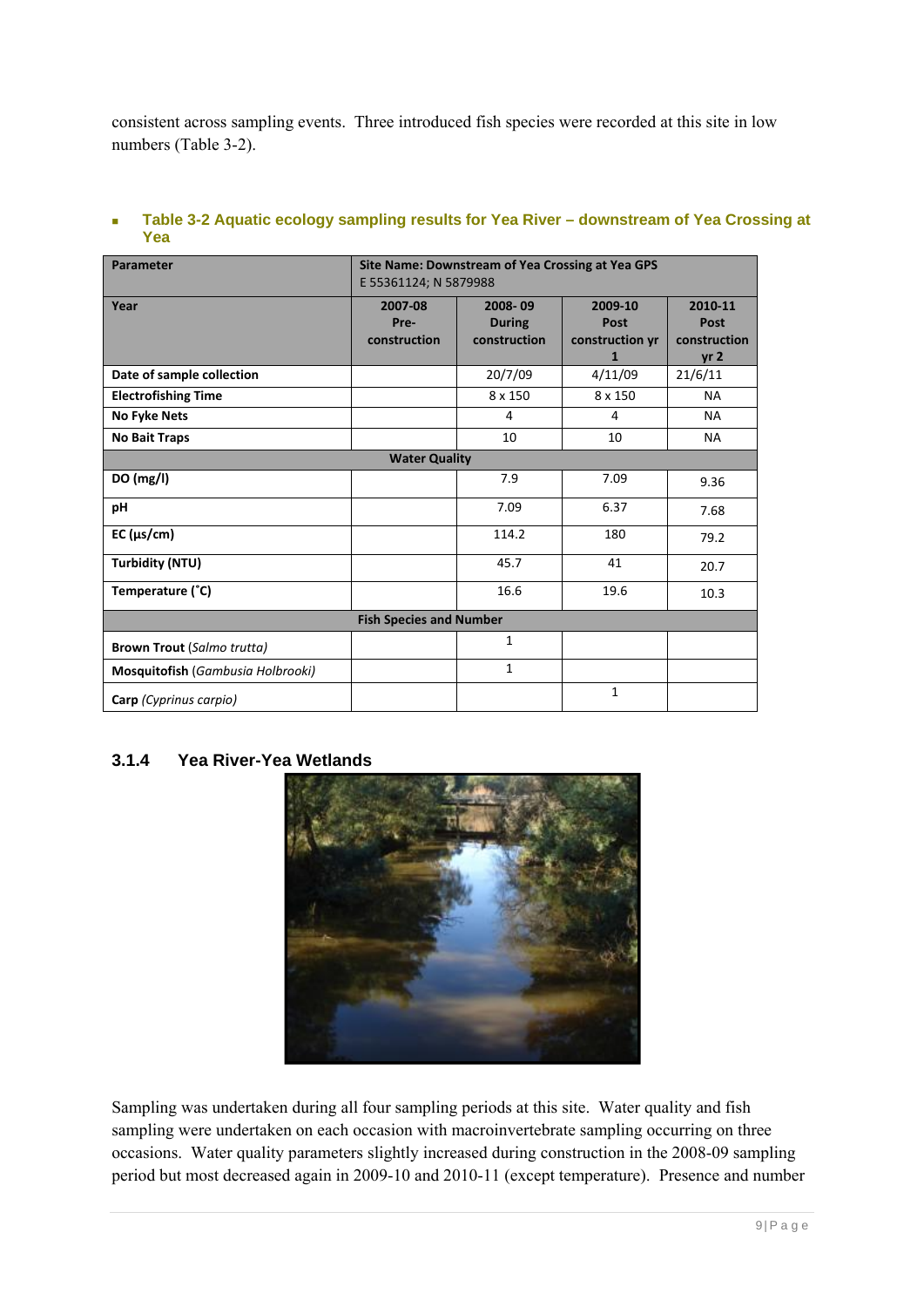of introduced fish species remained consistent between pre and post sampling periods. Murray Jollytail was recorded post construction and Mountain Galaxias was recorded pre construction, both in low numbers. Murray Spiny Crayfish were observed at the site during all sampling periods and Platypus was recorded at the site in 2009-10. Both the number of individuals and taxa decreased across subsequent sampling periods for edge habitat. EPA SIGNAL scores remained steady (5-6) and indicate very good habitat quality (Table 3-3).

| <b>Parameter</b>                            |                                | <b>Site Name: Yea Wetlands</b><br>GPS E 55360559; N 5880788 |                                          |                                                    |                                                         |  |
|---------------------------------------------|--------------------------------|-------------------------------------------------------------|------------------------------------------|----------------------------------------------------|---------------------------------------------------------|--|
| Year                                        |                                | 2007-08<br>Pre-<br>construction                             | 2008-09<br><b>During</b><br>construction | 2009-10<br>Post<br>construction<br>yr <sub>1</sub> | $2010 - 11*$<br>Post<br>construction<br>yr <sub>2</sub> |  |
| Date of sample collection                   |                                | 08/11/08                                                    | 13/5/09                                  | 4/11/09                                            | 16/6/11                                                 |  |
| <b>Electrofishing Time</b>                  |                                | $\overline{8}$ x 150                                        | 8 x 150                                  | 8x150                                              | 8x150                                                   |  |
| <b>No Fyke Nets</b>                         |                                | 4                                                           | 4                                        | 4                                                  | $\Omega$                                                |  |
| <b>No Bait Traps</b>                        |                                | 10                                                          | 10                                       | 10                                                 | 10                                                      |  |
|                                             |                                | <b>Water Quality</b>                                        |                                          |                                                    |                                                         |  |
| DO (mg/l)                                   |                                | 6.8                                                         | 8.6                                      | 6.05                                               | 9.92                                                    |  |
| рH                                          |                                | 6.38                                                        | 7.44                                     | 6.39                                               | 6.93                                                    |  |
| EC ( $\mu$ s/cm)                            |                                | 77                                                          | 119.0                                    | 92.9                                               | 60.9                                                    |  |
| <b>Turbidity (NTU)</b>                      |                                | 38                                                          | 46.9                                     | 28.5                                               | 15                                                      |  |
| Temperature (°C)                            |                                | 17.6                                                        | 16                                       | 20.4                                               | 7.3                                                     |  |
|                                             | <b>Fish Species and Number</b> |                                                             |                                          |                                                    |                                                         |  |
| Redfin Perch (Perca fluviatilis)            |                                | 1                                                           | $\mathbf{1}$                             | 1                                                  |                                                         |  |
| <b>Brown Trout</b> (Salmo trutta)           |                                | 7                                                           | 5                                        |                                                    |                                                         |  |
| Mosquito fish (Gambusia holbrooki)          |                                |                                                             | $\mathbf{1}$                             |                                                    | 24                                                      |  |
| <b>Common Goldfish (Carassius auratus)</b>  |                                |                                                             |                                          |                                                    | 3                                                       |  |
| Murray Jollytail (Galaxias rostratus)       |                                |                                                             | $\mathbf{1}$                             |                                                    |                                                         |  |
| Mountain Galaxias (Galaxias olidus)         |                                | $\overline{2}$                                              |                                          |                                                    | $\mathbf{1}$                                            |  |
| Southern Pygmy Perch (Nannoperca australis) |                                |                                                             |                                          |                                                    | $\overline{2}$                                          |  |
|                                             |                                | <b>Additional species</b>                                   |                                          |                                                    |                                                         |  |
| <b>Platypus</b>                             |                                |                                                             |                                          | $\mathbf{1}$                                       |                                                         |  |
| <b>Murray Spiny Crayfish</b>                |                                | observed                                                    | observed                                 | observed                                           |                                                         |  |
|                                             |                                | <b>Macroinvertebrates</b>                                   |                                          |                                                    |                                                         |  |
| <b>Number of individuals</b>                | edge                           | 220                                                         | 117                                      | 57                                                 |                                                         |  |
|                                             | riffle                         | 547                                                         |                                          |                                                    |                                                         |  |
| <b>Number of families</b>                   | edge                           | 30                                                          | 29                                       | 19                                                 |                                                         |  |
|                                             | riffle                         | 29                                                          |                                          |                                                    |                                                         |  |
| <b>EPA SIGNAL</b>                           | edge                           | 5.71                                                        | 5.68                                     | 5.89                                               |                                                         |  |
|                                             | riffle                         | 6.02                                                        |                                          |                                                    |                                                         |  |

#### **Table 3-3 Aquatic ecology sampling results for Yea River – Yea Wetlands**

\*sampling was conducted in 2011 in the wetlands as well as the Yea River due to the lack of suitable wadable habitat in main channel.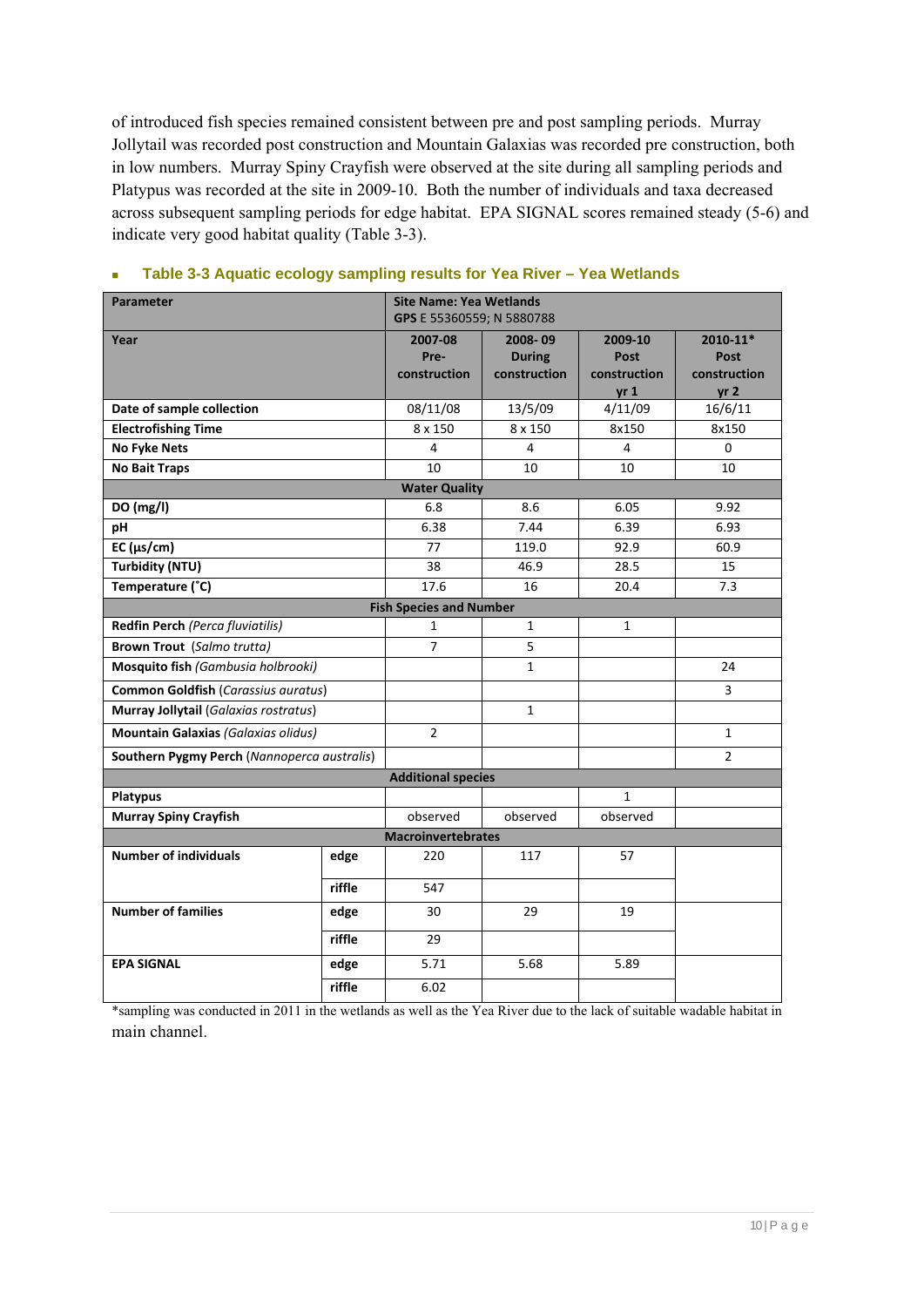#### **3.1.5 Yea River-Webster's Road**



Three surveys were undertaken at this site and included water quality and fish sampling. Turbidity was elevated in the first year post construction (2009-10), but decreased to acceptable leves in the second year post construction. Most other water quality parameter remained consistent between sampling periods. Mountain Galaxias were recorded at this site during and in the first year post construction (Table 3-4).

| Parameter                           |                      | Site Name: Yea River - Webster's road GPS |                 |                 |  |  |
|-------------------------------------|----------------------|-------------------------------------------|-----------------|-----------------|--|--|
|                                     |                      | E 359472; N 5880494                       |                 |                 |  |  |
| Year                                | 2007-08              | 2008-09                                   | 2009-10         | 2010-11         |  |  |
|                                     | Pre-                 | <b>During</b>                             | Post            | Post            |  |  |
|                                     | construction         | construction                              | construction    | construction    |  |  |
|                                     |                      |                                           | yr <sub>1</sub> | yr <sub>2</sub> |  |  |
| Date of sample collection           |                      | 13/5/09                                   | 3/11/09         | 16/5/11         |  |  |
| <b>Electrofishing Time</b>          |                      | 4 x 150                                   | <b>NA</b>       | <b>NA</b>       |  |  |
| <b>No Fyke Nets</b>                 |                      | 4                                         | 4               | <b>NA</b>       |  |  |
| <b>No Bait Traps</b>                |                      | 10                                        | 10              | <b>NA</b>       |  |  |
|                                     | <b>Water Quality</b> |                                           |                 |                 |  |  |
| DO(mg/I)                            |                      | 9.6                                       | 7.69            | 10.08           |  |  |
| рH                                  |                      | 6.82                                      | 6.63            | 6.62            |  |  |
| $EC$ ( $\mu s/cm$ )                 |                      | 118.6                                     | 100.4           | 64.9            |  |  |
| Turbidity (NTU)                     |                      | 9.8                                       | 74.2            | 12.5            |  |  |
| Temperature (°C)                    |                      | 16                                        | 21.6            | 7.2             |  |  |
| <b>Fish Species and Number</b>      |                      |                                           |                 |                 |  |  |
| Mountain Galaxias (Galaxias olidus) |                      | $\overline{2}$                            | $\mathbf{1}$    |                 |  |  |

#### **Table 3-4 Aquatic ecology sampling results for Yea River – Webster's Road**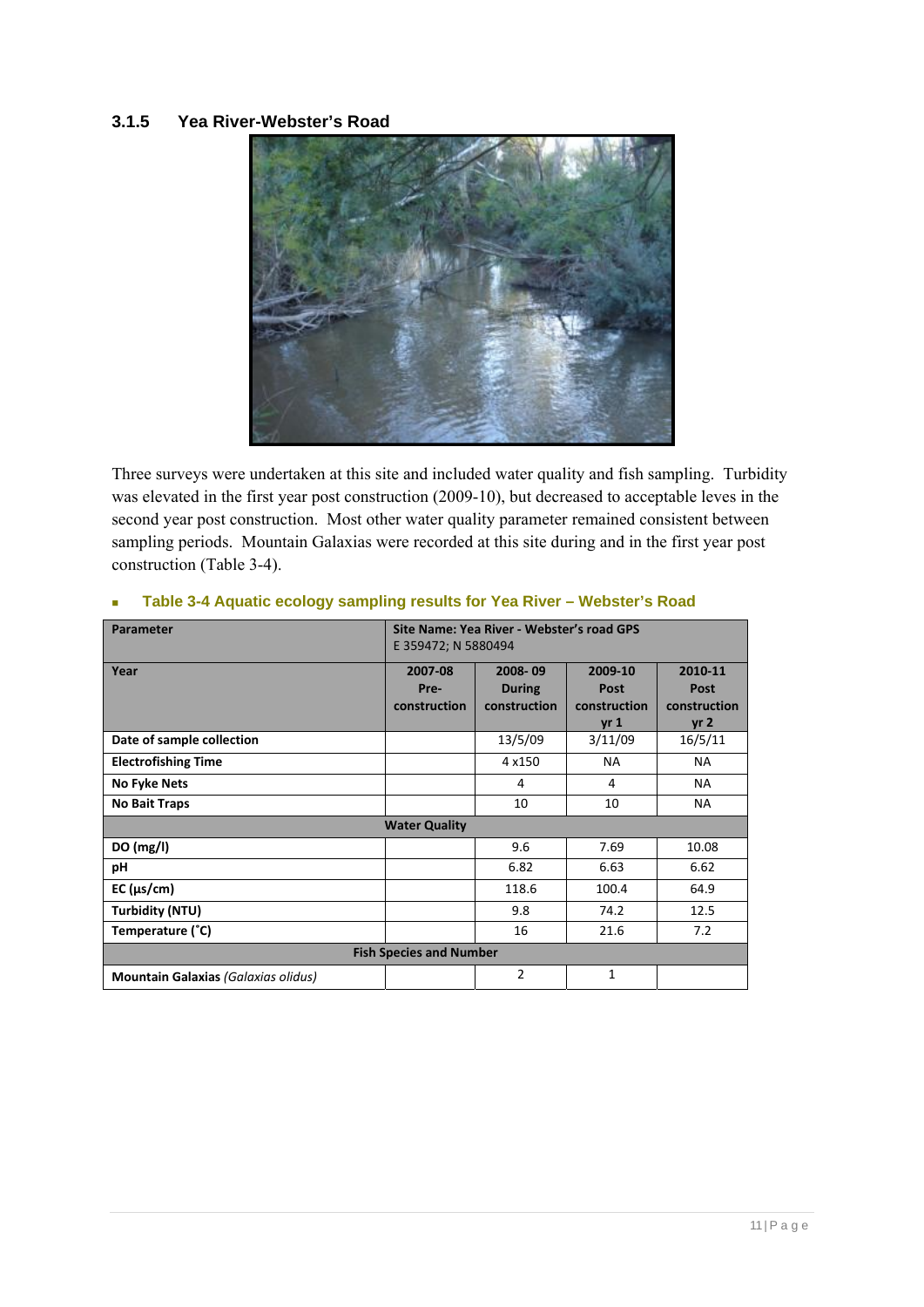# **3.2 Devlins Bridge Crossing**

#### **3.2.1 Summary**

Water quality parameters at all sites show consistent data results. Turbidity slightly increased at all sites in the latter sampling periods most likely due to time of assessment (late spring as opposed to mid-winter). Brown Trout and Two-spined Blackfish were recorded both above and below the Devlins Bridge crossing. Mountain Galaxias was only recorded above the crossing and the threatened Macquarie Perch only below (in the 2009-10 sampling period). Platypus were recorded upstream of the crossing both pre and post construction. Murray Spiny Crayfish were recorded at this site in the 2007-08 sampling period, and Eastern Long Neck Turtles were recorded only at Yea River – Murrindindi Road for the same period.

Macroinvertebrates were recorded upstream of Devlins Bridge and downstream at Yea River – Murrindindi Road. The number of individuals and taxa richness showed similar trends across the sampling periods at both sites and were consistent between sites. SIGNAL scores downstream were actually slightly higher overall.



# **3.2.2 Yea River- Upstream of Devlins Bridge**

This site was sampled during all four sampling periods and included water quality, fish and macroinvertebrate sampling. DO slightly increased across sampling periods, whilst turbidity increased, peaking during the construction period (2008-09) –although note that this site is upstream of the construction impact so the increase is likely due to other factors. Turbidity decreased in the two post construction sampling periods. Three fish species were recorded pre-construction during 2007- 08 but were not recorded in post construction sampling. Platypus were recorded at this site pre and post construction, however Murray Spiny Crayfish were recorded in large numbers (> 100) pre construction but were not recorded post construction – note again that this site is above the construction zone, so the absence of fish is likely due to factors other than construction, including sampling variation. Platypus were recorded pre and during the construction period.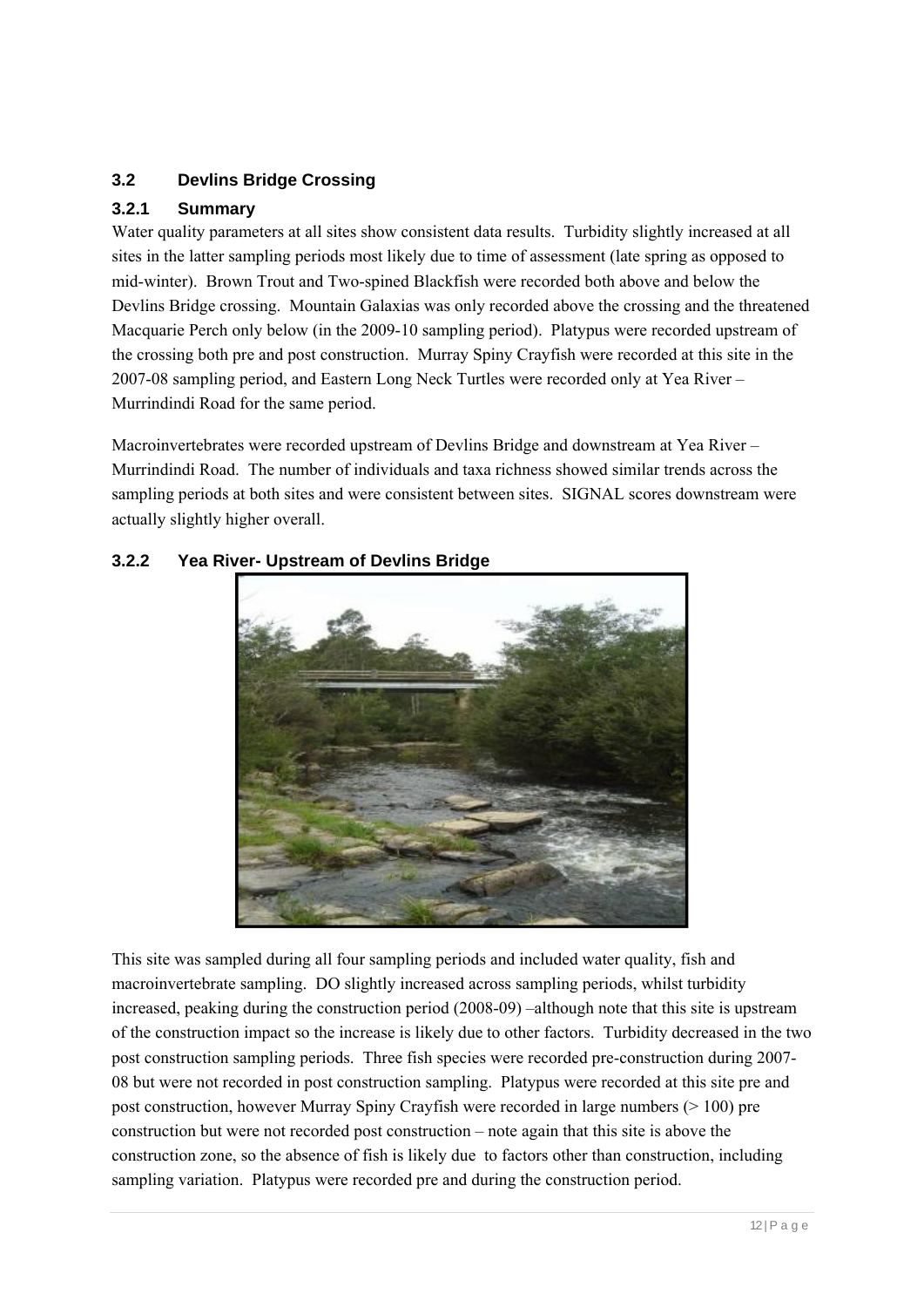For macroinvertebrates, the number of individuals and taxa slightly increased post construction, as well as overall EPA SIGNAL scores (Table 3-5). SIGNAL scores indicate good quality habitat.

| <b>Parameter</b>                    |        | Site Name: Yea River at Devlins Bridge GPS<br>E 55364841; N 5861554 |                |                 |                 |
|-------------------------------------|--------|---------------------------------------------------------------------|----------------|-----------------|-----------------|
| Year                                |        | 2007-08                                                             | 2008-09        | 2009-10         | 2010-11         |
|                                     |        | Pre-                                                                | <b>During</b>  | Post            | Post            |
|                                     |        | construction                                                        | construction   | construction    | construction    |
|                                     |        |                                                                     |                | yr <sub>1</sub> | yr <sub>2</sub> |
| Date of sample collection           |        | 09/11/2008                                                          | 15/10/09       | 6/11/09         | 16/6/11         |
| <b>Electrofishing Time</b>          |        | 8 x 150                                                             | 8 x 150        | <b>NA</b>       | <b>NA</b>       |
| <b>No Fyke Nets</b>                 |        | 4                                                                   | $\overline{4}$ | 4               | <b>NA</b>       |
| <b>No Bait Traps</b>                |        | 10                                                                  | 10             | 10              | NA.             |
|                                     |        | <b>Water Quality</b>                                                |                |                 |                 |
| DO (mg/l)                           |        | 8.7                                                                 | 8.6            | 10              | 9.28            |
| pH                                  |        | 7.05                                                                | 6.46           | 7.0             | 7.03            |
| $EC$ ( $\mu s/cm$ )                 |        | 106                                                                 | 92             | 82.0            | 55.3            |
| <b>Turbidity (NTU)</b>              |        | 6                                                                   | 33             | 16.9            | 13              |
| Temperature (°C)                    |        | 16.1                                                                | 17.3           | 12.9            | $\overline{7}$  |
|                                     |        | <b>Fish Species and Number</b>                                      |                |                 |                 |
| <b>Brown Trout</b> (Salmo trutta)   |        | 6                                                                   |                |                 |                 |
| Two-spined Blackfish (Gadopsis      |        | 5                                                                   |                |                 |                 |
| bispinosus)                         |        |                                                                     |                |                 |                 |
| Mountain Galaxias (Galaxias olidus) |        | $\mathbf{1}$                                                        |                |                 |                 |
|                                     |        | <b>Additional Species</b>                                           |                |                 |                 |
| <b>Platypus</b>                     |        | $\mathbf{1}$                                                        | $\mathbf{1}$   |                 |                 |
| <b>Murray Spiny crayfish</b>        |        | >100                                                                |                |                 |                 |
|                                     |        | <b>Macroinvertebrates</b>                                           |                |                 |                 |
| <b>Number of individuals</b>        | edge   | 116                                                                 | 125            | 134             |                 |
|                                     | riffle | 181                                                                 |                |                 |                 |
| <b>Number of families</b>           | edge   | 12                                                                  | 21             | 14              |                 |
|                                     | riffle | 18                                                                  |                |                 |                 |
| <b>EPA SIGNAL</b>                   | edge   | 5.2                                                                 | 5.88           | 6.55            |                 |
|                                     | riffle | 5.6                                                                 |                |                 |                 |

**Table 3-5 Aquatic ecology sampling results for Yea River – upstream of Devlins Bridge**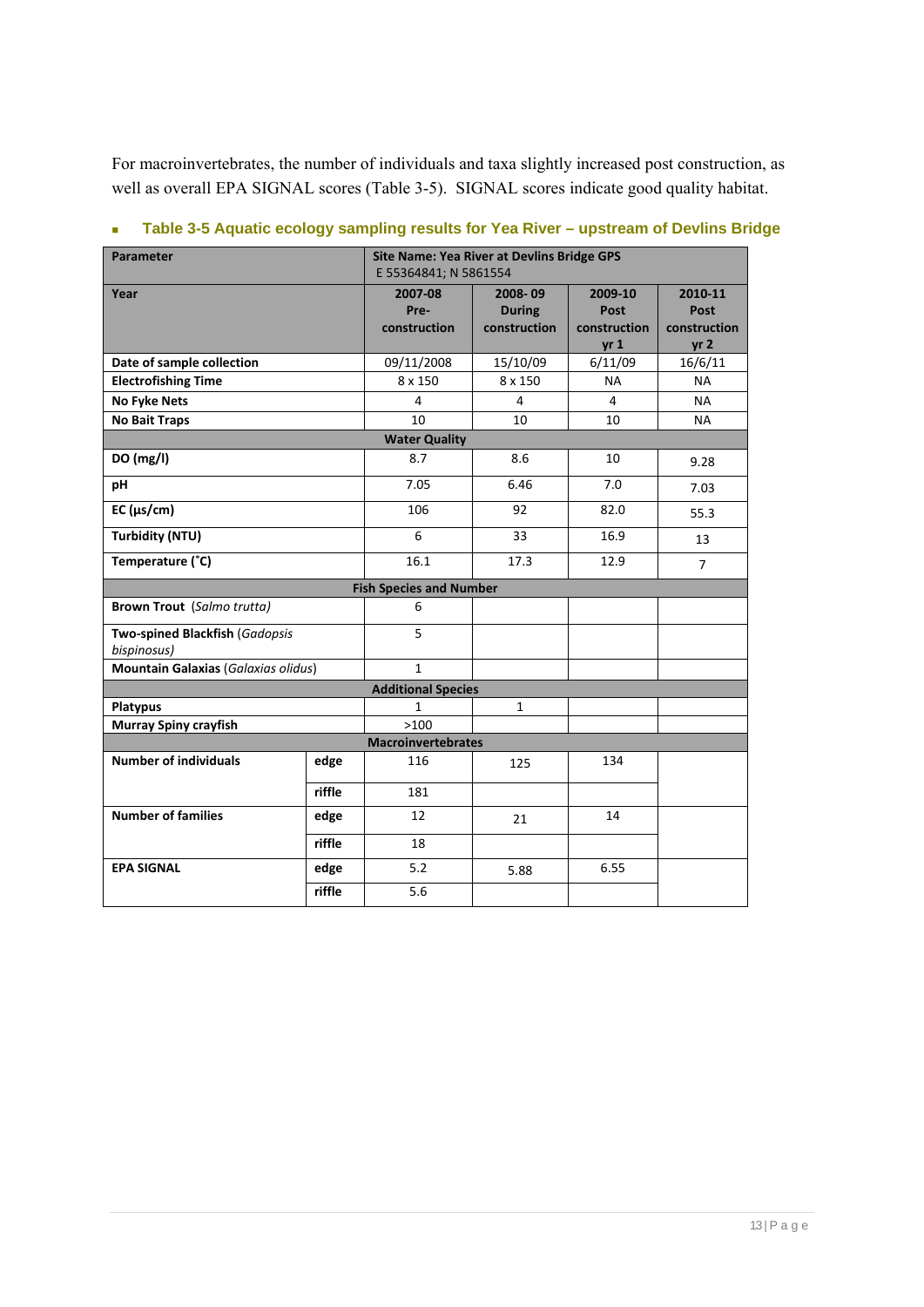#### **3.2.3 Yea River- Downstream of Devlins Bridge**



The Yea River site downstream of Devlins Bridge is also downstream of the construction zone for the pipe bridge crossing. There was a slight increase in turbidity during and post construction, but this increase was also observed upstream of the construction zone, so the construction impact cannot be exclusively attributed to the change in turbidity.

Brown Trout, Two-spined Blackfish and Mountain Galaxias were all recorded prior to construction but not during or after. However, these species were also not recorded at the monitoring site upstream of the construction zone, so as with water quality, construction impacts cannot be exclusively attributed to the absence of these species.

| <b>Parameter</b>                           | Site Name: Yea River at Devlins Bridge GPS |               |                 |                 |  |  |
|--------------------------------------------|--------------------------------------------|---------------|-----------------|-----------------|--|--|
|                                            | E 55364841; N 5861554                      |               |                 |                 |  |  |
| Year                                       | 2007-08                                    | 2008-09       | 2009-10         | 2010-11         |  |  |
|                                            | Pre-                                       | <b>During</b> | Post            | Post            |  |  |
|                                            | construction                               | construction  | construction    | construction    |  |  |
|                                            |                                            |               | yr <sub>1</sub> | yr <sub>2</sub> |  |  |
| Date of sample collection                  |                                            | 15/10/09      | 6/11/09         | 16/6/11         |  |  |
| <b>Electrofishing Time</b>                 | 8 x 150                                    | 8 x 150       | <b>NA</b>       | <b>NA</b>       |  |  |
| <b>No Fyke Nets</b>                        | 4                                          | 4             | $\overline{4}$  | NA.             |  |  |
| <b>No Bait Traps</b>                       | 10                                         | 10            | 10              | <b>NA</b>       |  |  |
|                                            | <b>Water Quality</b>                       |               |                 |                 |  |  |
| DO (mg/l)                                  | 8.7                                        | 8.6           | 10              | 9.28            |  |  |
| pH                                         | 7.05                                       | 6.46          | 7.0             | 7.03            |  |  |
| $EC$ ( $\mu s/cm$ )                        | 106                                        | 92            | 82.0            | 55.3            |  |  |
| Turbidity (NTU)                            | 6                                          | 33            | 16.9            | 13              |  |  |
| Temperature (°C)                           | 16.1                                       | 17.3          | 12.9            | $\overline{7}$  |  |  |
|                                            | <b>Fish Species and Number</b>             |               |                 |                 |  |  |
| <b>Brown Trout</b> (Salmo trutta)          | 6                                          |               |                 |                 |  |  |
| Two-spined Blackfish (Gadopsis bispinosus) | 5                                          |               |                 |                 |  |  |
| Mountain Galaxias (Galaxias olidus)        | $\mathbf{1}$                               |               |                 |                 |  |  |
| <b>Additional Species</b>                  |                                            |               |                 |                 |  |  |
| <b>Platypus</b>                            | $\mathbf{1}$                               | $\mathbf{1}$  | $\mathbf 0$     |                 |  |  |
| Murray Spiny crayfish                      | >100                                       | >100          |                 |                 |  |  |

#### **Table 3-6 Aquatic ecology sampling results for Yea River – downstream of Devlins Bridge**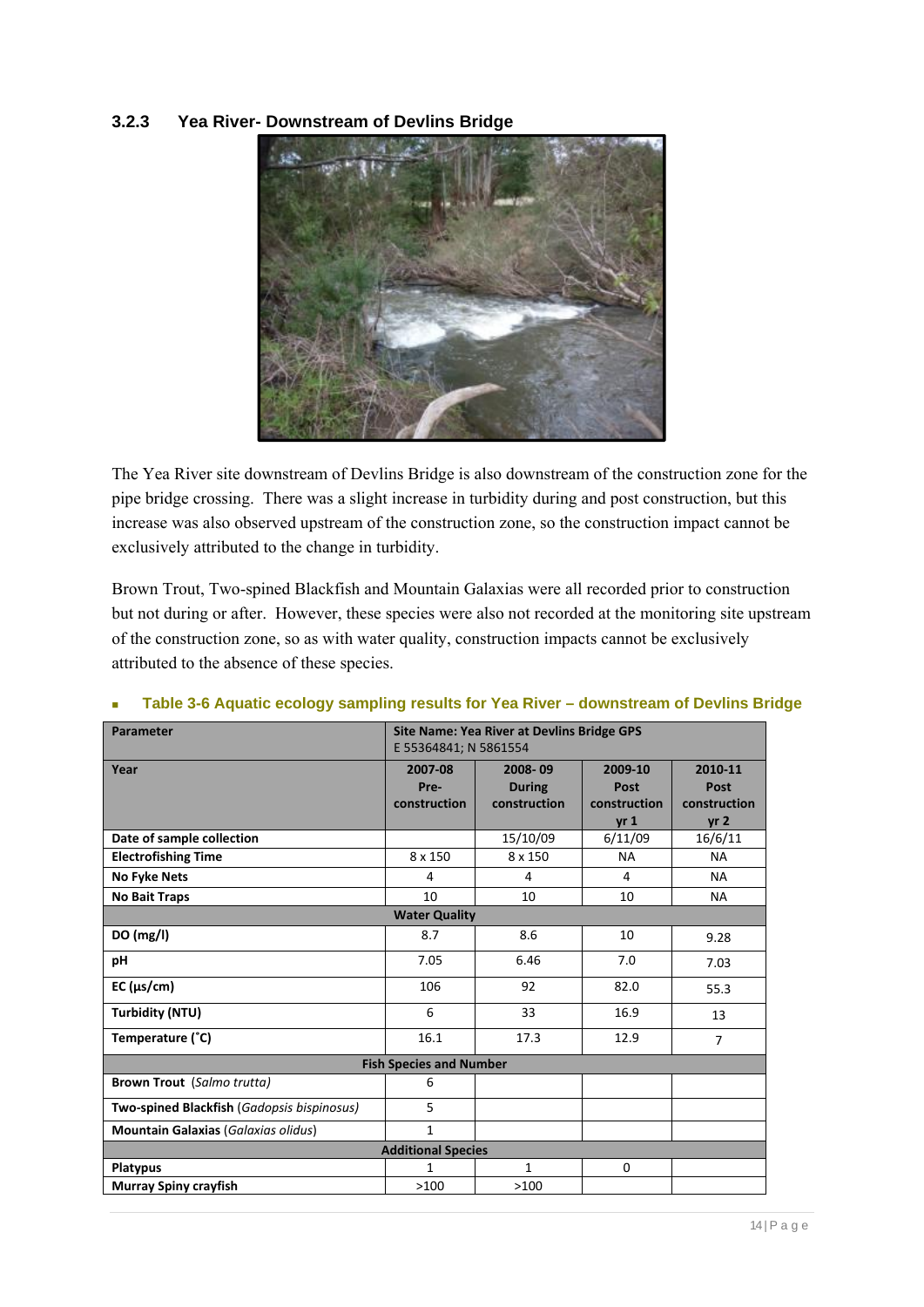| <b>Macroinvertebrates</b>    |        |     |      |      |  |  |
|------------------------------|--------|-----|------|------|--|--|
| <b>Number of individuals</b> | edge   | 116 | 125  | 134  |  |  |
|                              | riffle | 181 |      |      |  |  |
| <b>Number of families</b>    | edge   | 12  | 21   | 14   |  |  |
|                              | riffle | 18  |      |      |  |  |
| <b>EPA SIGNAL</b>            | edge   | 5.2 | 5.88 | 6.55 |  |  |
|                              | riffle | 5.6 |      |      |  |  |

#### **3.2.4 Yea River- Property 59 Glendaloch (downstream Devlins Bridge)**



Sampling at this site was undertaken in 2008-09, 2009-10 and 2010-11. Fish sampling was undertaken during all sampling periods however water quality sampling was only undertaken in 2009- 10 and 2010-11. Water quality appears good from the 2009-10 sampling event, however turbdity was highly elevated during the 2010-11 sample. This is likely a reult of sampling error or a very localised impact because upstream sites did not exhibit such high turbidity during the same period. Goldfish were recorded in 2008-09 and one Macquarie Perch was recorded in 2009-10, post-construction (Table 3-7, Figure 1). This species is listed as Endangered in Victoria under the *Flora and Fauna Guarantee Act 1988* and Endangered under the Commonwealth *Environment Conservation and Biodiveristy Protection Act 1999.*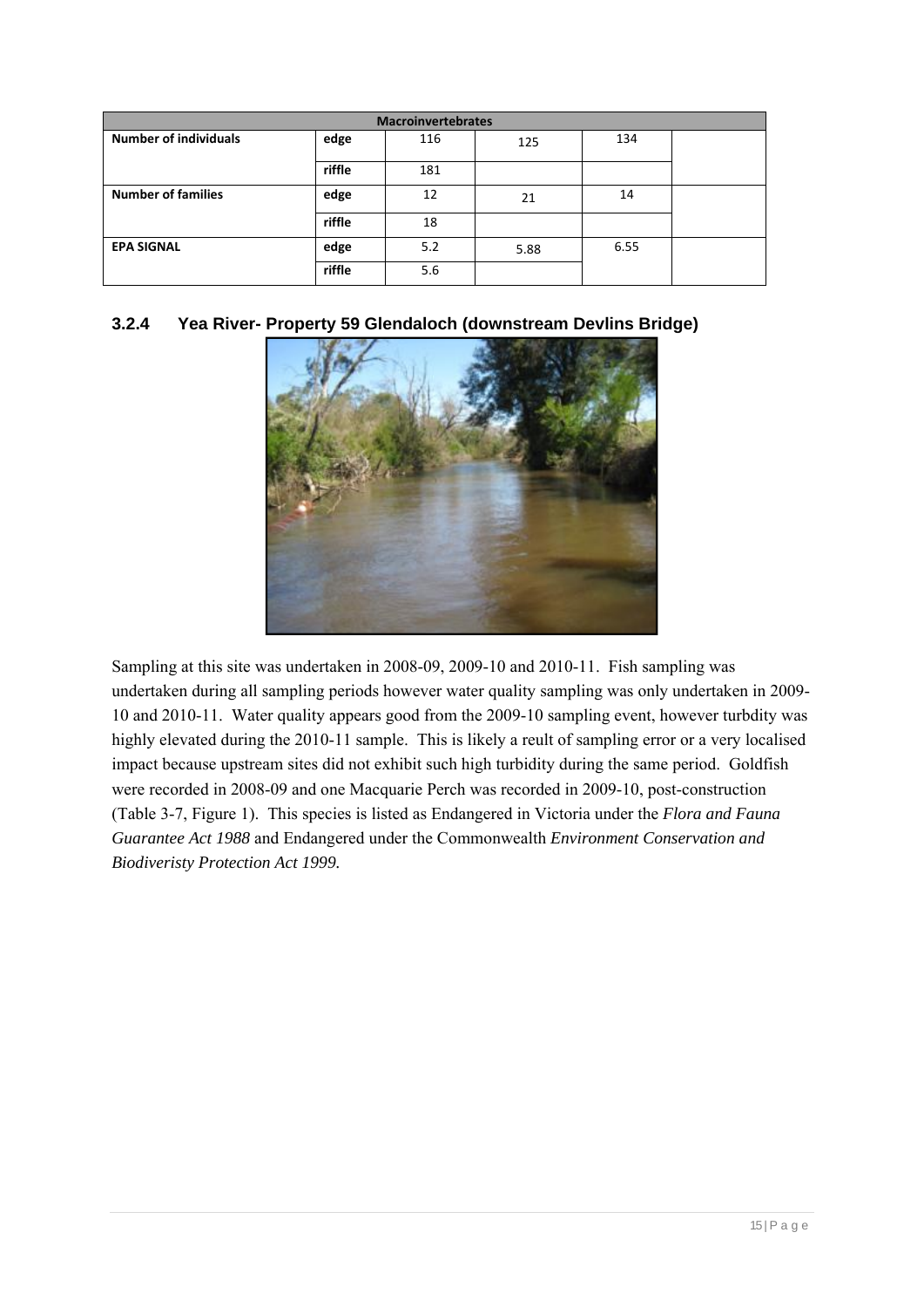

# **Figure 1 Macquarie Perch sampled using fyke nets**

| <b>Site Name: Property 59</b><br><b>Parameter</b> |                                |               |                                 |                                 |  |
|---------------------------------------------------|--------------------------------|---------------|---------------------------------|---------------------------------|--|
|                                                   | GPS E 55364797; N 5866996      |               |                                 |                                 |  |
| Year                                              | 2007-08                        | 2008-09       | 2009-10                         | 2010-11                         |  |
|                                                   |                                |               |                                 |                                 |  |
|                                                   | Pre-                           | <b>During</b> | Post                            | Post                            |  |
|                                                   | construction                   | construction  | construction<br>yr <sub>1</sub> | construction<br>yr <sub>2</sub> |  |
| Date of sample collection                         |                                | 15/10/08      | 4/11/09                         | 21/6/11                         |  |
| <b>Electrofishing Time</b>                        |                                | 6 x 150       | 8 x 150                         | <b>NA</b>                       |  |
| <b>No Fyke Nets</b>                               |                                | 4             | 4                               | <b>NA</b>                       |  |
| <b>No Bait Traps</b>                              |                                | 10            | 10                              | <b>NA</b>                       |  |
| <b>Water Quality</b>                              |                                |               |                                 |                                 |  |
| DO(mg/I)                                          |                                |               | 9.54                            | 10.3                            |  |
| рH                                                |                                |               | 6.65                            | 7.47                            |  |
| $EC$ ( $\mu s/cm$ )                               |                                |               | 89.2                            | 97.8                            |  |
| Turbidity (NTU)                                   |                                |               | 19                              | 222                             |  |
| Temperature (°C)                                  |                                |               | 15.7                            | 9.9                             |  |
|                                                   | <b>Fish Species and Number</b> |               |                                 |                                 |  |
| <b>Brown Trout</b> (Salmo trutta)                 |                                |               |                                 |                                 |  |
| Two-spined Blackfish (Gadopsis bispinosus)        |                                |               |                                 |                                 |  |
| <b>Goldfish (Carassius auratus)</b>               |                                | 3             |                                 |                                 |  |
| Macquarie Perch (Macquaria australasica)          |                                |               | $\mathbf{1}$                    |                                 |  |
| <b>Additional Species</b>                         |                                |               |                                 |                                 |  |
| <b>Platypus</b>                                   |                                |               |                                 |                                 |  |
| <b>Murray Spiny crayfish</b>                      |                                |               |                                 |                                 |  |

# **Table 3-7 Aquatic ecology sampling results for Yea River - Property 59**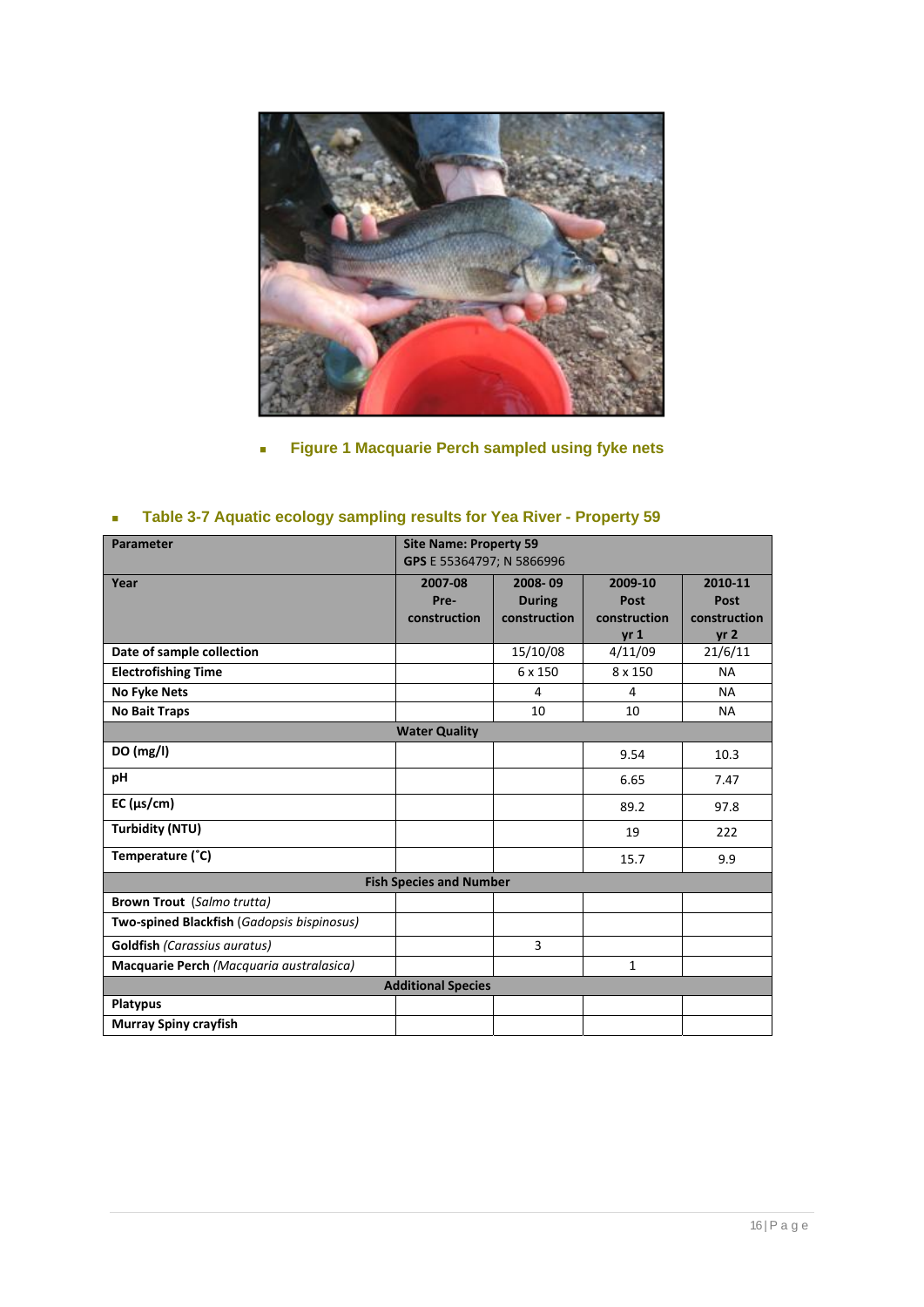#### **3.2.5 Yea River – Murrindindi Road**



This site was sampled during all four sampling periods, however macroinvertebrates were not sampled for 2009-10 or 2010-11 due to high flows which restricted access to suitable habitat. DO, EC and Turbidity slightly increased post construction. Turbidity returned to pre construction levels during the second year post construction.

Four species of fish were recorded at this site over the sampling periods however Brown Trout was the only species recorded on more than one occasion. Eastern Long Neck Turtle was only recorded in 2007-08. Macroinvertebrate results for edge habitat are consistent for periods 2007-08 and 2008-09 and indicate good habitat with an EPA SIGNAL score of 6-7 and taxa richness of 17-24 (Table 3-8).

| <b>Parameter</b>                           | Site Name: Yea River - Murrindindi Road GPS |               |                 |                 |  |  |
|--------------------------------------------|---------------------------------------------|---------------|-----------------|-----------------|--|--|
|                                            | E 55279368; N 5761058                       |               |                 |                 |  |  |
| Year                                       | 2007-08                                     | 2008-09       | 2009-10         | 2010-11         |  |  |
|                                            | Pre-                                        | <b>During</b> | Post            | Post            |  |  |
|                                            | construction                                | construction  | construction    | construction    |  |  |
|                                            |                                             |               | yr <sub>1</sub> | yr <sub>2</sub> |  |  |
| Date of sample collection                  | 11/07                                       | 20/11/08      | 5/11/09         | 16/6/11         |  |  |
| <b>Electrofishing Time (sec)</b>           | 8x 150                                      | 8 x 150       | 8x150           | <b>NA</b>       |  |  |
| <b>No Fyke Nets</b>                        | 4                                           | 4             | 4               | <b>NA</b>       |  |  |
| <b>No Bait Traps</b>                       | 10                                          | 10            | <b>NA</b>       | <b>NA</b>       |  |  |
| <b>Water Quality</b>                       |                                             |               |                 |                 |  |  |
| DO(mg/l)                                   | 7.6                                         | 8.57          | 9.05            | 9.28            |  |  |
| pH                                         | 6.97                                        | 6.12          | 6.52            | 7.03            |  |  |
| $EC$ ( $\mu s/cm$ )                        | 63                                          | 55            | 74.6            | 55.3            |  |  |
| Turbidity (NTU)                            | 9                                           |               | 24              | 13              |  |  |
| Temperature °C                             | 16.6                                        | 17.9          | 14.8            | $\overline{7}$  |  |  |
| <b>Fish Species and Number</b>             |                                             |               |                 |                 |  |  |
| <b>Brown Trout (Salmo trutta)</b>          | 1                                           |               | $\mathbf{1}$    |                 |  |  |
| Two-spined Blackfish (Gadopsis bispinosus) | $\overline{2}$                              |               |                 |                 |  |  |
| <b>Redfin Perch</b> (Perca fluviatilis)    |                                             | $\mathbf{1}$  |                 |                 |  |  |

#### **Table 3-8 Aquatic ecology sampling results for Yea River – Murrindindi Road**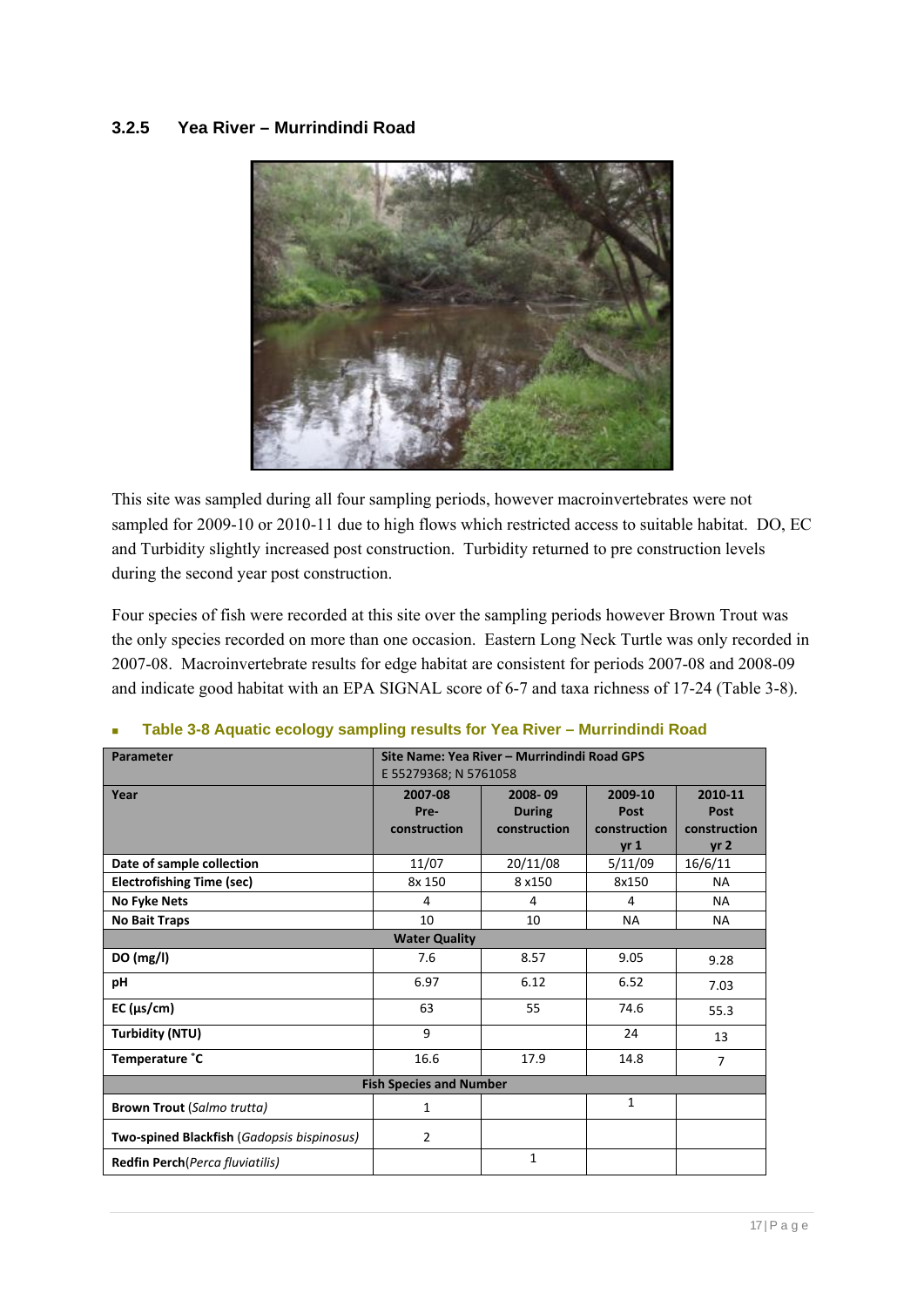| <b>Goldfish (Carassius auratus)</b> |                           |     |      | 1 |  |  |  |  |
|-------------------------------------|---------------------------|-----|------|---|--|--|--|--|
|                                     | <b>Additional Species</b> |     |      |   |  |  |  |  |
| <b>Eastern Long Neck Turtle</b>     |                           | 5   |      |   |  |  |  |  |
| <b>Macroinvertebrates</b>           |                           |     |      |   |  |  |  |  |
| <b>Number of individuals</b>        | Edge                      | 123 | 134  |   |  |  |  |  |
|                                     | <b>Riffle</b>             | 47  |      |   |  |  |  |  |
| <b>Number of families</b>           | Edge                      | 17  | 24   |   |  |  |  |  |
|                                     | Riffle                    | 20  |      |   |  |  |  |  |
| <b>EPA SIGNAL</b>                   | Edge                      | 6.6 | 6.30 |   |  |  |  |  |
|                                     | <b>Riffle</b>             | 6.7 |      |   |  |  |  |  |

# **3.3 Castella Road Crossing**

### **3.3.1 Summary**

Water quality parameter results were relatively consistent across all sites and across sampling periods. Brown Trout and Two-spined Blackfish were recorded at locations above and below the crossing during pre and post construction monitoring. Murray Spiny Crayfish were only found downstream at Yea River – upstream of Gordon's Bridge. Macroinvertebrate sampling was only conducted at the upstream site and indicated good habitat condition. Overall, the 2009-10 survey in the first year post construction returned the lowest density of fish of the three survey locations and is likely a reflection of recent bushfire that impacted the area in early 2009, rather than specific pipeline impacts.

### **3.3.2 Yea River Upstream Castella Road**



This site is located upstream of the Yea River construction. Sampling was undertaken for all four sampling periods, however water quality data was not obtained for the 2009-10 period. Water quality parameters remained consistent pre and pst construction. Brown Trout and Two-spined Blackfish were recorded at this site in consistent numbers across sampling events (Brown Trout were not recorded during 2009-10). Number of individuals and families increased for edge habitat during the 2008-09 sampling event, however EPA SIGNAL scores remained constant at 6-7 (Table 3-9). This indicates good habitat quality.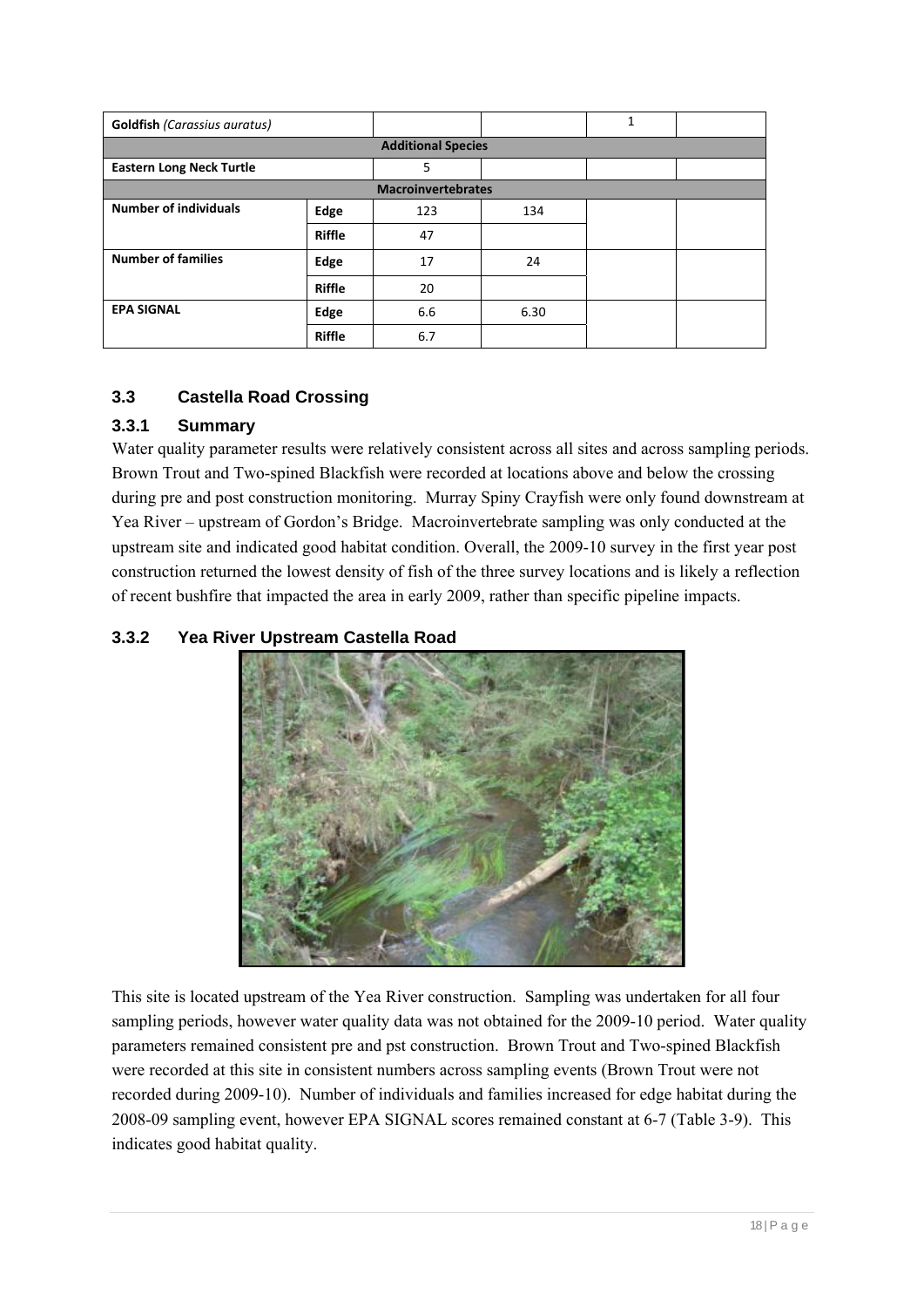| <b>Parameter</b>                           |               | Site Name: Castella Road GPS E 55361066; |                                       |                 |                 |
|--------------------------------------------|---------------|------------------------------------------|---------------------------------------|-----------------|-----------------|
|                                            |               | N 5847065                                |                                       |                 |                 |
| Year                                       |               | 2007-08                                  | 2008-09                               | 2009-10         | 2010-11         |
|                                            |               | Pre-                                     | <b>During</b>                         | Post            | Post            |
|                                            |               | construction                             | construction                          | construction    | construction    |
|                                            |               |                                          |                                       | yr <sub>1</sub> | yr <sub>2</sub> |
| Date of sample collection                  |               | 11/07                                    | 20/11/08                              | 2/11/09         | 15/6/11         |
| <b>Electrofishing Time</b>                 |               | 8 x 150                                  | 8 x 150                               | 8x150           | 8x150           |
| <b>No Fyke Nets</b>                        |               |                                          | No Fyke nets set - unsuitable habitat |                 |                 |
| <b>No Bait Traps</b>                       |               | 10                                       | 10                                    | 10              | <b>NA</b>       |
|                                            |               | <b>Water Quality</b>                     |                                       |                 |                 |
| DO(mg/l)                                   |               | 9.3                                      | 9.67                                  |                 | 8.9             |
| pH                                         |               | 7.06                                     | 6.05                                  |                 | 7.03            |
| $EC$ ( $\mu s/cm$ )                        |               | 50                                       | 58                                    |                 | 41.2            |
| <b>Turbidity (NTU)</b>                     |               | 13                                       | $\overline{7}$                        |                 | 10              |
| Temperature (°C)                           |               | 12.3                                     | 16.4                                  |                 | 8.9             |
|                                            |               | <b>Fish Species and Number</b>           |                                       |                 |                 |
| <b>Brown Trout (Salmo trutta)</b>          |               | 5                                        | 3                                     |                 | 5               |
| Two-spined Blackfish (Gadopsis bispinosus) |               | 9                                        | 5                                     | 3               | $\overline{7}$  |
|                                            |               | <b>Macroinvertebrates</b>                |                                       |                 |                 |
| <b>Number of individuals</b>               | Edge          | 34                                       | 88                                    | 20              |                 |
|                                            | <b>Riffle</b> | 78                                       |                                       |                 |                 |
| <b>Number of families</b>                  | Edge          | 9                                        | 19                                    | 8               |                 |
|                                            | <b>Riffle</b> | 10                                       |                                       |                 |                 |
| <b>EPA SIGNAL</b>                          | Edge          | 6.2                                      | 6.81                                  | 6.88            |                 |
|                                            | <b>Riffle</b> | 6.7                                      |                                       |                 |                 |

# **Table 3-9 Aquatic ecology sampling results for Yea River – upstream Castella Road**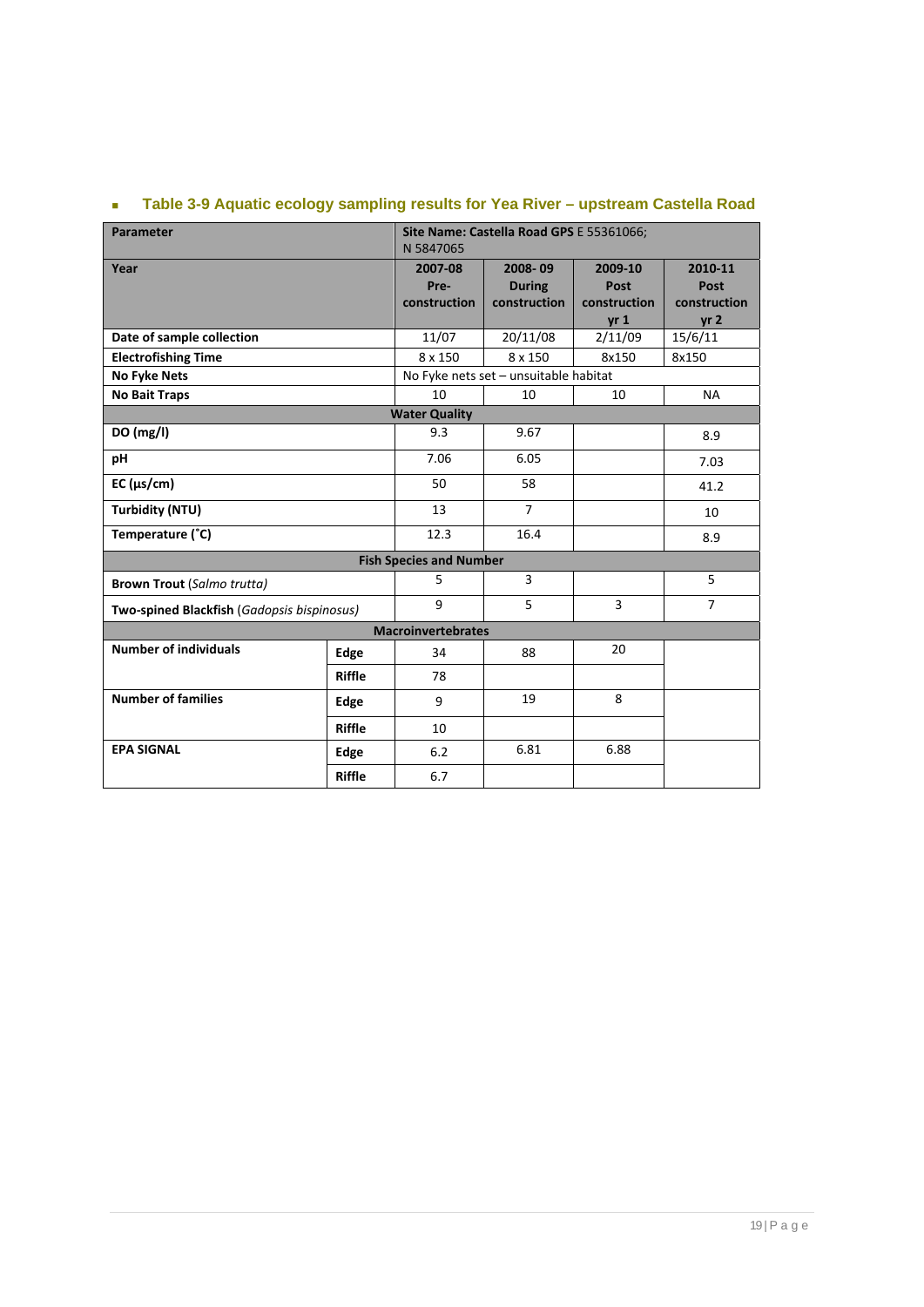#### **3.3.3 Yea River- Opposite Northern Portal**



Three sampling events were undertaken at this site for fish and water quality; once during construction and twice post-construction. Water quality parameters were consistent across all sampling periods and indicate good water quality. Brown Trout were recorded during and in the first year post construction. Two-spined Blackfish were recorded in all sampling events and Redfin Perch recorded in the second year post construction (Table 3-10).

#### **Table 3-10 Aquatic ecology sampling results for Yea River – opposite Northern Portal**

| Parameter                                  | N 5851207    | Site Name: Yea River Opposite Northern Portal GPS E 55360205; |                |                 |  |  |
|--------------------------------------------|--------------|---------------------------------------------------------------|----------------|-----------------|--|--|
| Year                                       | 2007-08      | 2008-09                                                       | 2009-10        | 2010-11         |  |  |
|                                            | Pre-         | <b>During</b>                                                 | Post           | Post            |  |  |
|                                            | construction | construction                                                  | construction   | construction    |  |  |
|                                            |              |                                                               | $yr_1$         | yr <sub>2</sub> |  |  |
| Date of sample collection                  |              | 20/7/09                                                       | 2/11/09        | 21/1/11         |  |  |
| <b>Electrofishing Time (sec)</b>           |              | 8 x 150                                                       | 8x150          | 8x150           |  |  |
| <b>No Fyke Nets</b>                        |              | 4                                                             | 4              | <b>NA</b>       |  |  |
| <b>No Bait Traps</b>                       |              | 10                                                            | 10             | <b>NA</b>       |  |  |
| <b>Water Quality</b>                       |              |                                                               |                |                 |  |  |
| DO (mg/l)                                  |              | 11.5                                                          | 10.05          | 9.72            |  |  |
| рH                                         |              | 6.94                                                          | 6.62           | 6.62            |  |  |
| $EC$ ( $\mu s/cm$ )                        |              | 70.8                                                          | 52.9           | 40.3            |  |  |
| Turbidity (NTU)                            |              | 19                                                            | 12.8           | 21.9            |  |  |
| Temperature (°C)                           |              |                                                               | 13.1           | 15.2            |  |  |
| <b>Fish Species and Number</b>             |              |                                                               |                |                 |  |  |
| <b>Brown Trout (Salmo trutta)</b>          |              | $\overline{7}$                                                | $\overline{2}$ |                 |  |  |
| Two-spined Blackfish (Gadopsis bispinosus) |              | 19                                                            | 5              | 4               |  |  |
| Redfin Perch (Perca fluviatilis)           |              |                                                               |                | 3               |  |  |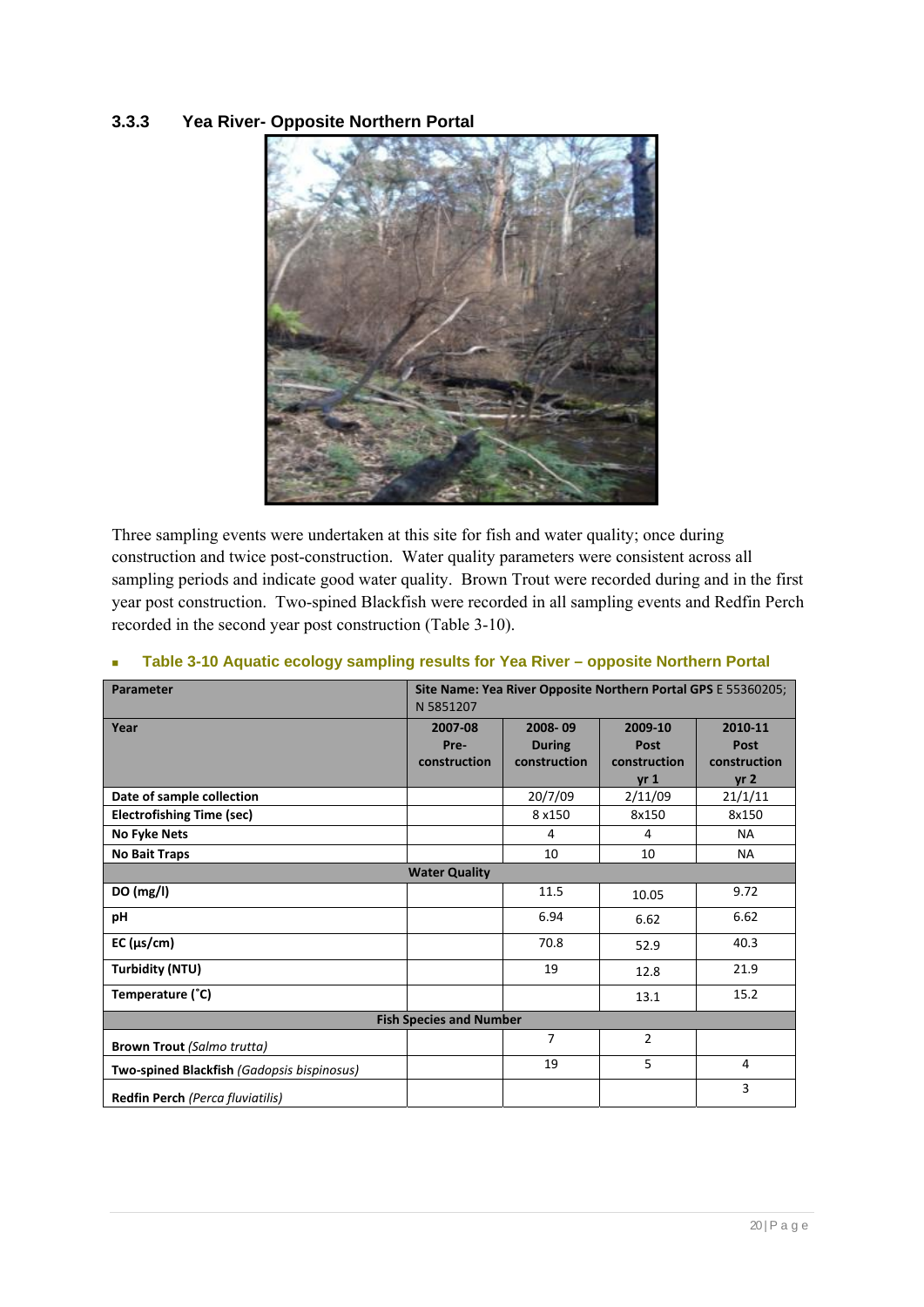#### **3.3.4 Yea River- Upstream of Gordon's Road Bridge**



Three sampling events were undertaken at this site for fish and water quality. Turbidity was slightly lower during the two post construction sampling events compared with the during construction observations; other water quality parameters remained consistent. Brown Trout were recorded during construction and in the first year after construction. Two-spined Blackfish were recorded on all sampling occasions. Redfin Perch and Murray Spiny Crayfish were recorded in the 2009-10 sampling event, in the first year after construction (Table 3-11).

#### **Table 3-11 Aquatic ecology sampling results for Yea River – upstream of Gordon's Road Bridge**

| <b>Parameter</b>                           | Site Name: Yea River Gordon's Road Bridge GPS E |               |                 |                 |  |
|--------------------------------------------|-------------------------------------------------|---------------|-----------------|-----------------|--|
|                                            | 55360435; N 5848308                             |               |                 |                 |  |
| Year                                       | 2007-08                                         | 2008-09       | 2009-10         | 2010-11         |  |
|                                            | Pre-                                            | <b>During</b> | Post            | Post            |  |
|                                            | construction                                    | construction  | construction    | construction    |  |
|                                            |                                                 |               | vr <sub>1</sub> | yr <sub>2</sub> |  |
| Date of sample collection                  |                                                 | 20/7/09       | 2/11/09         | 16/6/11         |  |
| <b>Electrofishing Time (sec)</b>           |                                                 | 8x150         | 8 x 150         | 8x150           |  |
| <b>No Fyke Nets</b>                        |                                                 | 4             | 4               | <b>NA</b>       |  |
| <b>No Bait Traps</b>                       |                                                 | 8             | 8               | <b>NA</b>       |  |
| <b>Water Quality</b>                       |                                                 |               |                 |                 |  |
| DO (mg/l)                                  |                                                 | 10.4          | 8.84            | 10.23           |  |
| рH                                         |                                                 | 8.02          | 6.08            | 7.03            |  |
| $EC$ ( $\mu s/cm$ )                        |                                                 | 65.2          | 65              | 41.2            |  |
| Turbidity (NTU)                            |                                                 | 24            | 15              | 10              |  |
| Temperature °C                             |                                                 | 15.8          | 14.1            | 8.9             |  |
|                                            | <b>Fish Species and Number</b>                  |               |                 |                 |  |
| <b>Brown Trout (Salmo trutta)</b>          |                                                 | 10            | $\mathbf{1}$    |                 |  |
| Two-spined Blackfish (Gadopsis bispinosus) |                                                 | 4             | 5               | 5               |  |
| Redfin Perch (Perca fluviatilis)           |                                                 |               | $\mathbf{1}$    |                 |  |
| <b>Additional Species</b>                  |                                                 |               |                 |                 |  |
| <b>Murray Spiny Crayfish</b>               |                                                 |               | $\overline{2}$  |                 |  |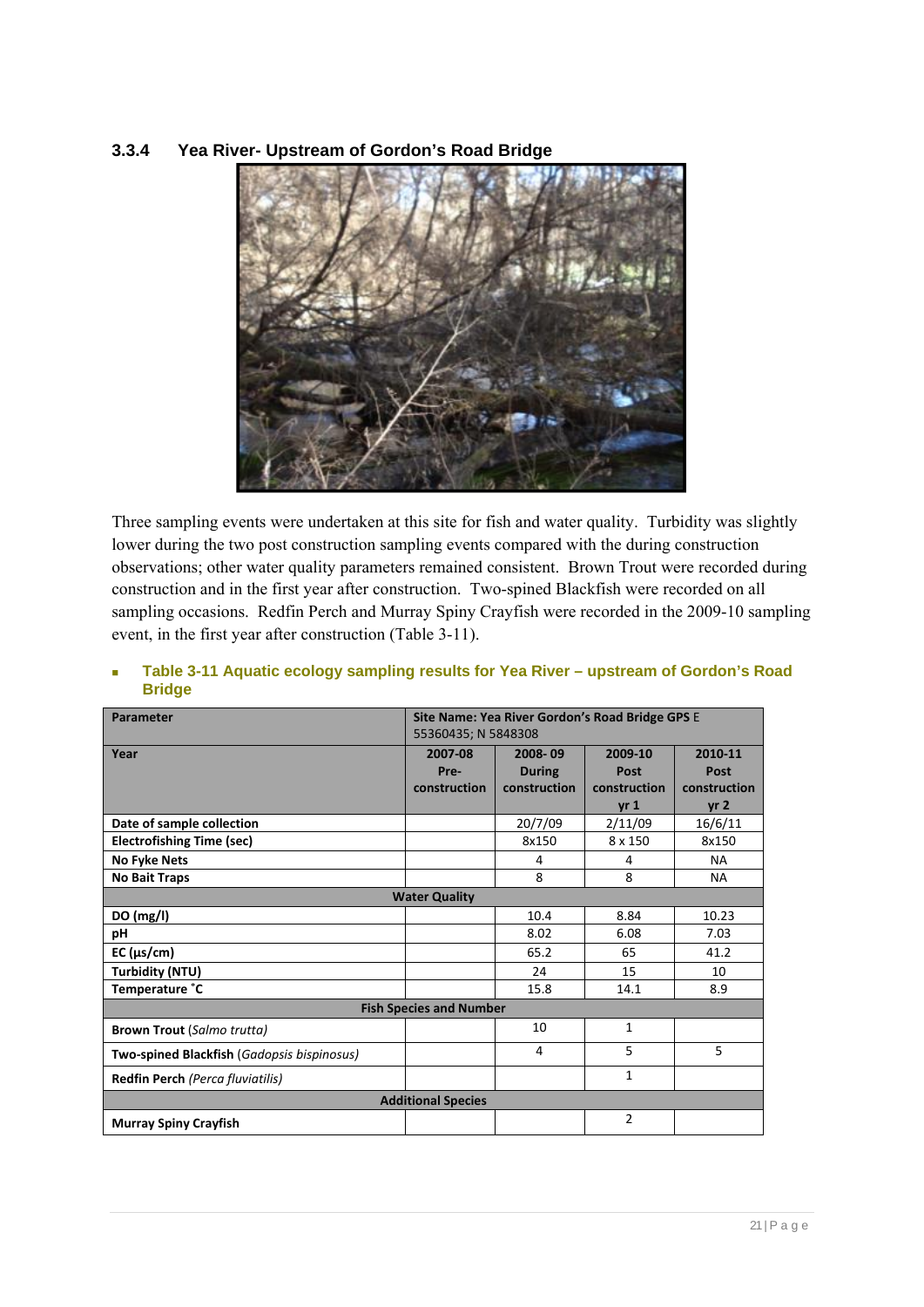#### **3.3.5 Yea River- Kinglake/ Glenburn Road**



Three sampling events were undertaken at this site (2008-09, 2009-10 and 2010-11) for fish and water quality. Turbidity was slightly raised during the 2009-10 sampling event however was still at fairly low levels (20 NTU) and had reduced to low levels in the second year post construction.

Brown t\Trout and Two-spined Blackfish were recorded during and post construction, although there did appear to be a large drop in blackfish numbers in the second year post construction. This site is located well away from direct construction impacts so the drop in numbers is most likely to be related to bushfire impacts or sampling variation. Redfin Perch were only recorded in the second year post construction. Murray Crayfish were recorded at this during and post construction (Table 3-12).

| Parameter                      | Site Name: Yea River Kinglake/Glenburn road<br>GPS E 553603227; N 5852723 |                                          |                                           |                                                    |  |
|--------------------------------|---------------------------------------------------------------------------|------------------------------------------|-------------------------------------------|----------------------------------------------------|--|
| Year                           | 2007-08<br>Pre-<br>construction                                           | 2008-09<br><b>During</b><br>construction | 2009-10<br>Post<br>construction<br>$yr_1$ | 2010-11<br>Post<br>construction<br>yr <sub>2</sub> |  |
| Date of sample collection      |                                                                           | 20/7/09                                  | 2/11/09                                   | 17/6/11                                            |  |
| Electrofishing Time (sec)      |                                                                           | 8 x 150                                  | 8x150                                     | 8x150                                              |  |
| <b>No Fyke Nets</b>            |                                                                           | 4                                        | 4                                         | NA.                                                |  |
| <b>No Bait Traps</b>           |                                                                           | 10                                       | 10                                        | NA.                                                |  |
|                                | <b>Water Quality</b>                                                      |                                          |                                           |                                                    |  |
| DO (mg/l)                      |                                                                           | 10.68                                    | <b>NA</b>                                 | 10.99                                              |  |
| рH                             |                                                                           | 7.5                                      | 6.4                                       | 6.74                                               |  |
| $EC$ ( $\mu s/cm$ )            |                                                                           | 59.7                                     | 71.3                                      | 52.2                                               |  |
| Turbidity (NTU)                |                                                                           | 11                                       | 20                                        | 12.5                                               |  |
| Temperature °C                 |                                                                           |                                          | 15.3                                      | 9.3                                                |  |
| <b>Fish Species and Number</b> |                                                                           |                                          |                                           |                                                    |  |

 **Table 3-12 Aquatic ecology sampling results for Yea River – Kinglake/ Glenburn Road (Westbridge Rd)**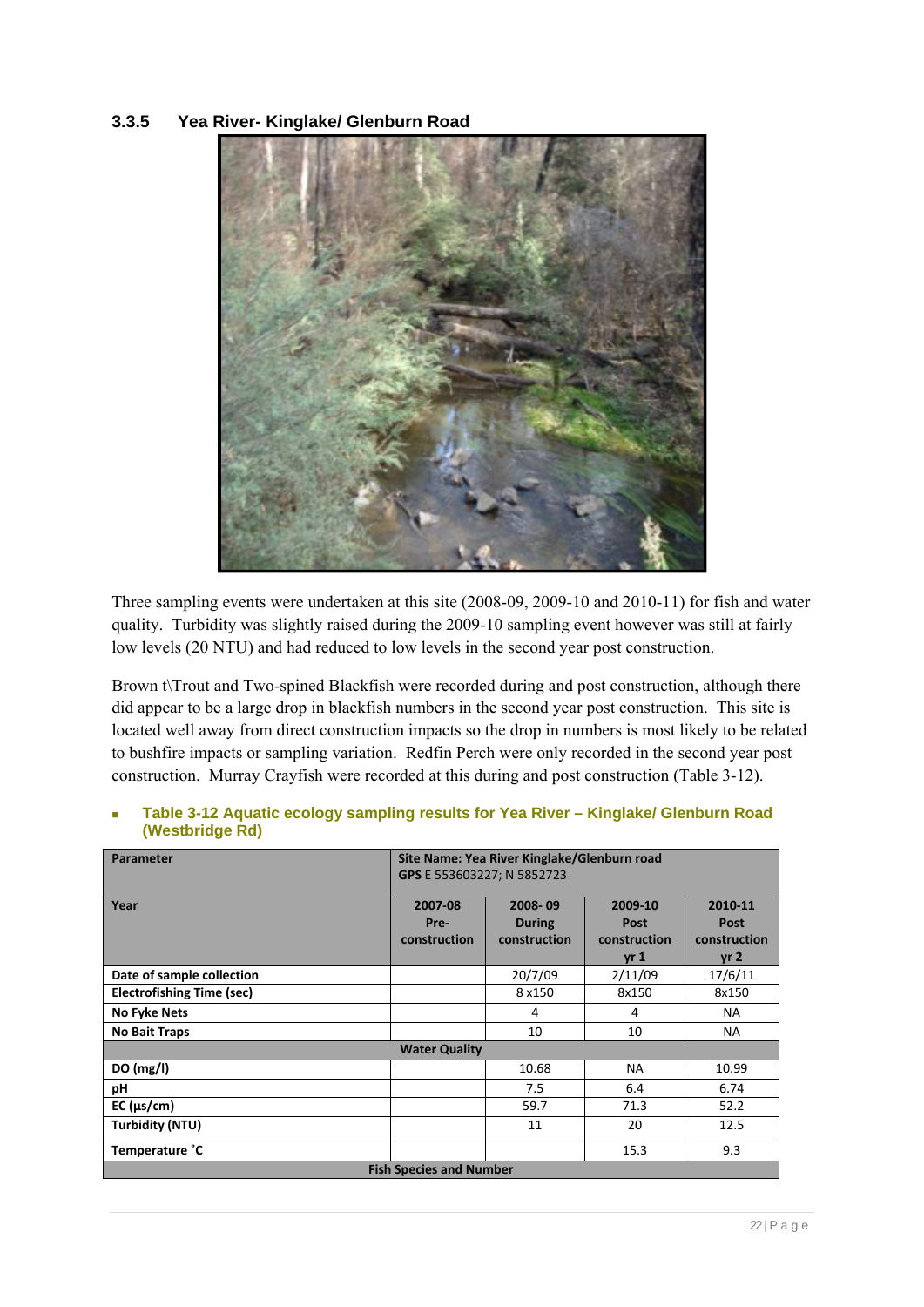| <b>Brown Trout</b> (Salmo trutta)          |  |  |    |  |  |  |
|--------------------------------------------|--|--|----|--|--|--|
| Two-spined Blackfish (Gadopsis bispinosus) |  |  | 10 |  |  |  |
| <b>Redfin Perch (Perca fluviatilis)</b>    |  |  |    |  |  |  |
| <b>Additional Species</b>                  |  |  |    |  |  |  |
| Murray Crayfish                            |  |  |    |  |  |  |

# **3.4 Additional Sites**

### **3.4.1 Yea River-Property 34 (downstream Devlins Bridge)**

This site was only sampled pre and during construction; access was not available post construction. The water quality and fish population data collected at this site were consistent with that captured from sites downstream of Devlins Bridge, presented in Section 3.2. Brown Trout and Two-spined Blackfish were recorded in both the 2007-08 and 2008-09 survey periods in similar numbers (Table 3-13).

### **Table 3-13 Aquatic ecology sampling results for Yea River Property 34**

| <b>Parameter</b>                           | <b>Site Name: Property 34</b> |          | <b>GPS</b> |  |  |  |
|--------------------------------------------|-------------------------------|----------|------------|--|--|--|
| Year                                       | 2007-08                       | 2008-09  |            |  |  |  |
| Date of sample collection                  |                               | 15/10/08 | <b>NA</b>  |  |  |  |
| <b>Electrofishing Time</b>                 | 8 x 150                       | 8 x 150  |            |  |  |  |
| <b>No Fyke Nets</b>                        | 4                             | 4        |            |  |  |  |
| <b>No Bait Traps</b>                       | 10                            | 10       |            |  |  |  |
|                                            | <b>Water Quality</b>          |          |            |  |  |  |
| DO (mg/l)                                  |                               | 8.04     |            |  |  |  |
| pH                                         |                               | 7.13     |            |  |  |  |
| $EC$ ( $\mu s/cm$ )                        |                               | 68       |            |  |  |  |
| Turbidity (NTU)                            |                               | 34       |            |  |  |  |
| Temperature (°C)                           |                               | 14.1     |            |  |  |  |
| <b>Fish Species and Number</b>             |                               |          |            |  |  |  |
| <b>Brown Trout</b> (Salmo trutta)          | 6                             | 4        |            |  |  |  |
| Two-spined Blackfish (Gadopsis bispinosus) | 5                             | 3        |            |  |  |  |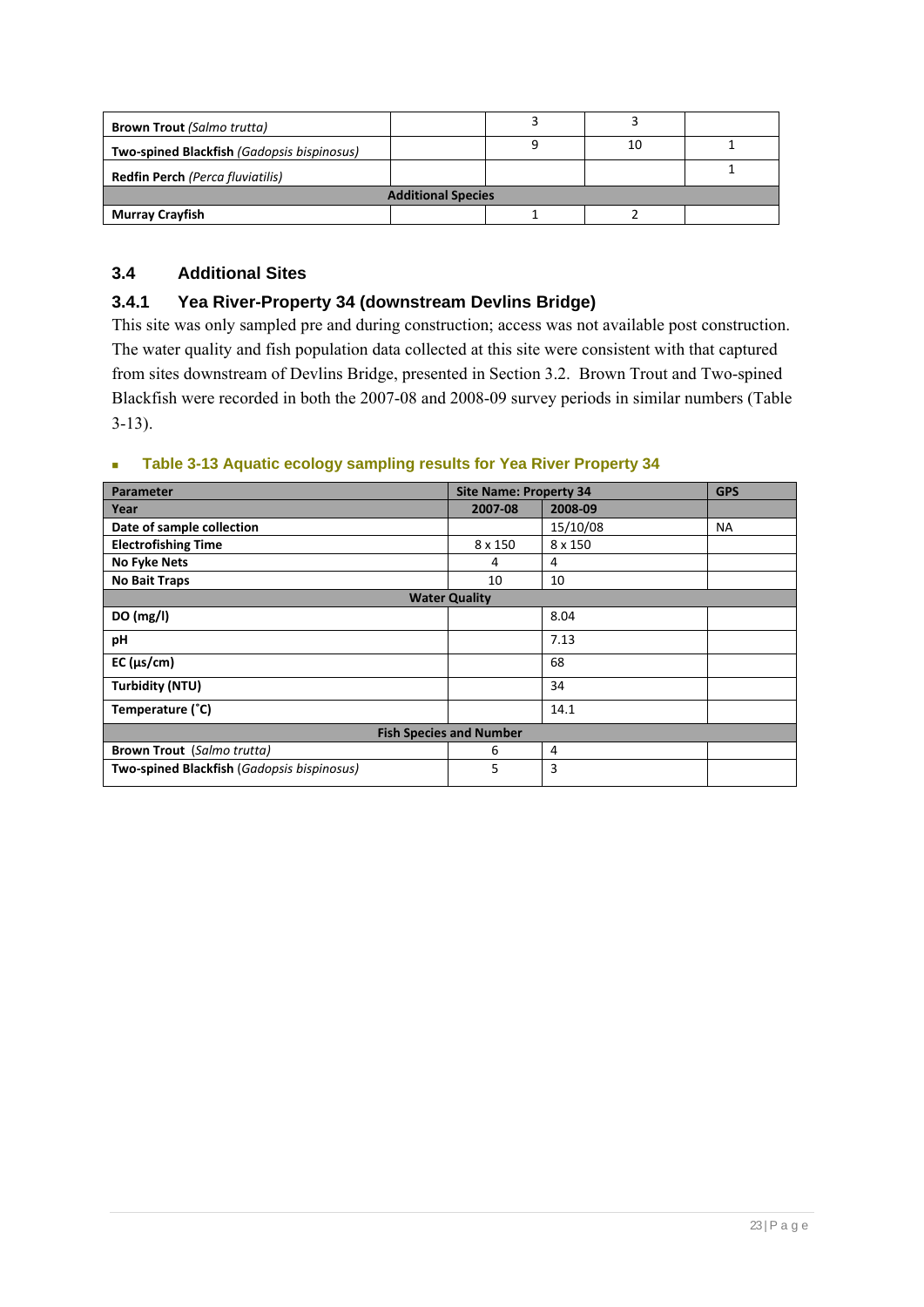#### **3.4.2 Kalatha Creek**



Aquatic ecology sampling was undertaken at this site for all four sampling periods. Water quality parameters remained consistent throughout the pre and post pipeline construction phases and turbidity was low  $(7 - 9$  NTU).

Brown trout were recorded on all four sampling occasions. Two-spined Blackfish and Mountain Galaxias where also recorded pre and post construction, although not neccessarily on every sampling occassion. Murray Spiny Crayfish were observed pre, during and post construction.

Macroinvertebrate species richness and abundance remained consistent across sampling periods. The EPA SIGNAL score of 6-7 indicates good habitat and low pollution levels at this site (Table 3-14).

| <b>Parameter</b>                           | Site Name: Kalatha Creek  |                |                 |                 |  |  |
|--------------------------------------------|---------------------------|----------------|-----------------|-----------------|--|--|
|                                            | GPS E 55363464; N 5859299 |                |                 |                 |  |  |
| Year                                       | 2007-08                   | 2008-09        | 2009-10         | 2010-11         |  |  |
|                                            | Pre-                      | <b>During</b>  | Post            | Post            |  |  |
|                                            | construction              | construction   | construction    | construction    |  |  |
|                                            |                           |                | yr <sub>1</sub> | yr <sub>2</sub> |  |  |
| Date of sample collection                  | 11/07                     | 20/11/08       | 2/11/09         | 16/6/11         |  |  |
| <b>Electrofishing Time (sec)</b>           | 8x 150                    | 8 x 150        | 6 x 150         | 4x150           |  |  |
| <b>No Fyke Nets</b>                        | 4                         | 4              | <b>NA</b>       | <b>NA</b>       |  |  |
| <b>No Bait Traps</b>                       | 10                        | 10             | 10              | 10              |  |  |
| <b>Water Quality</b>                       |                           |                |                 |                 |  |  |
| DO (mg/l)                                  | 8.8                       | 9.45           | 9.38            | 10.59           |  |  |
| рH                                         | 7.06                      | 6.28           | 6.14            | 6.88            |  |  |
| $EC$ ( $\mu s/cm$ )                        | 40                        | 38             | 56.2            | 38.4            |  |  |
| Turbidity (NTU)                            | 9                         | 9              | 7.1             | 5.50            |  |  |
| Temperature (°C)                           | 14                        | 15.8           | 15.6            | 8.0             |  |  |
| <b>Fish Species and Number</b>             |                           |                |                 |                 |  |  |
| <b>Brown Trout (Salmo trutta)</b>          | 4                         | 5              | 3               | $\overline{2}$  |  |  |
| Two-spined Blackfish (Gadopsis bispinosus) | $\overline{2}$            | $\overline{2}$ |                 | 5               |  |  |
| Mountain Galaxias (Galaxias olidus)        | $\mathbf{1}$              |                |                 | 1               |  |  |
|                                            | <b>Additional Species</b> |                |                 |                 |  |  |

#### **Table 3-14 Aquatic ecology sampling results for Kalatha Creek**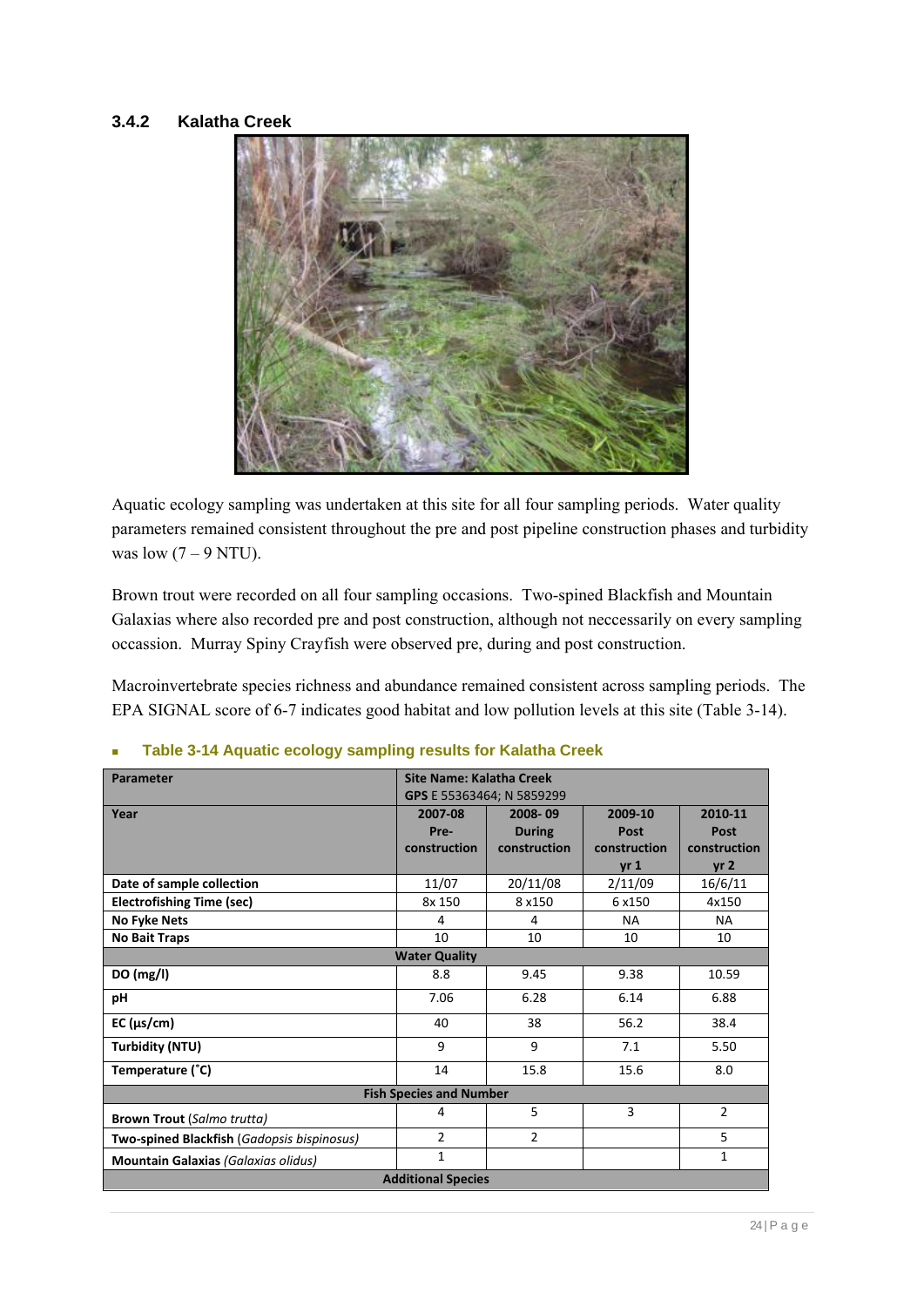| <b>Murray Spiny crayfish</b> |               | 5                         | observed | observed |  |
|------------------------------|---------------|---------------------------|----------|----------|--|
|                              |               | <b>Macroinvertebrates</b> |          |          |  |
| <b>Number of individuals</b> | Edge          | 99                        | 80       | 65       |  |
|                              | <b>Riffle</b> | 70                        |          |          |  |
| <b>Number of families</b>    | Edge          | 13                        | 19       | 14       |  |
|                              | <b>Riffle</b> | 10                        |          |          |  |
| <b>EPA SIGNAL</b>            | Edge          | 6.3                       | 6.52     | 6.69     |  |
|                              | <b>Riffle</b> | 5.4                       |          |          |  |

#### **3.4.3 Katy's Creek**



Sampling was only undertaken post construction during 2009-2010 and 2010-2011 for water quality. Macroinvertebrates were surveyed in 2009-10 but not 2010-11 and fish were only sampled in 2010- 11. Turbidity was slightly elevated in 2009-10 but had reduced to acceptable levels in 2010-11.

Brown Trout, Two-spined Blackfish and Mountain Galaxias were all recorded in the 2010-11 survey.

Macroinvertebrate species richness and EPA SIGNAL score indicate poor habitat and a disturbed environment (Table 3-15).

| Parameter                        | <b>Site Name: Katy Creek</b> |               |                 |                 |
|----------------------------------|------------------------------|---------------|-----------------|-----------------|
|                                  | GPS 55 0362482; 5858339      |               |                 |                 |
| Year                             | 2007-08                      | 2008-09       | 2009-10         | 2010-11         |
|                                  | Pre-                         | <b>During</b> | Post            | Post            |
|                                  | construction                 | construction  | construction    | construction    |
|                                  |                              |               | vr <sub>1</sub> | vr <sub>2</sub> |
| Date of sample collection        |                              |               | 2/11/09         | 16/6/11         |
| <b>Electrofishing Time (sec)</b> |                              |               | 6x150           | 4x150           |
| <b>No Fyke Nets</b>              |                              |               | NA.             | NA.             |
| <b>No Bait Traps</b>             |                              |               | <b>NA</b>       | 5               |
|                                  | <b>Water Quality</b>         |               |                 |                 |
| DO $(mg/l)$                      |                              |               | 8.4             | 10.5            |
| рH                               |                              |               | 6.07            | 6.98            |
| $EC$ ( $\mu s/cm$ )              |                              |               | 100.2           | 46.6            |

#### **Table 3-15 Aquatic ecology sampling results for Katy's Creek**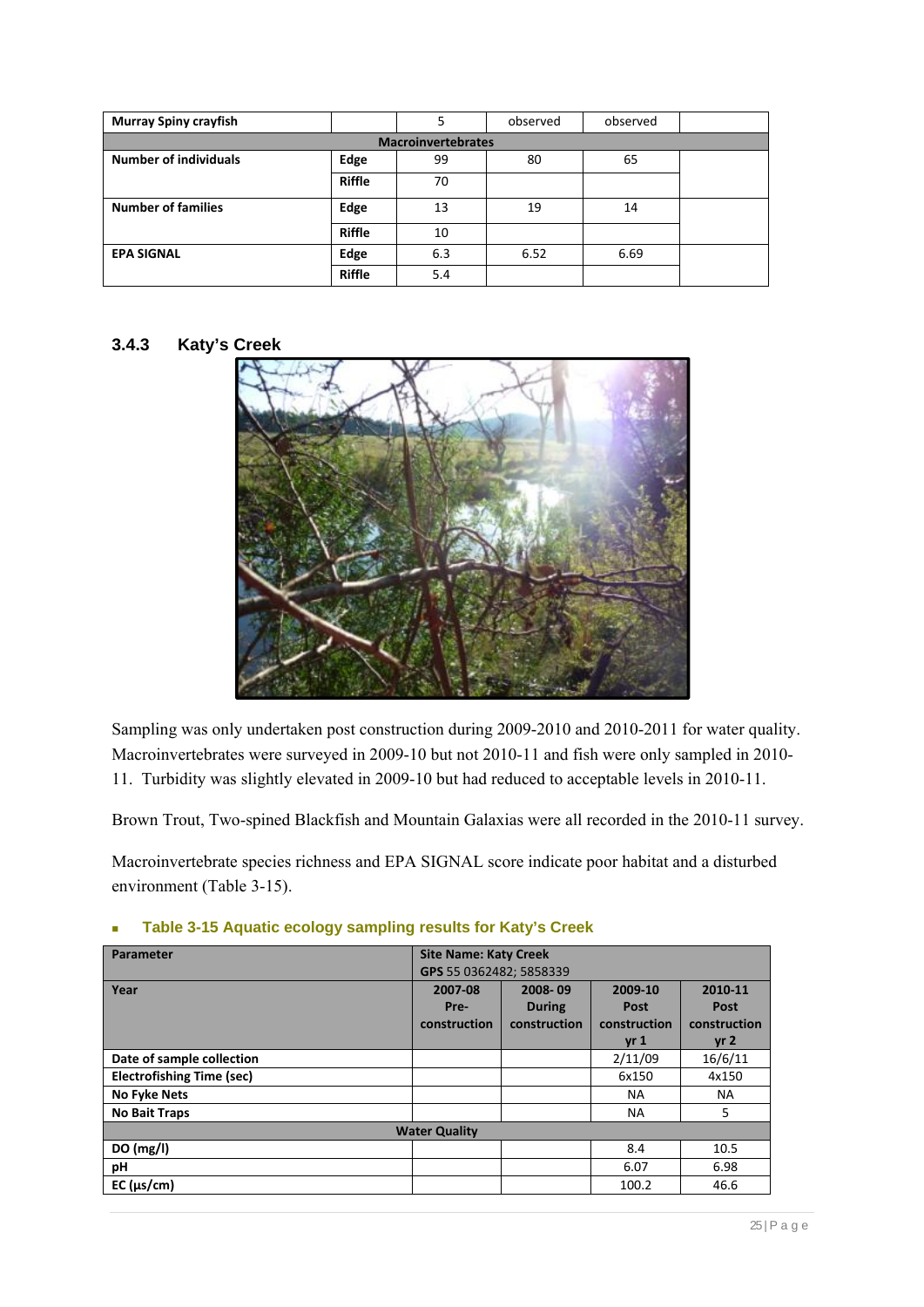| <b>Turbidity (NTU)</b>                     |               |                                | 32             | 5.4          |
|--------------------------------------------|---------------|--------------------------------|----------------|--------------|
| Temperature (°C)                           |               |                                | 16.6           | 9.1          |
|                                            |               | <b>Fish Species and Number</b> |                |              |
| <b>Red fin</b> (Perca fluviatilis)         |               |                                |                | $\mathbf{1}$ |
| Two-spined Blackfish (Gadopsis bispinosus) |               |                                |                | 9            |
| Mountain Galaxias (Galaxias olidus)        |               |                                |                | $\mathbf{1}$ |
|                                            |               | <b>Macroinvertebrates</b>      |                |              |
| <b>Number of individuals</b>               | Edge          |                                | 17             |              |
|                                            | <b>Riffle</b> |                                |                |              |
| <b>Number of families</b>                  | Edge          |                                | $\overline{7}$ |              |
|                                            | <b>Riffle</b> |                                |                |              |
| <b>EPA SIGNAL</b>                          | Edge          |                                | 5.7            |              |
|                                            | Riffle        |                                |                |              |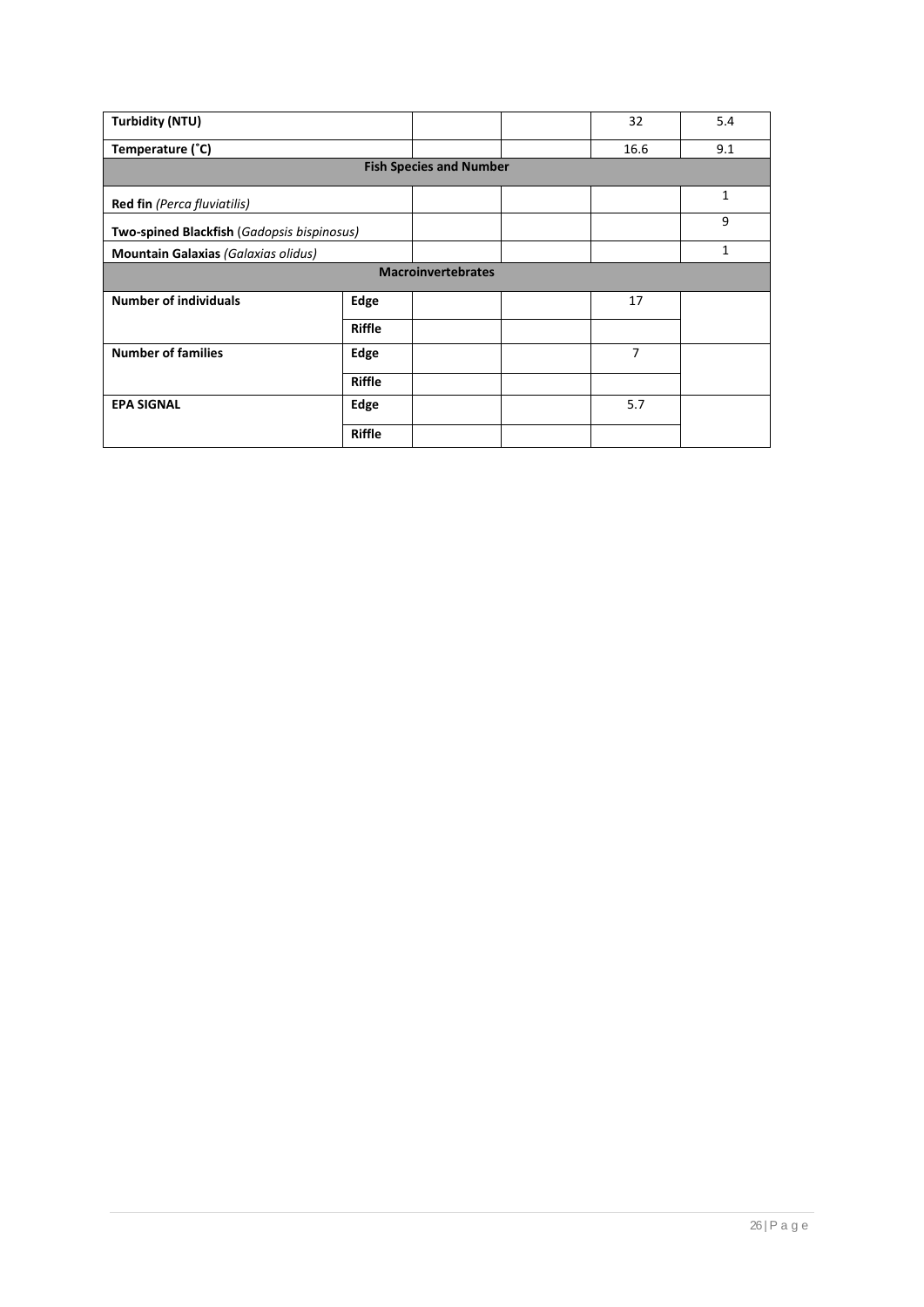# **4. Goulburn River**

The Goulburn River is the offtake point for the pipeline. Adult and larval sampling was undertaken downstream, upstream and adjacent to the offtake location.

# **4.1 Method**

Boat mounted electrofishing was conducted by employing single pass shots in within the Goulburn River channel habitats using a Smith-Root 7.5 GPP boat mount electrofisher running at 500-1000 Volts with a pulse frequency of 40 Hz at 120 pulses per second.

At each site, boat electrofishing was conducted in one 10 minute shot, followed by another 10 minute 'shot'.

# **4.1.1 Adult fish sampling**

Electrofishing transects were conducted at three sites on the Goulburn River, one at the offtake site, one downstream of the offtake site and on one upstream of the offtake site.

# **4.1.2 Larval Sampling Design Rationale**

The design and methods for the targeted study to assess the spawning of native fish in relation to the extraction for the pipeline were developed by the alliance in consultation with DSE. This component was added to the program to examine the relationship between the predicated pumping volumes and the density/composition of larval drift within the Goulburn River. In particular, increased baseflows and high flow freshes during spring/summer have been identified as a key flow event to stimulate spawning of migratory fish species, particularly Murray Cod (*Maccullochella peelii peelii*), Trout Cod (*Maccullochella macquariensis*) and Macquarie Perch (*Macquaria australasica*).

There are several morphological stages associated with larval development, a Murray-Darling Freshwater Research Centre publication (Serafini *et al.* 2004) was used in this study for larval stage identification and nomenclature purposes. The publication includes the following larval life stages:

- **Yolk-sac larva** Free-swimming larva showing yolk material as a ventral sac, including oil globules.
- **Protolarva** Absence of median fin rays or spines (dorsal, al, and caudal); prominent fin fold present on dorsal and ventral surface; top of notochord predominately straight. Body length measured to end of notochord
- **Flexion larva** Appearance of distinct, but incomplete, complement of principle median fin rays; tip of the notochord flexes upward; fin fold is still predominate. Body length measured to end of notochord.
- **Postflexion larva** Adult complement of principle median fin rays; fin fold greatly reduced; notochord flexion complete with hypural plates evident within caudal fin. Body length measured to end of hypural plates.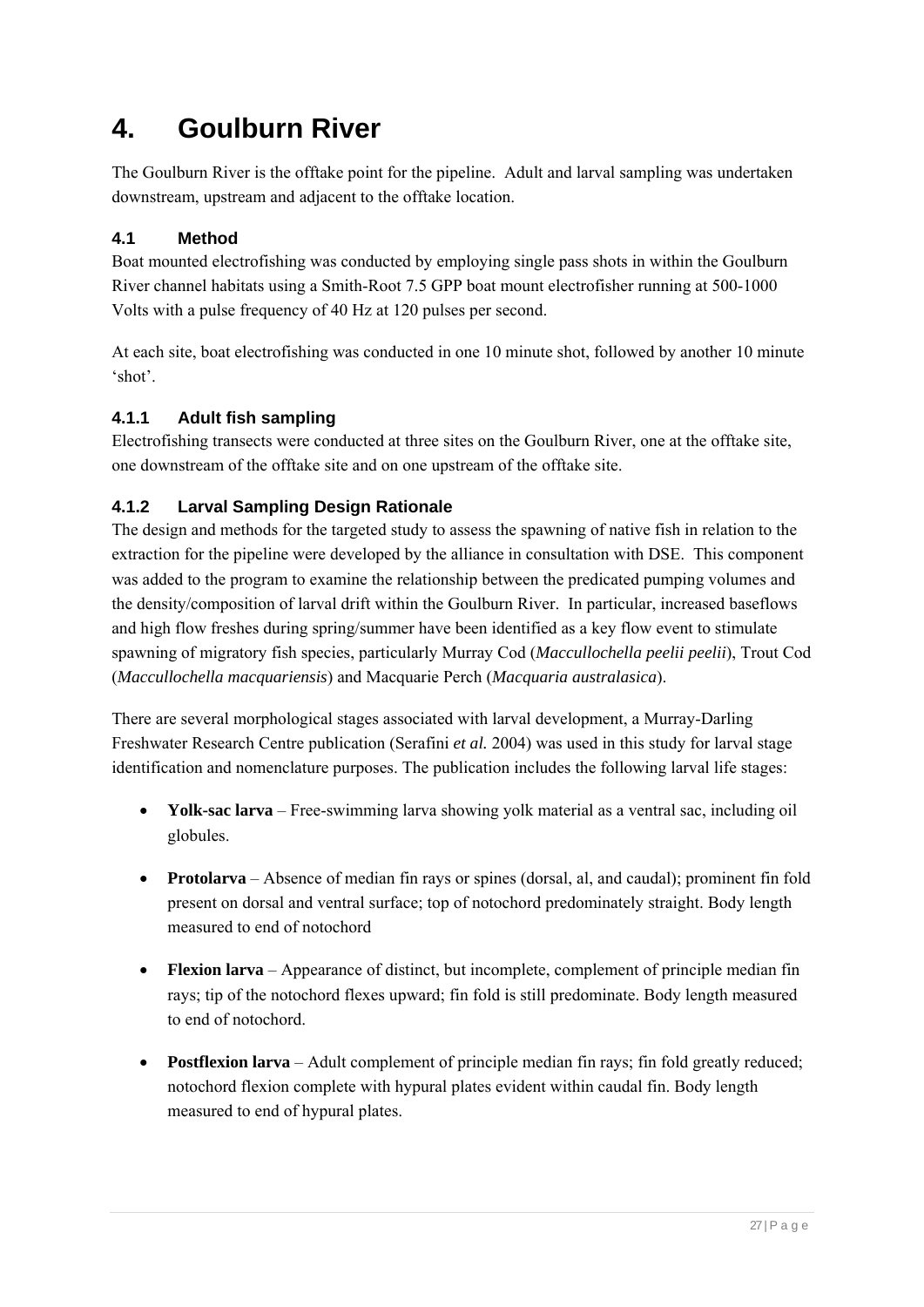- **Metalarva** Adult compliment of principle and soft rays in median fins; presence of pelvic fin buds for species with pelvic fins in adults; residual fin fold may be present. Body length measured to end of hypural plates.
- **Juvenile** Full complement and position of adult characters, including scales, fin rays and spines, with evidence of segmentation of soft rays; fin folds not visible. Body length measured to end of hypural plates.

The classification of larvae sampled from this study is included in the Results section of this report.

# **4.1.3 Drift Sampling**

Samples of fish larvae were collected at three sites on the Goulburn River, downstream, at and upstream of the Sugarloaf Pipeline offtake site. The sampling procedure was conducted on the week November 2009. This period was chosen to coincide with the predicted main spawning time of migratory fish species of this river.

The drift nets consisted of 250 μm mesh, were 500 mm in diameter and had flow meters fitted to the mouth of the net to measure the volume of water filtered. The nets were tied to "snags" in areas with relatively high water velocity. The samples of drifting larvae and associated debris were collected and preserved in 100% ethanol and taken to the laboratory for sorting.

Fish were removed from the samples by sorting through the debris under a dissecting microscope.

### **4.1.4 Hand Trawls**

Hand trawls utilised the same nets used in the drift trawls mentioned above. The nets were thrown a distance from the boat with ropes attached to the mouths of the nets; the ropes were then used to trawl the net back towards the boat in order to capture a sample.

### **4.1.5 Light Trap Sampling**

Light traps are constructed of perspex and steel and are 300 mm deep and 220 mm square with a sieve of 200μm mesh, 200 mm in diameter. Larvae are attracted using a light stick and attain entry via 5 mm gaps that exclude the entry of larger bodied fish. Traps are set in areas that are hard to access such as vegetated and heavily snagged riverine environs.

#### **4.2 Results**

### **4.2.1 Adult Fish Sampling**

The downstream site was located approximate 10 km downstream of the pump offtake. Four species were recorded in 2009-10, including two native and two introduced (Table 4-1). The native species sampled included Two-spined Blackfish (*Gadopsis bispinosus)* and Flat Headed Gudgeon (*Philypnodon grandiceps*). However, Carp were the most dominant species sampled with 15 individuals sampled. In the 2010-11 sampling an additional native species, Smelt, and two exotic species, Gambusia and Gold Fish, were recorded. This site is located well downstream of the offtake and the differences in species composition between the two sampling occasions is likely due to sampling variation and timing rather than any specific impact associated with the offtake.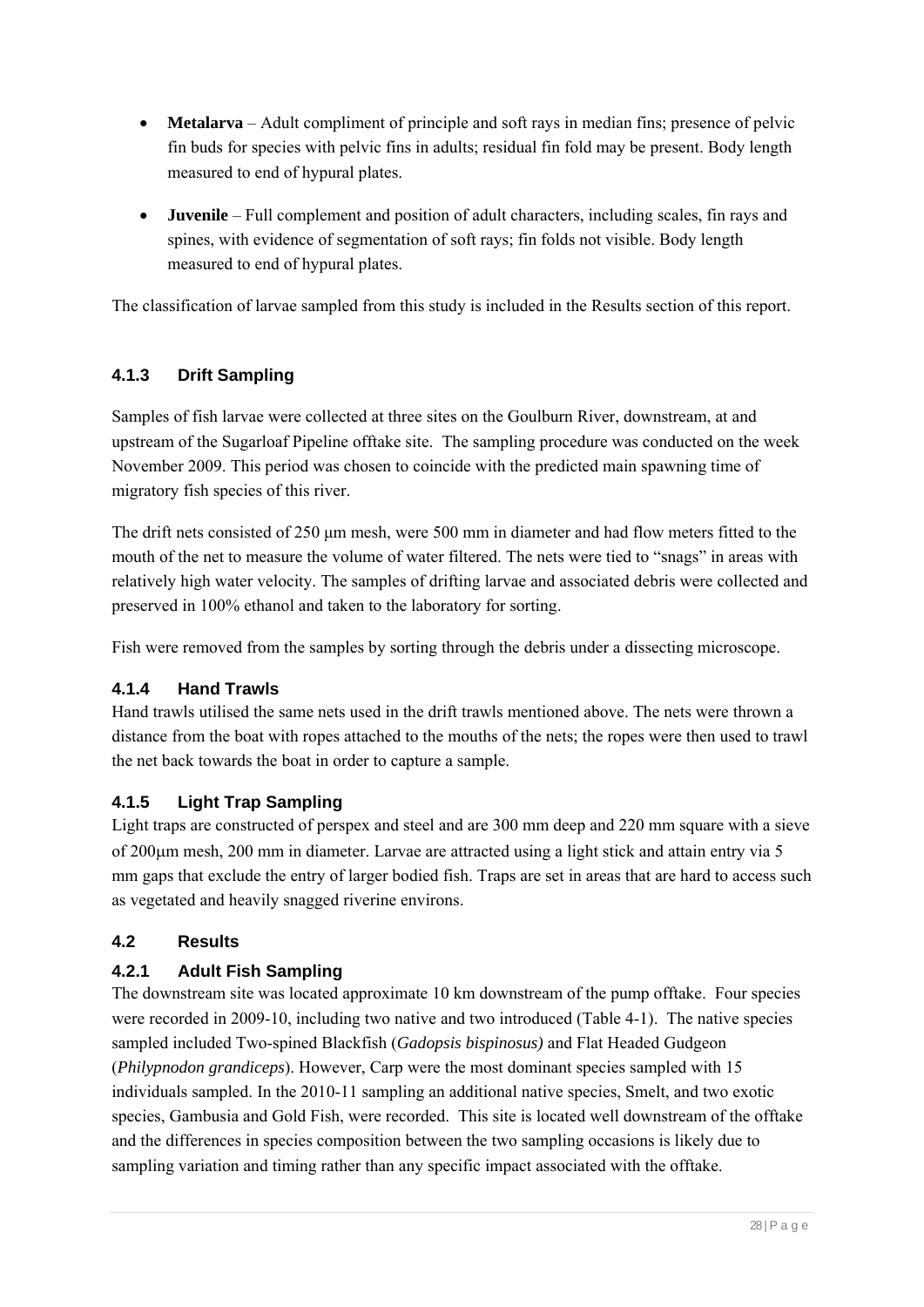At the offtake site, surveys in 2008 did not record any fish. However, in 2009/10 and 2010/11 surveys Flat Headed Gudgeon and Two-spined Blackfish were recorded, as were the introduced Brown Trout, Carp and Redfin Perch (Table 4-2). Similar to the downstream site, Carp were the dominant species sampled. Water quality was not sampled in 2009-10 but sampling in 2010-11 indicates slightly elevated turbidity and low dissolved oxygen. Neither of these impacts is likely to be a result of the offtake operation, which would be very unlikely to affect water quality specifically.

At the site upstream of the offtake, two native species, Flat Headed Gudgeon and Smelt, and four exotic species, Carp, Brown Trout, Gambusia and Redfin Perch, were recorded. No fish were recorded in 2008-09 but relatively high numbers were recorded in 2010-11. Carp were again the most dominant species sampled.

| <b>Parameter</b>                             | Site Name: Goulburn River @ Ghin Ghin Bridge |                        |  |
|----------------------------------------------|----------------------------------------------|------------------------|--|
|                                              | GPS E 55355468; N 5883883                    |                        |  |
| Year                                         | 2009-10                                      | 2010-11                |  |
|                                              | Post construction yr 1                       | Post construction yr 2 |  |
| Date of sample collection                    | 6/11/09                                      | 23/1/09                |  |
| <b>Electrofishing Time (sec)</b>             | 12x90                                        | 12x90                  |  |
| <b>No Fyke Nets</b>                          | <b>NA</b>                                    | <b>NA</b>              |  |
| <b>No Bait Traps</b>                         | <b>NA</b>                                    | <b>NA</b>              |  |
|                                              | <b>Water Quality</b>                         |                        |  |
| DO(mg/l)                                     | 9.24                                         | 6.79                   |  |
| рH                                           | 6.87                                         | 7.47                   |  |
| $EC$ ( $\mu s/cm$ )                          | 42.9                                         | 38.4                   |  |
| <b>Turbidity (NTU)</b>                       | 15.4                                         | 15.9                   |  |
| Temperature (°C)                             | 16.8                                         | 24.1                   |  |
|                                              | <b>Fish Species &amp; Number</b>             |                        |  |
| <b>Brown Trout (Salmo trutta)</b>            | 1                                            |                        |  |
| Two-spined Blackfish (Gadopsis bispinosus)   | 1 (observed)                                 | $\mathbf{1}$           |  |
| Carp (Cyprinus carpio)                       | 15                                           | 19                     |  |
| Flat Headed gudgeon (Philypnodon grandiceps) | 1                                            |                        |  |
| Smelt (Retropin semoni)                      |                                              | $\mathbf{1}$           |  |
| <b>Gold Fish (Carassius auratus)</b>         |                                              | 3                      |  |
| Gambusia (Gambusia holbrookii)               |                                              | $\overline{2}$         |  |

#### **Table 4-1 Aquatic ecology sampling results for Goulburn River downstream of offtake site**

#### **Table 4-2 Aquatic ecology sampling results for Goulburn River at the offtake site**

| Parameter                        | <b>Site Name: Goulburn River</b><br>GPS E 55359811; N 5885819 |                        |  |
|----------------------------------|---------------------------------------------------------------|------------------------|--|
| Year                             | 2009-10<br>2010-11                                            |                        |  |
|                                  | Post construction yr 1                                        | Post construction yr 2 |  |
| Date of sample collection        | 4/11/09                                                       | 23/1/11                |  |
| <b>Electrofishing Time (sec)</b> | 12x90                                                         | 12x90                  |  |
| <b>No Fyke Nets</b>              | <b>NA</b>                                                     | <b>NA</b>              |  |
| <b>No Bait Traps</b>             | NA                                                            | 10                     |  |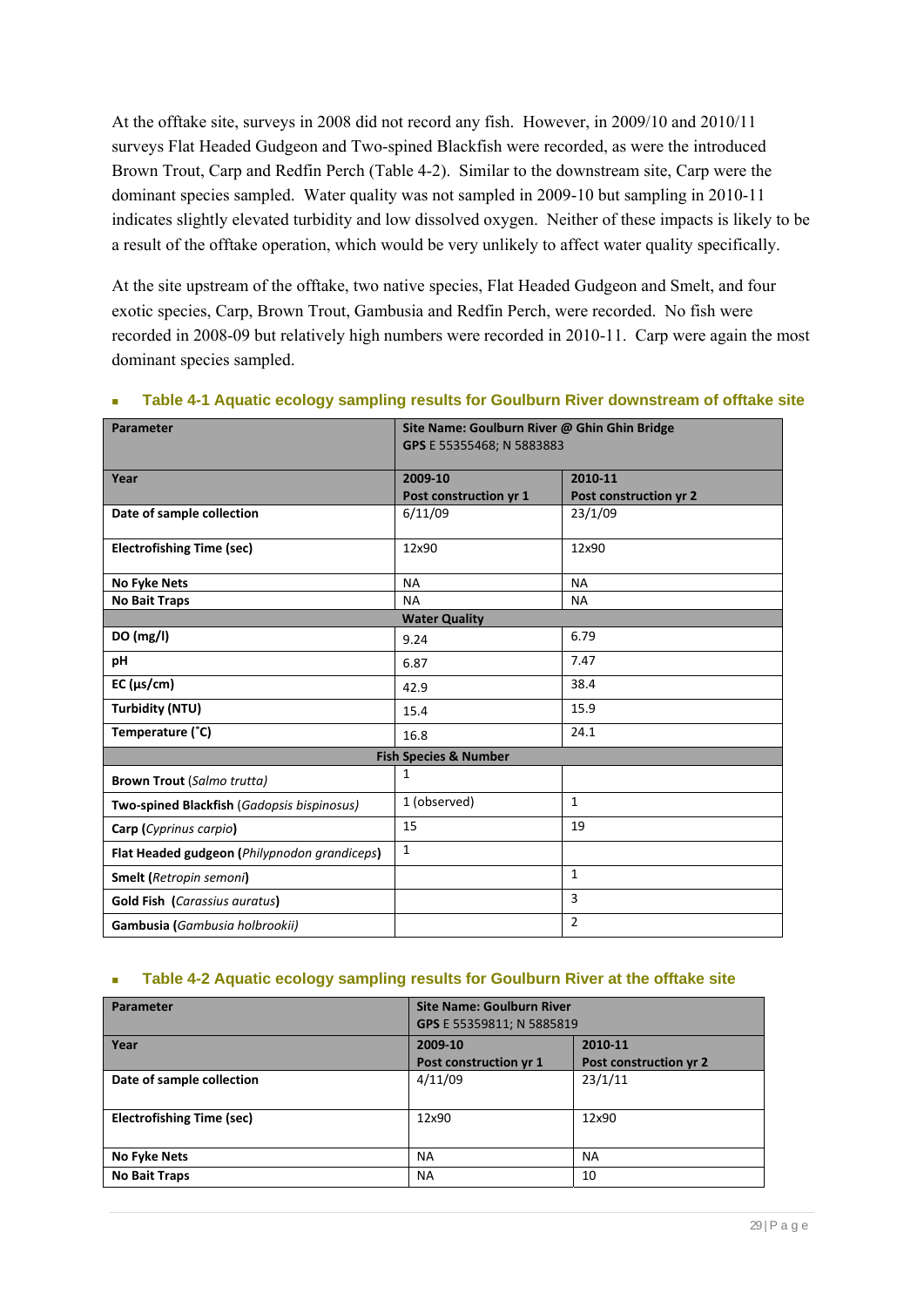| <b>Water Quality</b>                         |                                  |      |  |  |
|----------------------------------------------|----------------------------------|------|--|--|
| DO(mg/l)                                     |                                  | 5.1  |  |  |
| рH                                           |                                  | 7.15 |  |  |
| $EC$ ( $\mu s/cm$ )                          |                                  | 37.1 |  |  |
| Turbidity (NTU)                              |                                  | 12.4 |  |  |
| Temperature (°C)                             |                                  | 21.1 |  |  |
|                                              | <b>Fish Species &amp; Number</b> |      |  |  |
| <b>Brown Trout (Salmo trutta)</b>            | 3                                |      |  |  |
| Carp (Cyprinus carpio)                       | 6                                | 8    |  |  |
| <b>Redfin Perch (Perca fluviatilis)</b>      | 2                                | 4    |  |  |
| Flat Headed Gudgeon (Philygnodon grandiceps) | 3                                |      |  |  |
| Two-spined Blackfish (Gadopsis bispinosus)   |                                  | 1    |  |  |

#### **Table 4-3 Aquatic ecology sampling results for Goulburn River upstream of offtake site**

| Parameter                                    | <b>Site Name: Goulburn River</b> |                        |
|----------------------------------------------|----------------------------------|------------------------|
|                                              | GPS E 55360602; N 5885953        |                        |
|                                              |                                  |                        |
| Year                                         | 2009-10                          | 2010-11                |
|                                              | Post construction yr 1           | Post construction yr 2 |
| Date of sample collection                    | 4/11/09                          | 23/1/11                |
|                                              |                                  |                        |
| <b>Electrofishing Time (sec)</b>             | 4x90                             | 12x90                  |
|                                              |                                  |                        |
| <b>No Fyke Nets</b>                          | <b>NA</b>                        | <b>NA</b>              |
| <b>No Bait Traps</b>                         | <b>NA</b>                        | 10                     |
|                                              | <b>Water Quality</b>             |                        |
| DO (mg/l)                                    | 8.59                             | 5.1                    |
| рH                                           | 7.18                             | 7.15                   |
| $EC$ ( $\mu s/cm$ )                          | 41.7                             | 37.1                   |
| Turbidity (NTU)                              | 10.4                             | 12.4                   |
| Temperature (°C)                             | 18.3                             | 21.1                   |
|                                              | <b>Fish Species &amp; Number</b> |                        |
| Carp (Cyprinus carpio)                       | 9                                | 15                     |
| Redfin Perch (Perca fluviatilis)             | $\mathbf{1}$                     | $\mathbf{1}$           |
| Flat Headed Gudgeon (Philygnodon grandiceps) | $\overline{2}$                   | 3                      |
| Smelt (Retropin semoni)                      |                                  | 5                      |
| <b>Brown Trout (Salmo trutta)</b>            |                                  | $\mathbf{1}$           |
| <b>Gold Fish (Carassius auratus)</b>         |                                  | 4                      |

### **4.3 Larval Sampling**

Overall, few larval fish were collected from the sites during the sampling period. Flat Headed Gudgeon larvae were the most abundant native species recorded at all sites (Table 4-4 to Table 4-6). Smelt and Mountain Galaxias and were also recorded at and upstream of the offtake site respectively. Mountain Galaxias were not recorded as adults in other surveys.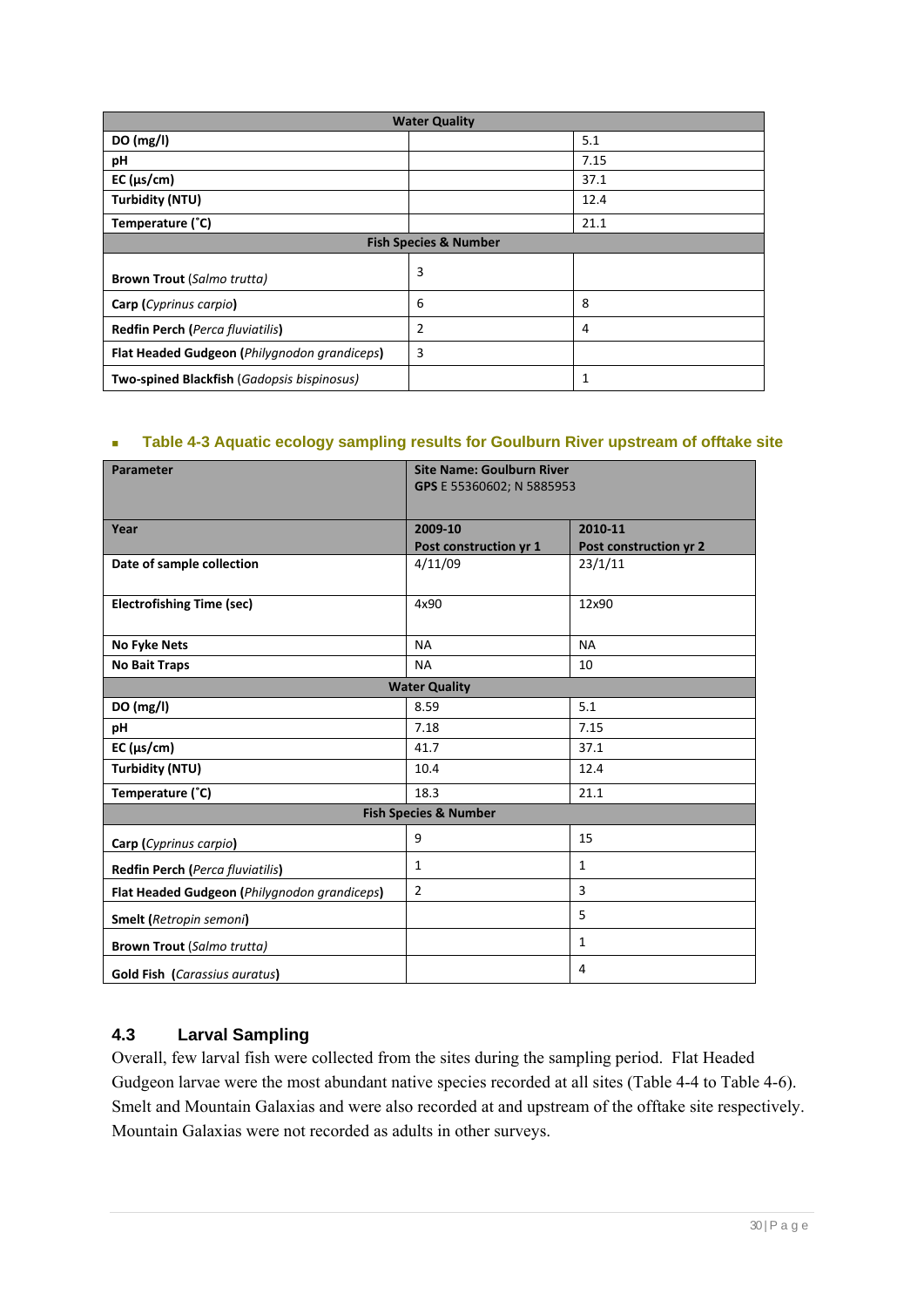Redfin Perch were the most abundant species sampled during the larval survey. This was also the only introduced larvae sampled during this assessment. This species was found with the immediate vicinity of the pipeline offtake, with 10 larvae sampled from two life stages.

Off the three larval sampling methods employed, light traps were the most effective. Overall, 18 of the 19 individual larvae sampled during this project were sampled by light traps. Only one larva was capture through the use of hand trawl. No fish were caught within the drift sample.

| <b>Trapping Method</b> | <b>Species</b>             | Life Stage | Number of<br>Larvae | Mean Larval Length (Max, Min) |
|------------------------|----------------------------|------------|---------------------|-------------------------------|
| Light trap 2009-2010   | <b>Flat Headed Gudgeon</b> | Protolarva | 2                   | 4.35(4.5, 4.2)                |
| Light trap 2009-2010   | No fish                    |            |                     |                               |
| Hand trawl 2009-2010   | No Fish                    |            |                     |                               |
| Hand trawl 2010-2009   | No Fish                    |            |                     |                               |
| Drift Net 2009-2010    | No Fish                    |            |                     |                               |
| Drift Net 2009-2010    | No Fish                    |            |                     |                               |

#### **Table 4-4 Larval sampling results for Goulburn River downstream of offtake site**

#### **Table 4-5 Larval sampling results for Goulburn River at the offtake site**

| <b>Trapping Method</b> | <b>Species</b>             | Life Stage | Number of | Mean Larval Length (Max, |
|------------------------|----------------------------|------------|-----------|--------------------------|
|                        |                            |            | Larvae    | Min)                     |
| Light trap 2009-2010   | <b>Flat Headed Gudgeon</b> | Protolarva | 2         | 4.35(4.4, 4.3)           |
| Light trap 2010-2011   | No Fish, Traps Stolen      |            |           |                          |
| Handtrawl 2009-2010    | Smelt                      | Protolarva |           | 6.10                     |
| Handtrawl 2010-2011    | No Fish                    |            |           |                          |
| Drift Net 2009-2010    | No Fish                    |            |           |                          |
| Drift Net 2010-2011    | No Fish, Nets Stolen       |            |           |                          |

#### **Table 4-6 Larval sampling results for Goulburn River upstream of offtake site**

| <b>Trapping Method</b> | <b>Species</b>             | Life Stage   | Number of      | Mean Larval Length (Max, Min) |
|------------------------|----------------------------|--------------|----------------|-------------------------------|
|                        |                            |              | Larvae $(n)$   |                               |
| Light trap 2009-2010   | <b>Redfin Perch</b>        | Post-flexion | 4              | 11.68 (11.9, 11.5)            |
|                        |                            | Metalarva    | 6              | 12.92 (14, 12.1)              |
|                        | <b>Mountain Galaxias</b>   | Protolarva   | 3              | 7.67(8.6, 7.1)                |
|                        | <b>Flat Headed Gudgeon</b> | Protolarva   | 1              | 5.30                          |
| Light trap 2010-2011   | No Fish                    |              |                |                               |
| Hand Trawl 2009 -2010  | No Fish                    |              |                |                               |
| Hand Trawl 2010 - 2011 | No Fish                    |              |                |                               |
| Drift Net 2009-2010    | No Fish                    |              |                |                               |
| Drift Net 2010-2011    | <b>Flat Headed Gudgeon</b> | Protolarva   | $\mathfrak{p}$ | 4.1                           |

#### **4.4 Summary**

Overall, the data indicates that the river within the vicinity of the offtake is dominated by exotic species, namely Carp, Redfin Perch and Trout. Species historically present included Murray Cod, Trout Cod and Macquarie Perch, however these species have not been recorded in the reach below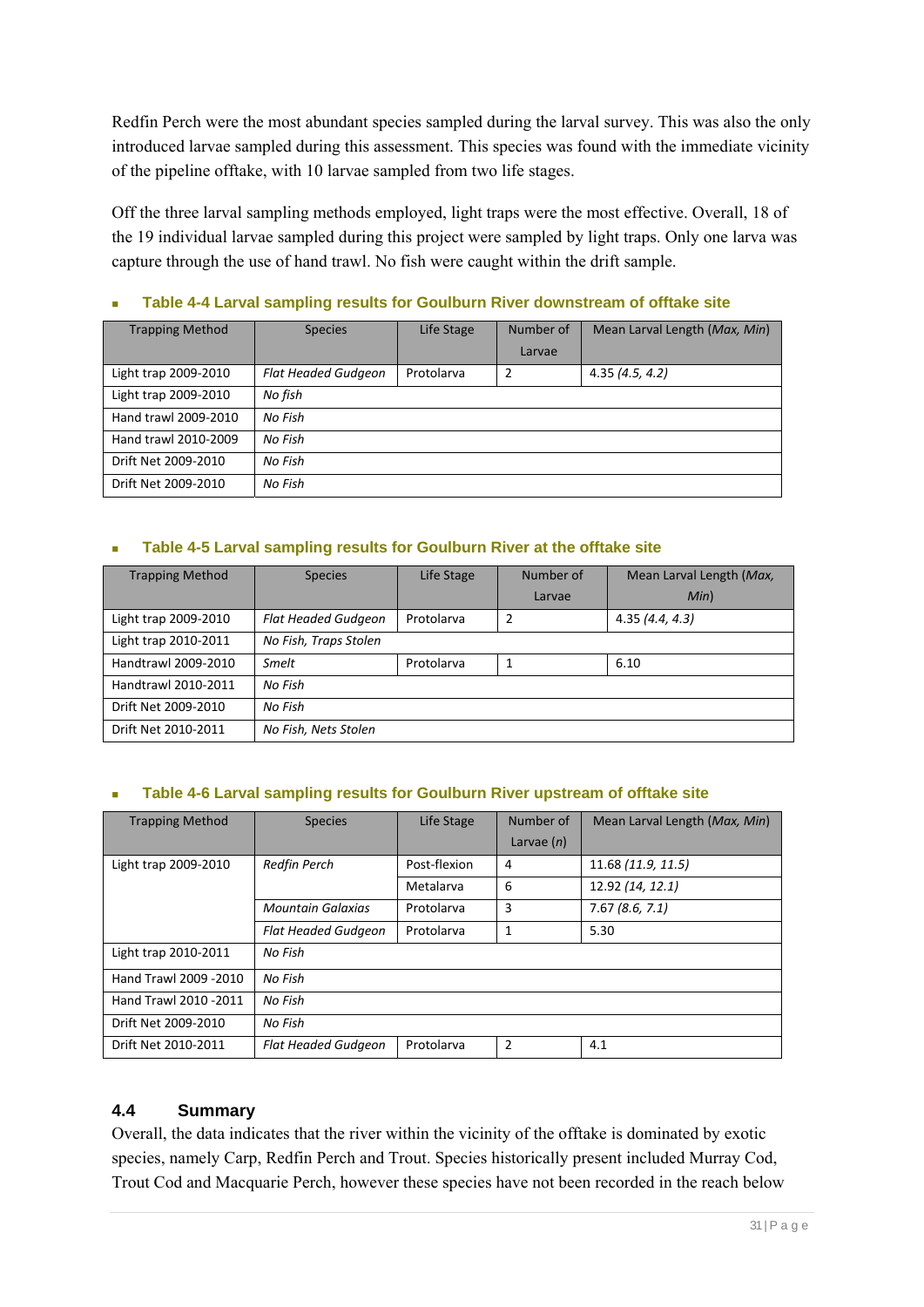Lake Eildon for more than 30 years (DSE fish database, MAFRI unpublished data). The absence of large native fish from the current survey is of little surprise.

The larval survey has identified that Mountain Galaxias, Flat Headed Gudgeon and Australian Smelt actively spawn within the vicinity of the offtake. None of these species is listed on the *FFG Act* or the *EPBC Act*, and all three species are classified as "Main Channel Generalist" under the Murray Flows Assessment Tool (MFAT) that has been developed as part of the MDBC's Living Murray Initiative.

The limited data sampled between 2009 and 2011 indicates that large protected native species such as Murray Cod, Trout Cod and Macquarie Perch are not actively breeding within the vicinity of the offtake. As such, the risk of larvae of these species being entrained in the pump offtake is minimal.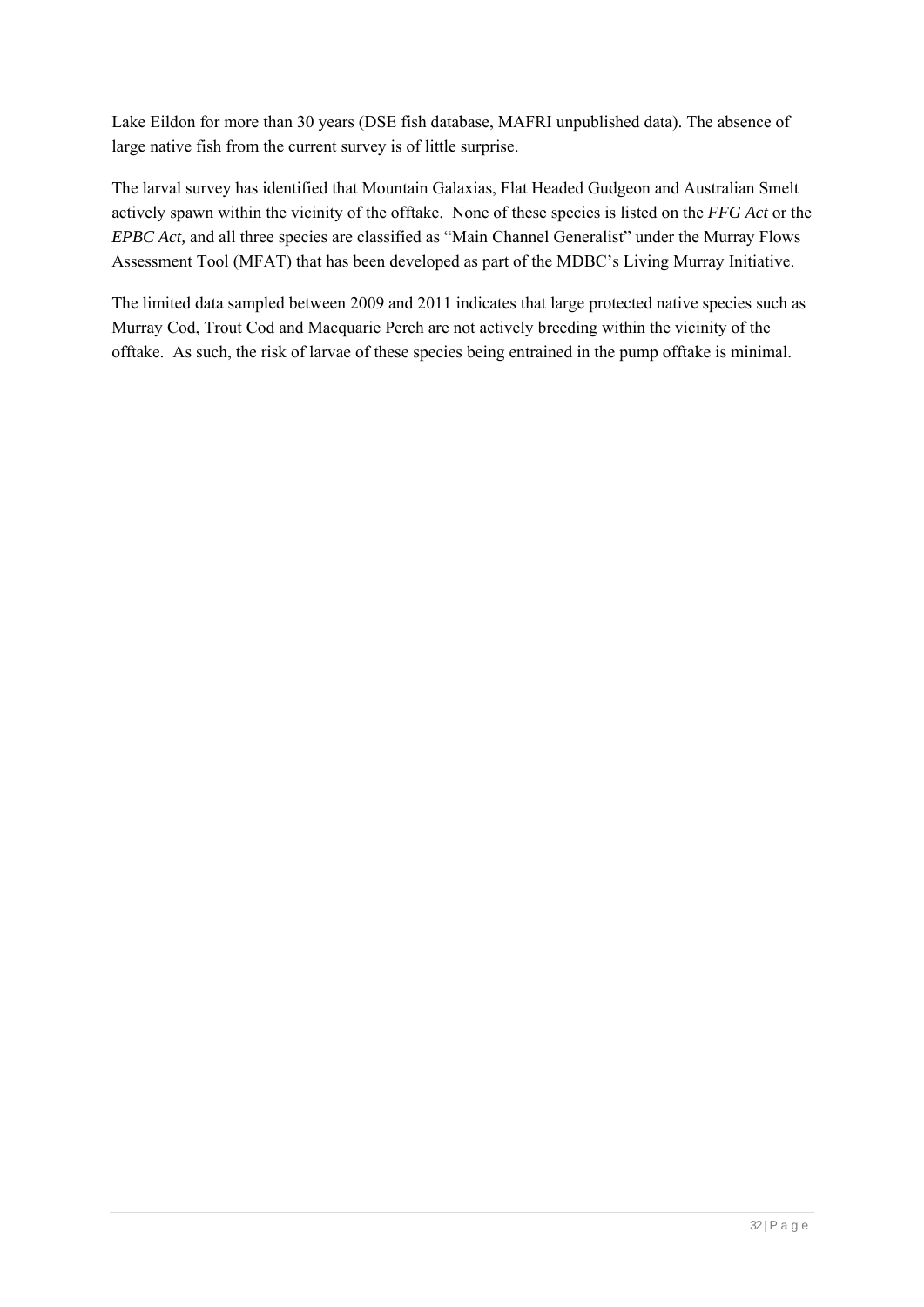# **5. Discussion**

The aquatic monitoring program was designed to assesses local impacts of pipeline construction on fish and water quality around and downstream of crossing points in accordance with the Threatened Species Mitigation Plan (SPA 2008) by comparing results for sites upstream and downstream of construction points prior to, during and after construction.

Sampling was undertaken pre-during and for two years post construction. This satisfies the obligations as set out in:

- Appendix A, Table 1 of the Minister for Planning's written advice, which requires reporting of compliance with an approved species specific mitigation plans for threatened fauna.
- Condition 4 of the Environmental Protection and Biodiversity Conservation (EPBC) Approval conditions, which states.

"To protect the EPBC listed aquatic fauna species that are known to occur or could potentially occur in the action area, in particular the Macquarie Perch (*Macquaria australasica*), Trout Cod (*Maccullochella macquariensis*) and Murray Cod (*Maccullochella peelii*), the person taking the action must implement the Mitigation Plan for EPBC Act and FFG Act Listed Aquatic Fauna Species July 2008."

 Attachment 9, mitigation plan for EPBC Act and FFG Act listed aquatic species (SPA 2008), which outlines a monitoring program (this report) to meet the requirements of the above obligations.

Specifically, this report provides evidence to show that two years of post construction has been undertaken as detailed in the Threatened Species Mitigation Plan (SPA 2008).

In general, at individual sites on individual sampling occasions there was little difference in survey results upstream and downstream of construction areas, which indicates there was little effect of construction on fish or water quality at individual sites. However, there were differences detected over time pre and post construction. These differences are related to impacts associated with the February 2009 bushfires that impacted the upper Yea River catchment. The fires resulted in large amounts of ash and sediment being washed into the river. This increased turbidity and smothered instream habitat. This particularly impacted the sites high in the Yea River catchment, including Gordons Bridge Road, Castella Road and Yea-Glenburn Road and as far down as Devlins Bridge.

During the pre-construction assessment, Two-spined blackfish dominated the community structure at Castella Road and Devlins Bridge, however after the 2009 fires the relative abundance of this species appeared to decline at sites both upstream and downstream of construction activities. Because species abundance declined both **upstream and downstream** of construction zones it is unlikely that construction impacts were the main driver of this change and suggests the impact of the fires, or some other factor (such as high flow / flood events in 2010/11) was greater than any impacts associated with pipeline construction.

Sampling from the Goulburn River within the vicinity of the pump offtake identified that the adult fish fauna was dominated by exotic species Carp, Redfin and Trout. Flat Headed Gudgeon and one Two-spined Blackfish were the only adult native fish sampled form the Goulburn River during the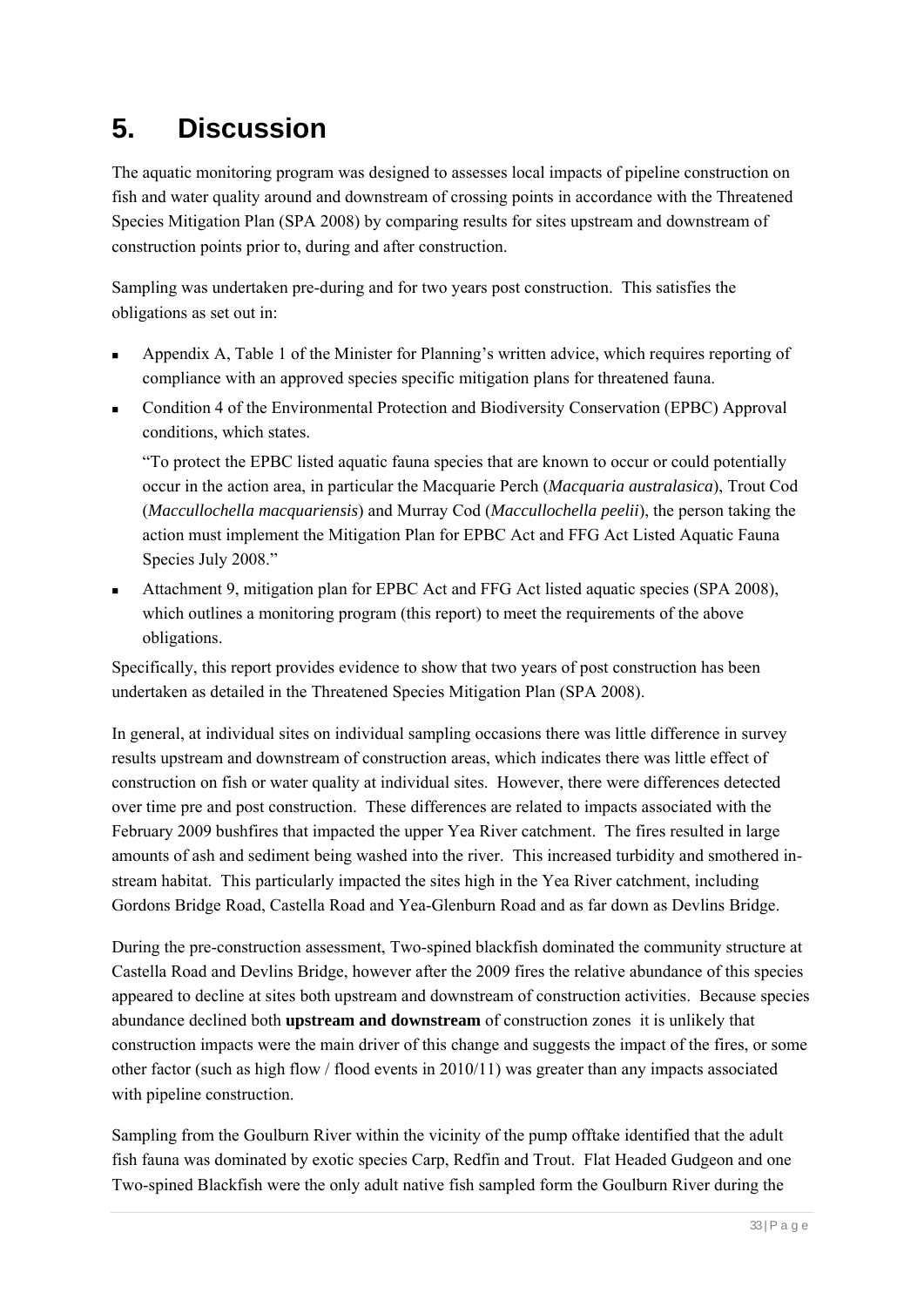assessment period, although larvae of Australian Smelt and Mountain Galaxias were also detected. Given the absence of Murray cod, Trout cod and Macquarie perch records within the reach downstream of Lake Eildon and the absence of larvae from these species during the larval assessment, the likelihood of larvae of these species being entrained in the pump offtake is unlikely. It is anticipated that any adult fish, should they occur, would avoid the offtake with a number of mitigation measures employed in the design of the structure, including the installation of a fish screen at the offtake inlet.

Macquarie perch were confirmed to be present within the Yea River during the post-construction 2009-2010 sampling event at Property 59 Glendaloch, downstream of Devlins Bridge; however efforts to monitor this population thereafter were hindered with property access issues. Sampling in 2011 was restricted by high flow events which prevented the access to a number of sites, particularly within the Yea River.

Although sampling in 2010-11 (the second year post construction) was difficult or impossible at some sites due to property access issues and also high flows associated with major flooding, the results are still applicable and do not suggest that any adverse impacts of the pipeline construction exist. In fact, for sites that were sampled in 2010-11, many water quality variables are similar to those measured pre-construction and most sites exhibited the same fish species across all sampling occasions. This suggests that mitigation actions were effective at minimising long term impacts to threatened aquatic species associated with pipeline construction.

Overall the monitoring has identified that the construction of the pipeline is unlikely to have had an on-going impact on the intersected waterways, and any impact that may have occurred is minor compared to the catchment scale impacts caused by the 2009 fires and 2010-11 floods. On this basis further monitoring is unlikely to provide any more information on the impacts of the pipeline construction on aquatic species and is therefore not recommended.